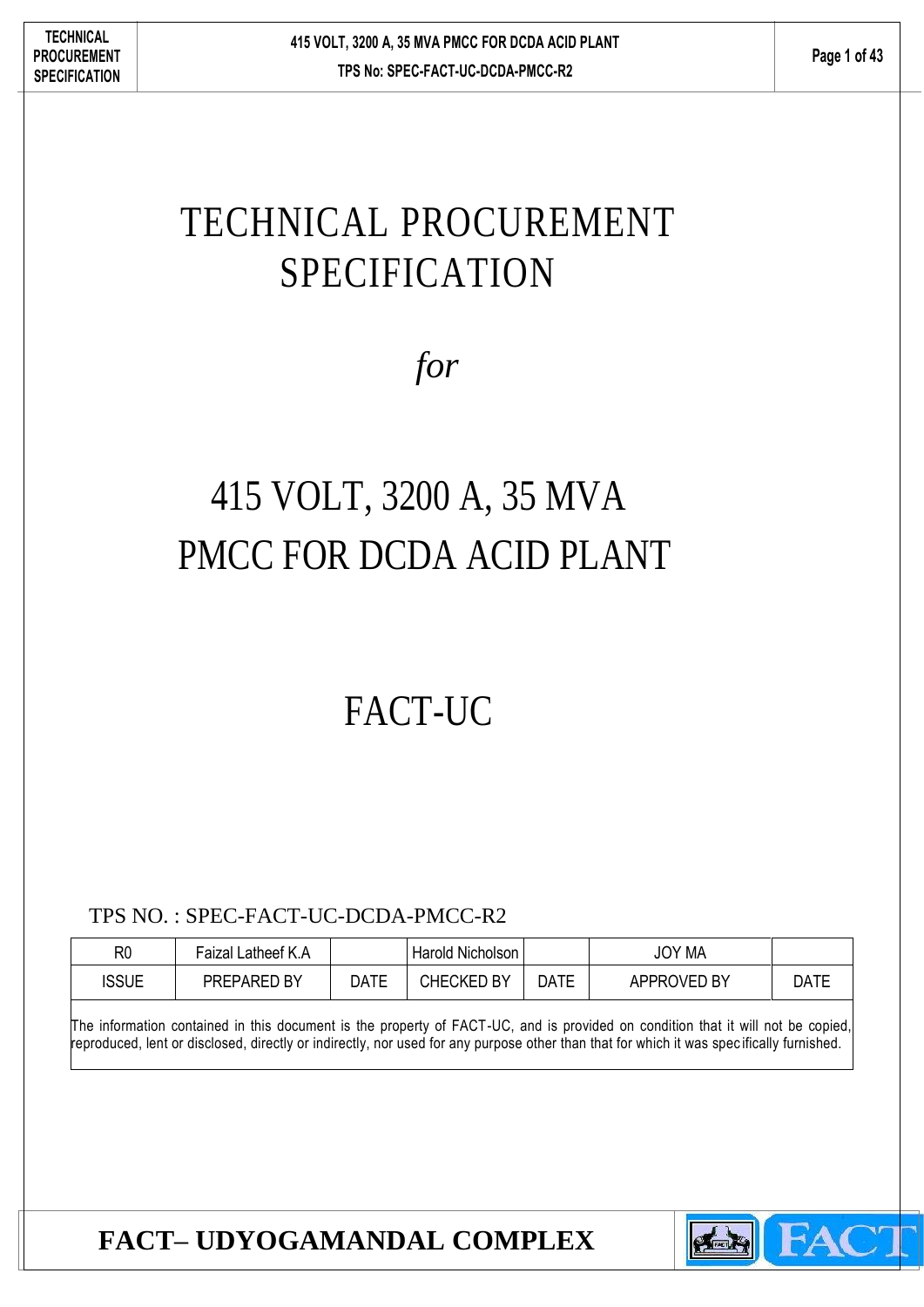#### TABLE OF CONTENTS

| PAGE No. |  |
|----------|--|
|          |  |

| $\mathbf{1}$ .   |  |
|------------------|--|
| 2.               |  |
| 3.               |  |
| $\overline{4}$ . |  |
| 5 <sub>1</sub>   |  |
| 6.               |  |
| 7 <sub>1</sub>   |  |
| 8.               |  |
| 9.               |  |
| 10.              |  |
|                  |  |
|                  |  |
|                  |  |
|                  |  |
|                  |  |
| 15.              |  |
| 16.              |  |
|                  |  |
|                  |  |
|                  |  |
|                  |  |
| 21.              |  |
| 22.              |  |
| 23.              |  |
| 24.              |  |

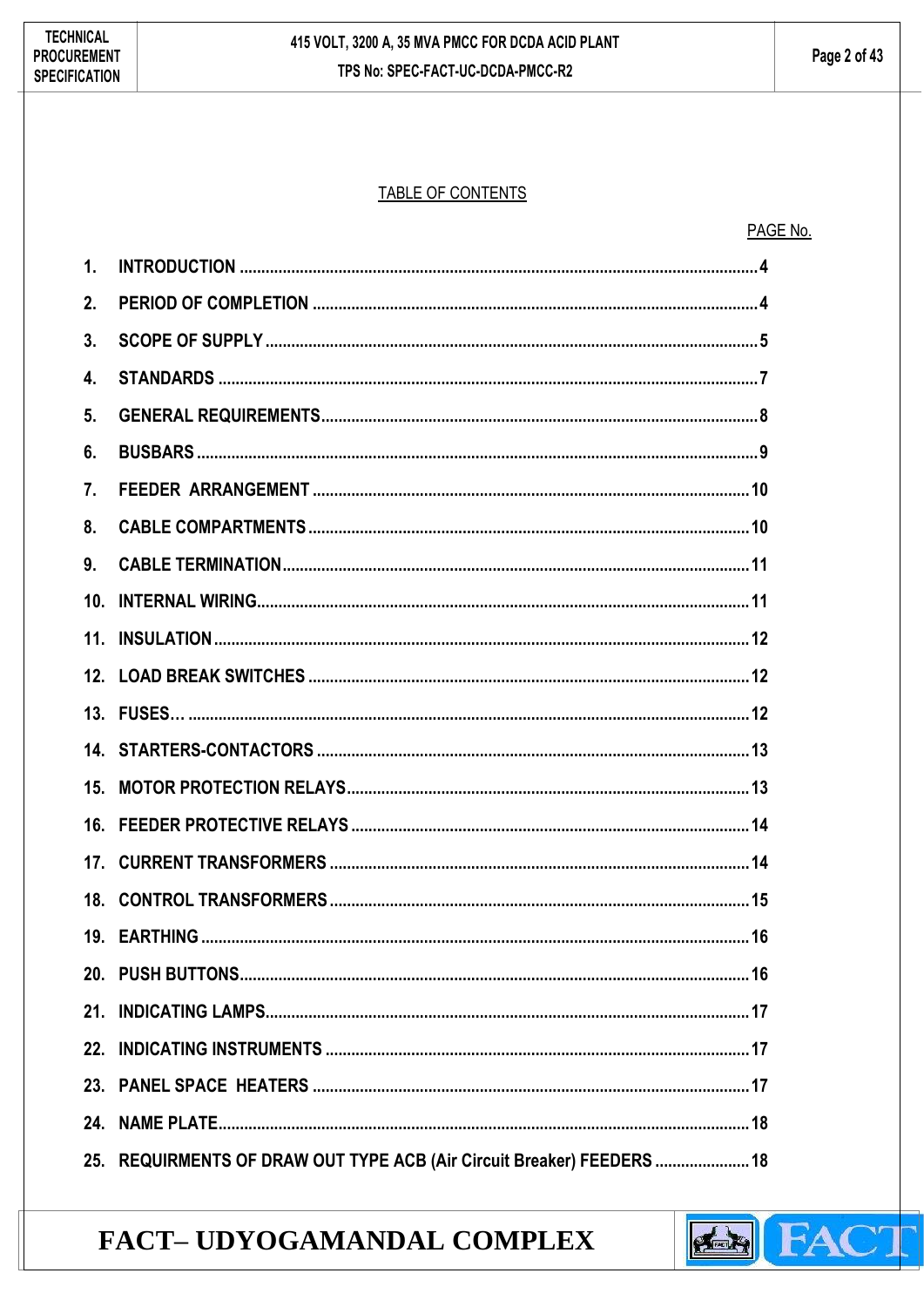|  | ANNEXURE - I : ACCEPTABLE MAKES FOR COMPONENTS                 | 30 |
|--|----------------------------------------------------------------|----|
|  | ANNEXURE - II : TECHNICAL PARTICULARS (To be filled by Vendor) | 31 |
|  | ANNEXURE – III : INSTRUCTION TO THE BIDDERS                    | 35 |
|  | ANNEXURE - IV : BIDDER'S CHECK LIST                            | 37 |
|  | ANNEXURE - V : COMPLIANCE STATEMENT                            | 38 |
|  | ANNEXURE - VI : MANDATORY SPARES                               | 39 |
|  | ANNEXURE - VII : FEEDER DETAILS                                | 40 |
|  | ANNEXURE - VIII : THE SUBSTATION AND TRANSFORMER ROOM PLAN     | 42 |

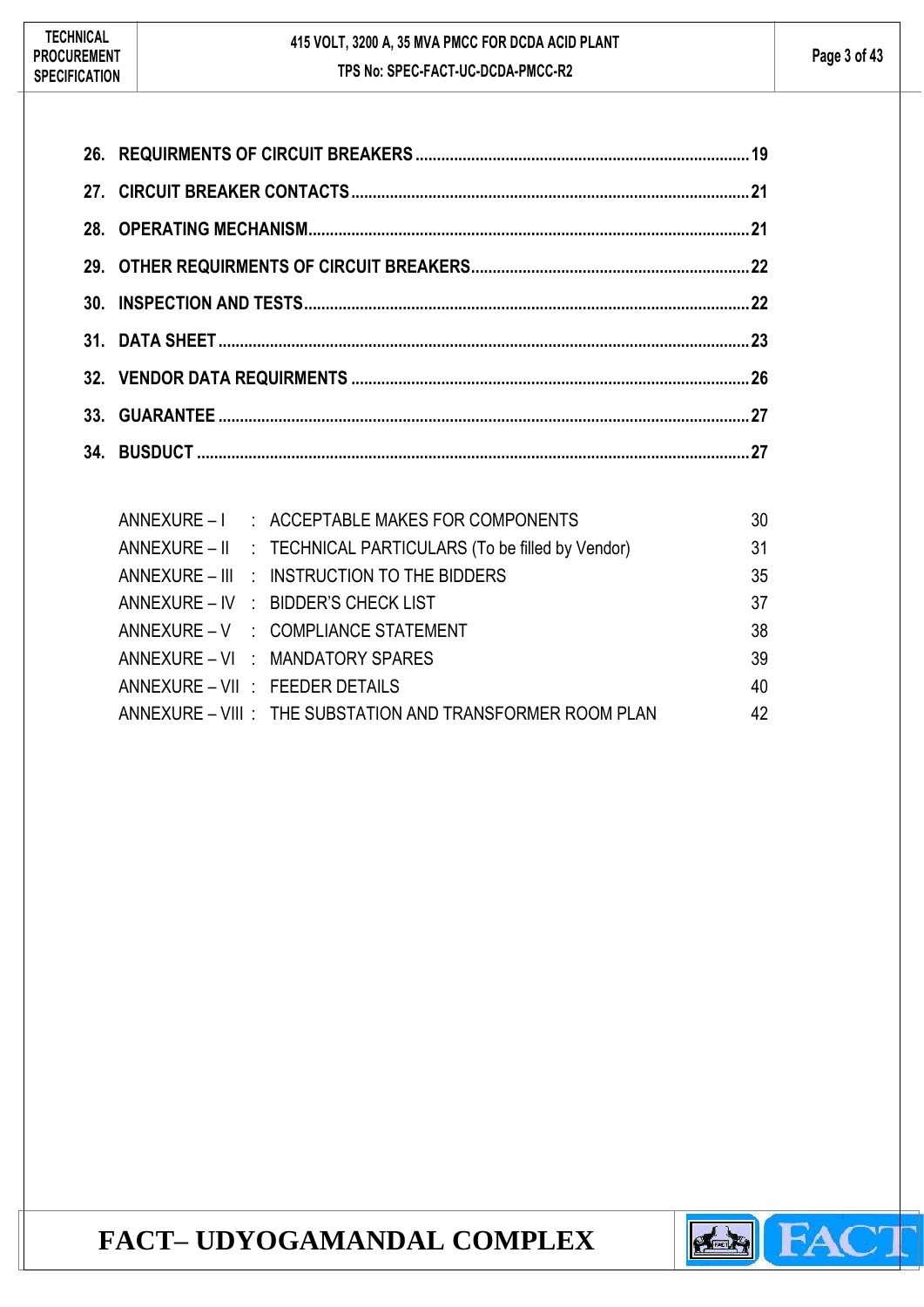### <span id="page-3-0"></span>1. **INTRODUCTION**

- 1.1. This specification gives minimum user requirements for a new 415V, 50 Hz, 3200A, 35 MVA, TPN, Indoor, floor mounting type Power Motor Control Centre (PMCC) to be provided in the DCDA Acid plant and associated incomers bus ducting from the existing two numbers of 1250 KVA , 3.3 KV/ 415 V transformers in FACT-UC.
- 1.2. Fertilisers And Chemicals Travancore (FACT) is a Government of India Enterprise engaged in manufacture of fertilizer, chemical & petrochemical products, engineering consultancy and engineering fabrication. FACT-Udyogamandal Complex (FACT-UC) is a division of FACT located at Udyogamandal, Kochi, Kerala that manufactures intermediates and products like Sulphuric acid, Oleum, Ammonia, Ammonium phosphate, Ammonium sulphate & Caprolactum etc.
- 1.3. Vendor's scope shall include design, selection, material, manufacture, assembly, painting, testing, supply, erection and commissioning of the PMCC & design, selection, material, manufacture, assembly, painting, testing, supply, erection & commissioning of the associated incomer Bus ducts from the existing two numbers of 1250 KVA, 3.3KV/415 V transformers, as further described in sections that follow.
- 1.4. The electrics supplied shall be complete with all accessories for the safe, smooth and efficient operation of the system and shall comply with all required statutory requirements and standards with respect to 600 volt switchgear assembly.
- 1.5. Every component shall be brand new and shall be of proven design for safety, reliability and durability. Makes of components shall be as specified herein.
- 1.6. The workmanship shall be of the highest grade and the entire construction shall be in accordance with the best modern engineering practices.
- 1.7. The vendor shall provide guarantee as specified in Section 33 herein.
- 1.8. This is a two part bid. The offer shall be submitted strictly as specified in Annexure III. An unpriced copy of the price bid shall be attached with the technical bid for technical evaluation.
- 1.9. Only offers that comply with the Pre-qualification requirements as specified in the bid documents and specification shall be considered for further evaluation. If the vendor however finds some deviation unavoidable, such deviations shall be clearly mentioned in the compliance and deviation statement in the specified format with proper justification. The purchaser reserves the right to reject or accept the offer with such deviations.

### <span id="page-3-1"></span>2. PERIOD OF COMPLETION

2.1. The vendor shall complete the supply within a period of 24 weeks from date of final drawing approval. The drawings for approval shall be submitted within 15 days from the date of Purchase Order. Revised final drawings for final approval, after incorporating the all comments/ changes from

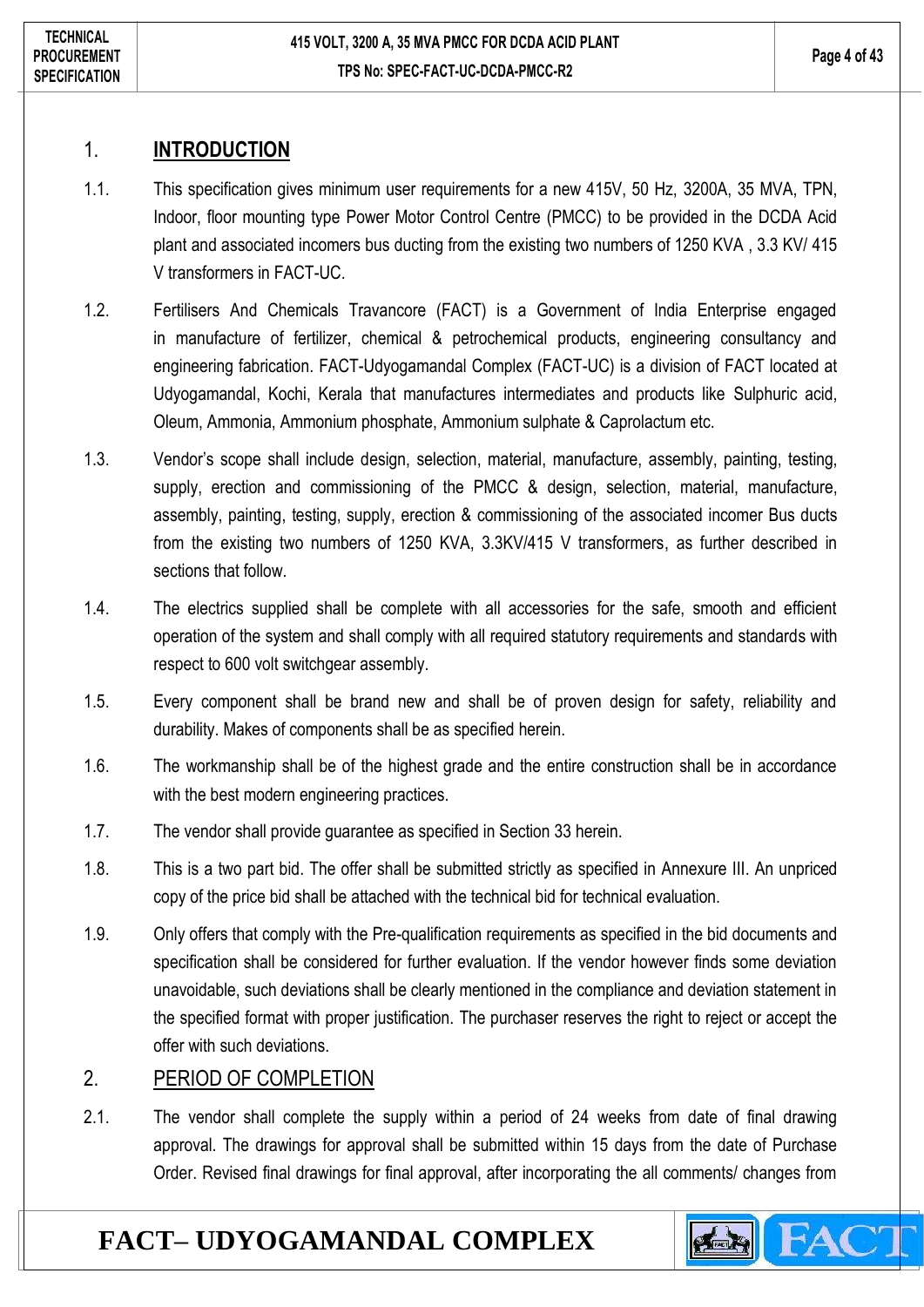Purchaser, if any, shall be submitted within 10 days from the receipt of the same from the purchaser.

- 2.2. Vendor shall complete the erection and commissioning within a period of 6 weeks from date of work to proceed notice.
- 2.3. Time is of the essence of this contract. The vendor shall complete the supply within the time specified above.
- 2.4. Vendor shall submit all drawings and documents as per Section 32- Vendor Data Requirements within the time limits specified therein.

#### <span id="page-4-0"></span>3. SCOPE OF SUPPLY, ERECTION & COMMISSIONING

Vendor's scope shall include:

- 3.1. Design, selection, material, manufacture, assembly, painting, testing, supply, erection & commissioning of the PMCC.
- 3.2. Design, selection, material, manufacture, assembly, painting, testing, supply, erection & commissioning of the Bus duct.
- 3.3. The erection & commissioning of the PMCC and Busduct at site are in the scope of the vendor. The Items shall be supplied at FACT Udyogamandal stores. Unloading of items at stores is under FACT's scope. Transportation of items from stores to installation site is under supplier's scope. The heavy equipment support for the transportation and lifting of the panels/busduct from stores of the purchaser to the site, will be given free of cost. Leading of the panels/busduct to the substation and transformer room, at site, are in the scope of the vendor.
- 3.4. A 3 phase, 415 volts, 50 Hz power supply will be provided by the purchaser free of charge to the vendor at one point for installation at site. Termination of switchgear however, shall be provided by the vendor. Further extension if required shall be done by the vendor. The vendor shall not use the power supply for any other purpose than that for which it is intended. The power supply will be disconnected in case of default and the vendor shall then have to arrange the required power supply at his cost.
- 3.5. Water supply shall be made available to the vendor by the purchaser free of charge at one point.
- 3.6. The persons deputed for the work by the vendor shall adhere to all the safety rules of the purchaser.
- 3.7. The persons deputed for the work by the vendor shall be covered under all the statutory laws/acts/rules of Central/State/Local Bodies.
- 3.8. In respect of all labour employed directly or indirectly on the work for the performance of the vendor's part of work, the vendor at his own expense, will arrange for the safety provisions as per the statutory requirements. The vendor shall provide necessary barriers, warning signals and other safety measures while executing the work, wherever necessary so as to avoid accident. Vendor shall also

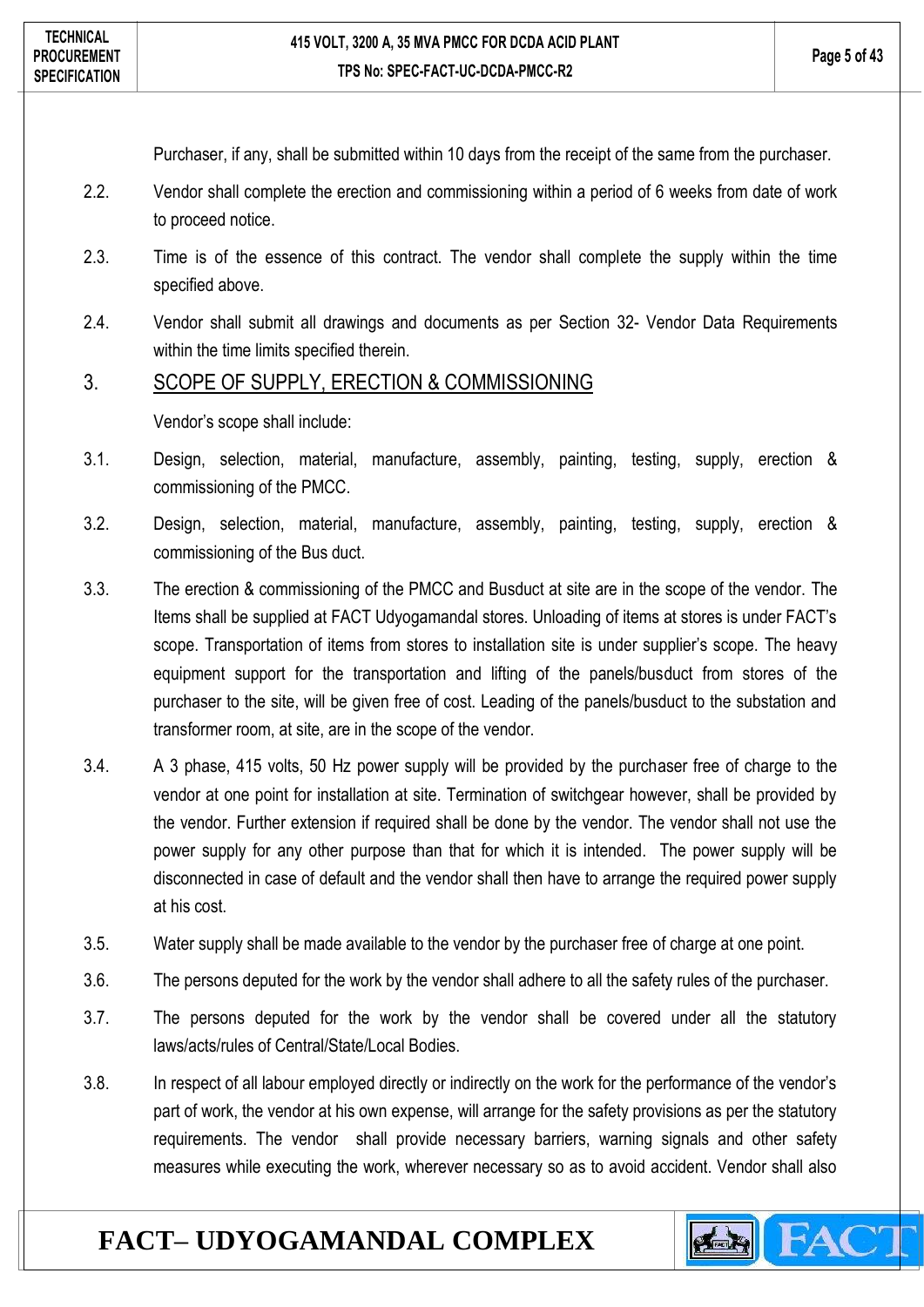indemnify purchaser against claims for compensation arising out of negligence in this respect. Vendor shall be liable, in accordance with the Indian Law and Regulations for any accident occurring due to any cause. The purchaser shall not be responsible for any accident occurred or damage incurred or claims arising there from during the execution of work. The vendor shall also provide all insurance including third party insurance as may be necessary to cover the risk. No extra payment would be made to the vendor due to the above provisions thereof. The persons deputed for the work by the vendor should be covered under ESI scheme or should be covered under group insurance scheme (Workmen Compensation Policy) as applicable. Police clearance certificate for the persons deputed for work shall also be submitted.

- 3.9. The purchaser will provide finished concrete floor surface inside the substation. The necessary civil work for the installation of the base frame/foundation channel for the PMCC (Including grouting, if required) are in the scope of the vendor. The cable tray / cable support above the PMCC inside the substation will be provided by the purchaser. The trenching at the site for the laying of cables (Power/Control/Earth) are in the scope of the purchaser.
- 3.10. The civil work for wall openings for the busduct and necessary support for the busduct are in the scope of the vendor. The termination of busduct at the transformer end and PMCC end are in the scope of the vendor. The laying of earth cable/strip from the PMCC & Busduct to the existing earth pits are not in the scope of the vendor.
- 3.11. Making good all damages caused to the floor/wall during installation and restoring the same to their original finish.
- 3.12. The interpanel wiring of PMCC at site is in the scope of the vendor.
- 3.13. The commissioning of PMCC & busduct is deemed to be completed by powering up of PMCC through busduct, from the existing two numbers of transformers.
- 3.14. The termination of power and control cables at PMCC for the outgoing feedes is not in the scope of the vendor.
- 3.15. The vendor shall coordinate with all other agencies involved in the work so that work of the agencies is not hampered due to delay in his work.
- 3.16. All the tools and tackles other than those mentioned in the TPS are in the scope of the vendor.
- 3.17. Vendor shall submit the documents/drawings, as per the requirements of the purchaser, required to get the Clearance/ Approval of the installation from the Central Electricity Authority (CEA). The application will be made by the purchaser and any statutory fee, as applicable shall be paid by the purchaser directly to the govt. authorities concerned.
- 3.18. Bidder's scope shall include clearing of all debris and scrap items from the site after the installation work. Scrap items shall be deposited only at the place earmarked for the same.

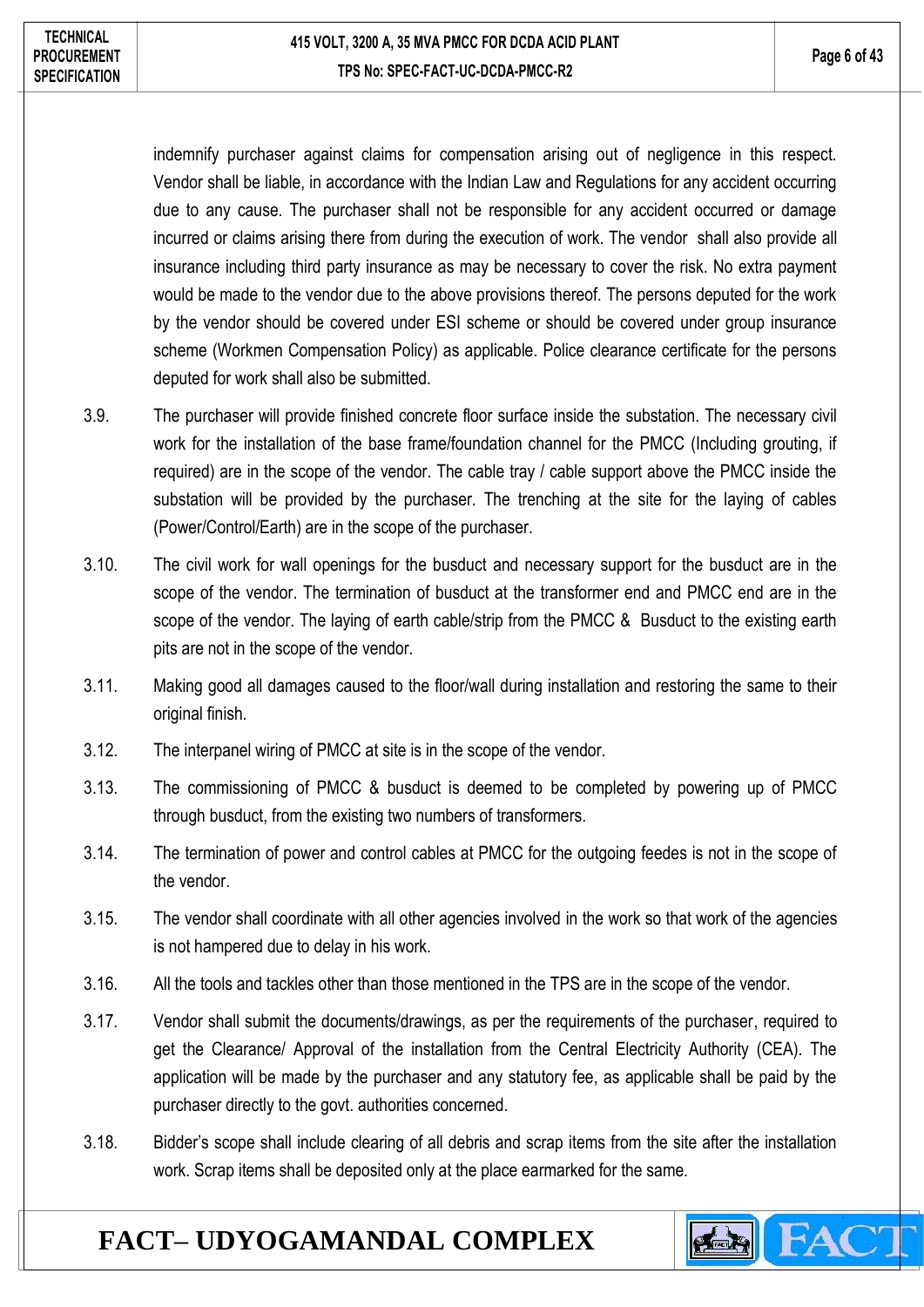- 3.19. Furnishing all drawings and documents as per section 32, 'Vendor Data Requirements'.
- 3.20. Inspection and tests as per section 30.
- 3.21. Special tools and tackles required if any.
- 3.22. All necessary accessories including foundation frame, foundation bolts, Gland Plates, nuts and washers etc.
- 3.23. Mandatory spares as per Annexure VI.

#### <span id="page-6-0"></span>4. STANDARDS

Requirements laid down in the latest revisions of the following Standards and regulations shall be strictly adhered to:

- 4.1. IEC 61439 -1: Low-voltage switchgear and controlgear assemblies Part 1: General rules
- 4.2. IEC 61439 -2: Low-voltage switchgear and controlgear assemblies Part 2: Power switchgear and controlgear assemblies
- 4.3. IS 8623 2: Low-voltage Switchgear and Controlgear Assemblies Part 2 : Particular Requirements for Busbar Trunking Systems (Busway)
- 4.4. IS/IEC 60529: Degrees of protection provided by enclosures (IP CODE).
- 4.5. IS/IEC 60947-1: Low-voltage switchgear and control gear, Part 1: General rules
- 4.6. IS/IEC 60947-2: Low-Voltage switchgear and control gear, Part 2: Circuit Breakers
- 4.7. IS/IEC 60947-3: Low voltage switchgear and control gear, Part 3: Switches, disconnectors, switchdisconnectors and fuse combination units
- 4.8. IS/IEC 60947-4-1: Low-Voltage switchgear and controlgear, Part 4: Contactors and Motor-Starters, Section 1: Electromechanical Contactors and Motors-Starters
- 4.9. IS/IEC 60947-4-2: Low-Voltage switchgear and controlgear : Part 4 Contactors and Motor-Starters, Section 2: AC Semiconductor Motor Controllers and Starters
- 4.10. IS/IEC 60947-4-3: Low Voltage switchgear and controlgear, Part 4 Contactors and Motor-Starters, Section 3: AC semiconductor controllers and contactors for non-motor loads
- 4.11. IS/IEC 60947-5-1: Low-Voltage switchgear and controlgear, Part 5: Control Circuit Devices and Switching Elements, Section 1: Electromechanical Control Circuit Devices
- 4.12. IS/IEC 60947-5-2: Low-Voltage switchgear and controlgear, Part 5: Control Circuit Devices and Switching Elements, Section 2: Proximity Switches
- 4.13. IS 13703-1: LV Fuses for voltages not exceeding 1000 V ac or 1500 V dc, Part 1: General requirements.

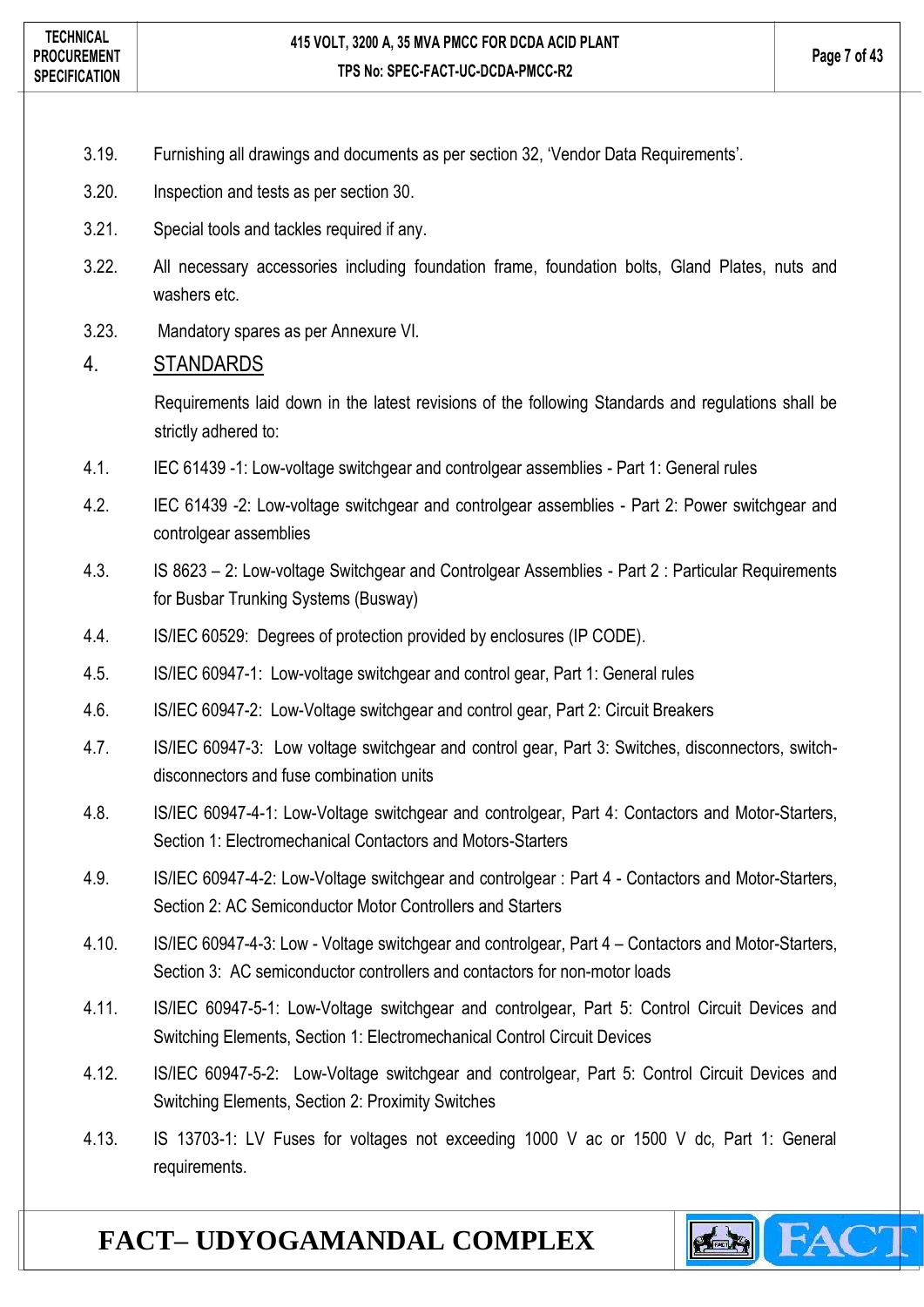- 4.14. IS 13703-2-1: Low-voltage fuses for voltages not exceeding 1000 V AC or 1 500 V DC, Part 2: Fuses for use by authorized persons, Section 1: Supplementary requirements.
- 4.15. IS 13703-2-2: Low-voltage fuses for voltages not exceeding 1000 V AC or 1 500 V DC, Part 2: Fuses for use by authorized persons, Section 2: Examples of standardized fuses.
- 4.16. IS:2705: Current Transformers Part-1-General requirements.
- 4.17. IEC 61869-1: Instrument transformers Part 1: General requirements
- 4.18. IEC 61869-2: Instrument transformers Part 2: Additional requirements for current transformers
- 4.19. IEC 61869-3: Instrument transformers Part 3: Additional requirements for inductive voltage transformers
- 4.20. IS:4201: Application guide for CTs.
- 4.21. IS:2551: Danger notice plates.
- 4.22. IS:3043: Code of practice for earthing.
- 4.23. Measures relating to Safety and Electrical Supply Regulations 2010 and latest amendments by Central Electricity Authority (CEA).

#### <span id="page-7-0"></span>5. GENERAL REQUIREMENTS

- 5.1. The equipment shall operate satisfactorily at the rated load under the service conditions and power supply conditions specified in the data sheets.
- 5.2. The PMCC shall be Indoor, floor mounted, double/single front, free standing type fabricated preferably from CRCA sheet steel material. Thickness of sheet material, partitions, doors and gland plates shall be as per manufacturer's standards. All fasteners for assembly and fixing of components shall be of corrosion resistant / passivated MS. All doors shall be with concealed hinges and knob type locks. All components, cable connections, busbars, etc. shall be easily accessible for maintenance work.
- 5.3. The PMCC shall be fully compartmentalized dust, damp & vermin proof. Doors and openings shall be provided with neoprene gaskets. Degree of protection shall be IP 4X or better.
- 5.4. If a sectionalized construction is adopted for the PMCC for ease of transportation, the vertical units shall form a continuous line up of uniform height and front line up when assembled together. Adequate lifting eyes shall be provided on each section.
- 5.5. All barriers used shall be manufactured from non-inflammable material.
- 5.6. Busbars (horizontal) shall be housed in separate metallic compartment and shall be accessible for inspection.

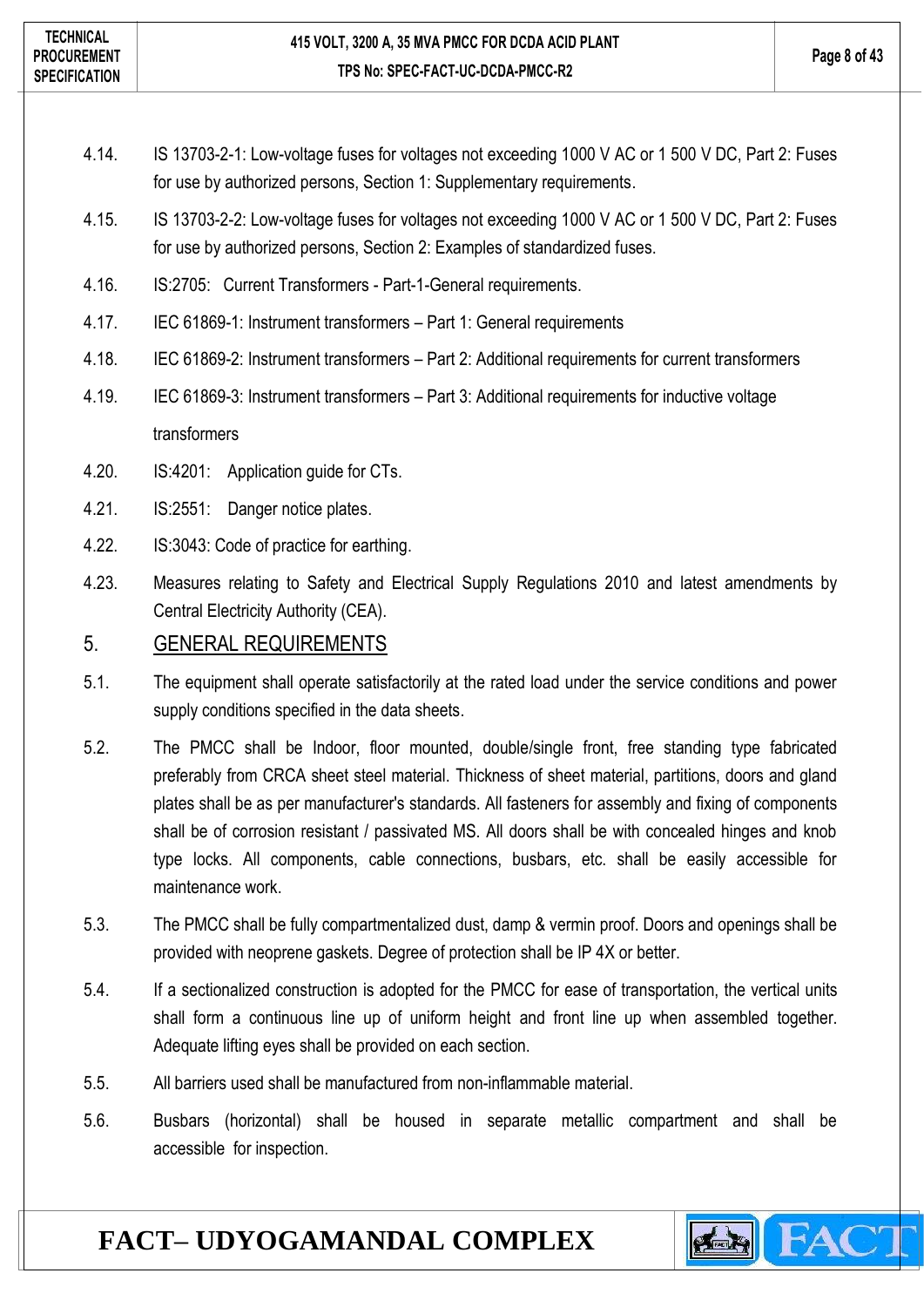- 5.7. Individual feeder modules shall be housed in independent and separate enclosed compartments, separated from each other by metallic barriers. Each vertical row of modules shall have independent vertical busbars, vertical busbar chambers, and cable alleys.
- 5.8. The design shall allow extension of the PMCC at both the ends by adding vertical panels. The ends of horizontal busbars shall be suitably drilled and the extreme end covers of the horizontal busbar chamber shall be provided with screwed removable gasketed plate for the purpose of extension.
- 5.9. All exposed live terminals in the cable alley and the incomer terminals inside modules shall be covered /shrouded to prevent accidental contact.
- 5.10. There shall be ample space for connection of incoming bus duct and outgoing power cables. Sufficient clearances shall be maintained between phases, neutral and also with the frame.
- 5.11. The terminals of the Air Circuit Breaker (ACB) shall have coating as per the manufacture standards.. Silver coating on isolating contacts is not acceptable.
- 5.12. Momentary paralleling of incomer/ bus section with other bus section/ incomer shall be possible with appropriate selector switch and check synchronizing relay.
- 5.13. Necessary foundation bolts, nuts and washers shall be supplied.
- 5.14. Painting shall be as mentioned in the data sheet and all unpainted parts shall be plated to prevent corrosion.
- 5.15. The Substation and Transformer room plan is attached Annexure- VIII (Drg No. 19E-1-84-R4).

### <span id="page-8-0"></span>6. BUSBARS

- 6.1. Bus bars shall be of electrolytic grade high conductivity aluminum / copper and of continuous rating of 3200 A. All phase and neutral bus bars shall be insulated preferably with heat shrinkable PVC sleeves with appropriate shrouds at all joints. Control bus bar shall be of copper. Earth bus bar shall be of copper or aluminum. All busbars shall be accessible for inspection and easily replaceable. If bus bar is of copper, the busbar shall be tin plated.
- 6.2. Busbar size shall be determined by taking into consideration the specified continuous current rating (3200A) & min fault level (35 MVA) for 1 sec. The temperature rise limits as per IEC 61439 shall be considered for the busbar sizing.The cross section of neutral busbar may be half the size of phase busbar.
- 6.3. Separate set of vertical busbars shall be provided for front and rear sections.The vertical busbars shall be sized to carry continuously at least the sum of rated currents of the connected feeders. Short time rating of vertical busbars shall be same as main busbars.
- 6.4. The clearance between live parts and earth shall be as per IEC.

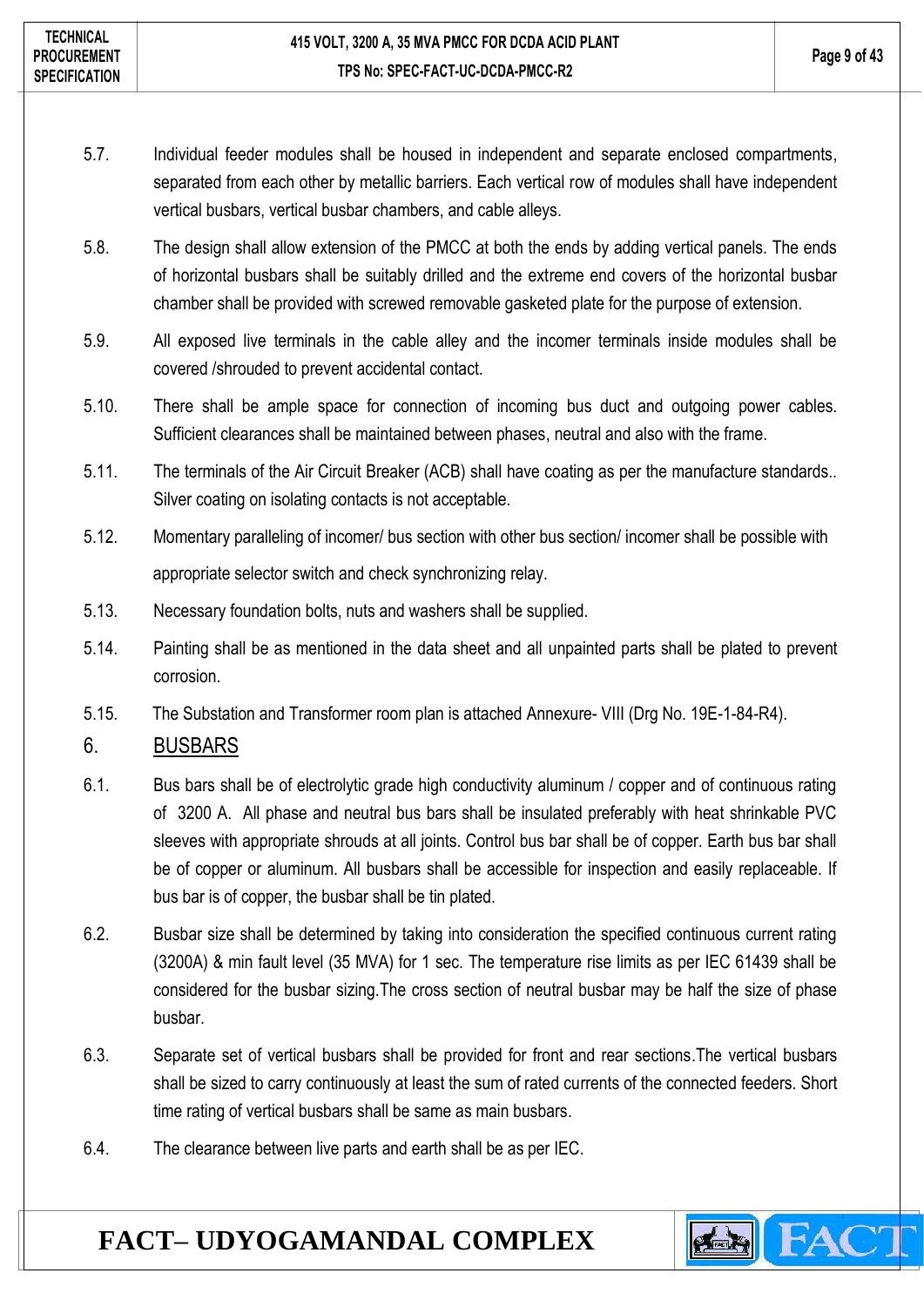- 6.5. It shall be possible to extend the busbars at either end of the PMCC for addition of future units. Both ends of busbars must be suitably drilled for this purpose.
- 6.6. The busbars shall be supported by insulators of non-carbonizing material and having nonhygroscopic characteristics and braced to withstand fault level of 35 MVA.
- 6.7. Busbars and connections shall be secured in such a manner that the insulators are not subjected to bending forces under short circuit conditions. Dynamic stresses shall be calculated on the basis of standrads.
- 6.8. Rigid insulating barriers / protection guards / wire meshes shall be provided between the group of live bus bars and other parts, so as to eliminate danger to personnel due to accidental contact.
- 6.9. Thermal design of the busbars shall be based on installation of the PMCC in poorly ventilated conditions. The cooling air volume shall take into account only the bus enclosure.
- 6.10. Appropriate identification shall be provided on the bus bars and tapings for distinguishing the various phase, neutral and earth buses.

### <span id="page-9-0"></span>7. FEEDER ARRANGEMENT

- 7.1. Indicating lamps, meters, relays, push buttons & selector switches shall be mounted flush with the front door/ cover.
- 7.2. The control component except those coming on doors, shall be mounted on a base plate, and fixed on the frame of the module.
- 7.3. The incoming feeders shall be arranged preferably in the middle along the PMCC in such a way that loads are distributed equally on either side.
- 7.4. The feeder details are given in Annexure VII.
- 7.5. Height of mounting of operating handle, selector switches, push buttons etc. shall be preferably, above 300mm and below 1900 mm from the floor level.

### <span id="page-9-1"></span>8. CABLE COMPARTMENTS

- 8.1. Width of cable alleys shall be sufficient to accommodate the cables and shall have free access for cable termination. In any case the width shall not be less than 200mm.
- 8.2. Cable alleys shall be provided with suitable doors. It shall be possible to carry out the maintenance work safely on cable connections to any one circuit, with the bus bars and adjacent circuits live.
- 8.3. Adequate supports and facilities for clamping of the cables shall be provided, as necessary.
- 8.4. Removable gland plates, having a minimum thickness of 3mm, shall be provided.
- 8.5. A horizontal wire-way, extending over the entire length, shall be provided at the top/ bottom for inter panel wiring.

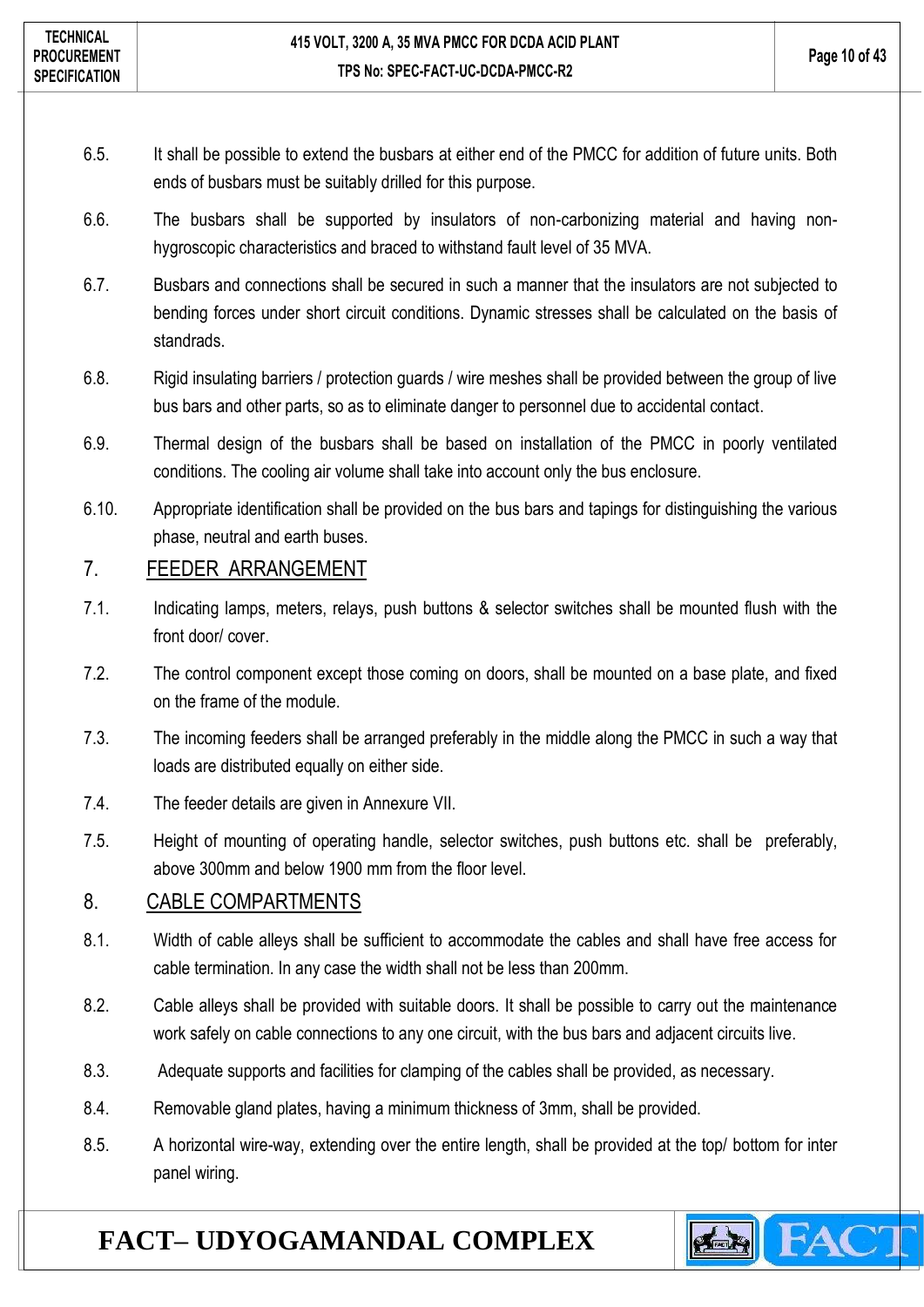#### <span id="page-10-0"></span>9. CABLE TERMINATION

- 9.1. All terminal blocks shall have adequate current carrying capacity.
- 9.2. Terminal blocks shall be 650V grade. It shall be segregated based on the circuit voltage. Identification numbering / lettering shall be provided for each terminal. All terminals shall be mounted on DIN rails, with provision for addition of terminals. Where it is necessary to duplicate terminals, same shall be done with solid links.
- 9.3. Power terminals shall be stud type with phase separation barriers. Control terminals shall be suitable for 2.5 Sq.mm conductor.
- 9.4. Form 4b separation shall be provided by barriers/partitions as per IEC 61439.Sufficient clearances shall be available between terminals when terminal lugs are fitted to them.
- 9.5. Not more than two wires (one incoming & one outgoing) shall be connected per terminal.
- 9.6. Minimum 4 spare terminals shall be provided on each control terminal block.
- 9.7. Shorting links shall be provided for CT terminals.

#### <span id="page-10-1"></span>10. INTERNAL WIRING

- 10.1. The PMCC shall be completely pre-wired (interpanel wiring to be done at site by supplier) and ready for external connections at site.
- 10.2. All control wiring shall be carried out through common wire ways. These shall not cross the bus bar chamber.
- 10.3. All control wiring shall be easily accessible for maintenance.
- 10.4. Necessary colour codes shall be adopted for power and control wiring for easy identification.
- 10.5. Power wiring shall be carried out with PVC insulated, stranded copper conductors of 1100 Volts grade having adequate current carrying capacity. Minimum size of conductor for power wiring shall be 4 sq.mm copper.
- 10.6. Control wiring shall be carried out with 650 V grade, PVC insulated, stranded copper conductor of size not less than 1.5 sq.mm .Circuits involving current transformers shall have 1100 V grade conductors.
- 10.7. Wiring shall be terminated in easily accessible terminal blocks. The wires shall be arranged neatly and the two ends of each wire and terminal block shall bear identification number /letter using unbreakable ferrules.
- 10.8. Control wiring wherever terminated shall be in single layer formation.
- 10.9. Wiring shall run in enclosed channel and shall leave space for future use.
- 10.10. Provision for motor space heater shall be provided for Motor Feeders of capacity including and

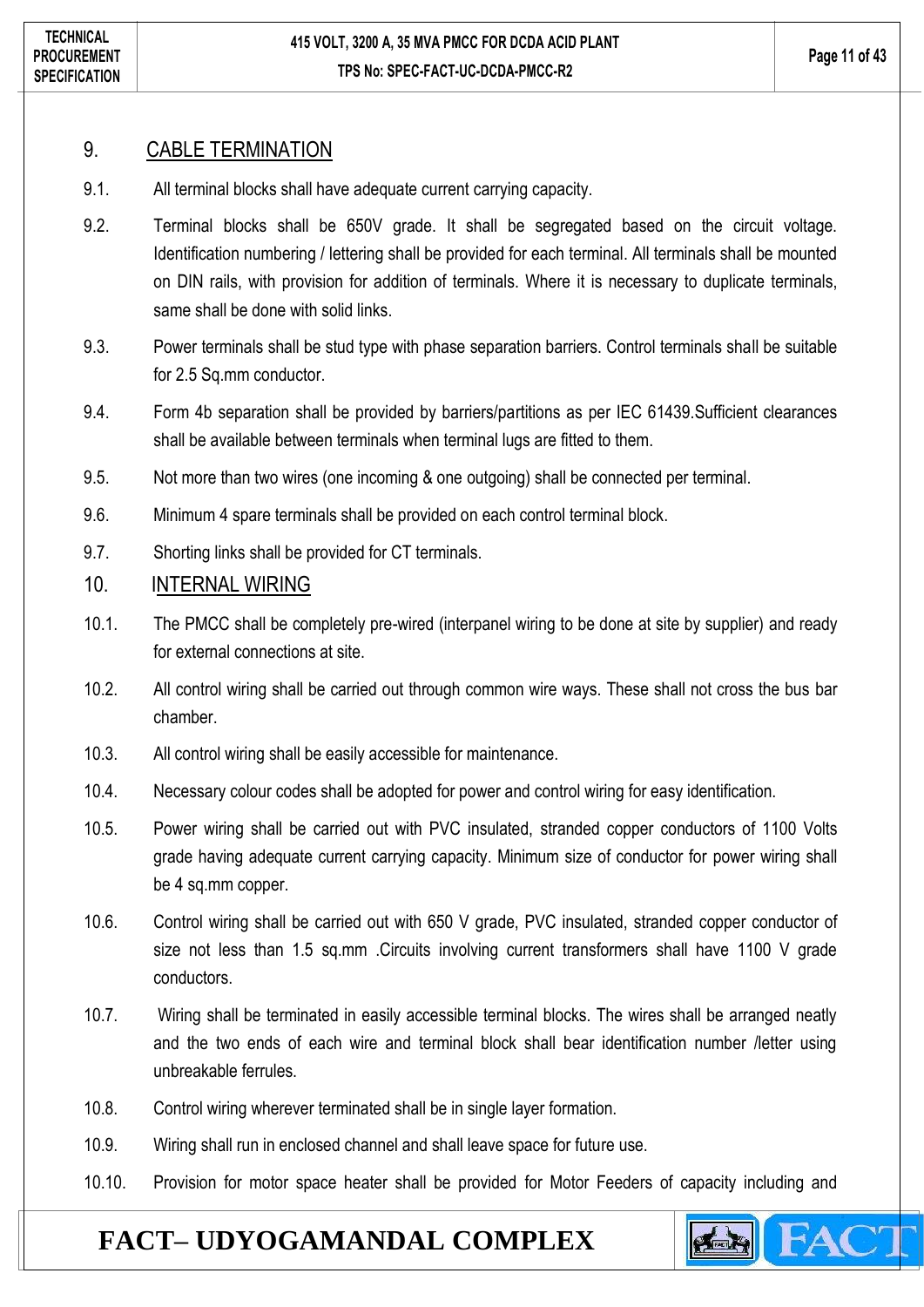greater than 45 KW.

- 10.11. Bidder shall provide adequate terminals/ potentianal free contacts as required, for the following as minimum for each motor feeder and the same shall be duly wired to dedicated terminal blocks in respective module/feeder.
	- A). Contactor 'ON' (Motor Running) status to DCS/PLC
	- C). Process/DCS/PLC start command
	- D). Local/Field start command (Manual)
	- E). Local/Field stop Command (Manual)
	- F). Process/DCS/PLC Stop command
	- G). Process/DCS/PLC Trip indication
	- H). Ready to start status in DCS/PLC
	- I). Local/Remote selector from DCS Control Room
- 10.12. All inter panel control wiring shall be done by the manufacturer with the identification of wires and terminals for interconnection.

#### <span id="page-11-0"></span>11. INSULATION

11.1. All insulating materials shall be non-hygroscopic. Hylam shall not be used.

### <span id="page-11-1"></span>12. LOAD BREAK SWITCHES

- 12.1. The switches shall be of air break type, AC23 utilization category.
- 12.2. The switches shall have a quick-make, quick-break, fault-make, load-break mechanism operated by an external insulated handle, complete with ON-OFF position indicator / dial plates.
- 12.3. Load break switches of motor starter feeders shall have AC23 rating corresponding to full load current of the motor connected for Direct-on-line starting. Also the AC23 rating of the switches used shall not be less than the rating of the HRC fuses in the feeder.
- 12.4. The switch fuse feeders shall be provided with load break switches of AC23 utilization category.
- 12.5. Bolted type removable copper links of adequate size shall be provided for neutral.
- 12.6. The cubicle door shall be interlocked with the switch mechanism so that the door cannot be opened unless the switch is in the OFF position.
- 12.7. Padlocking facility in OFF position shall be provided for feeder switches.
- <span id="page-11-2"></span>13. FUSES
- 13.1. All fuses shall be HRC link type, suitable for industrial application.

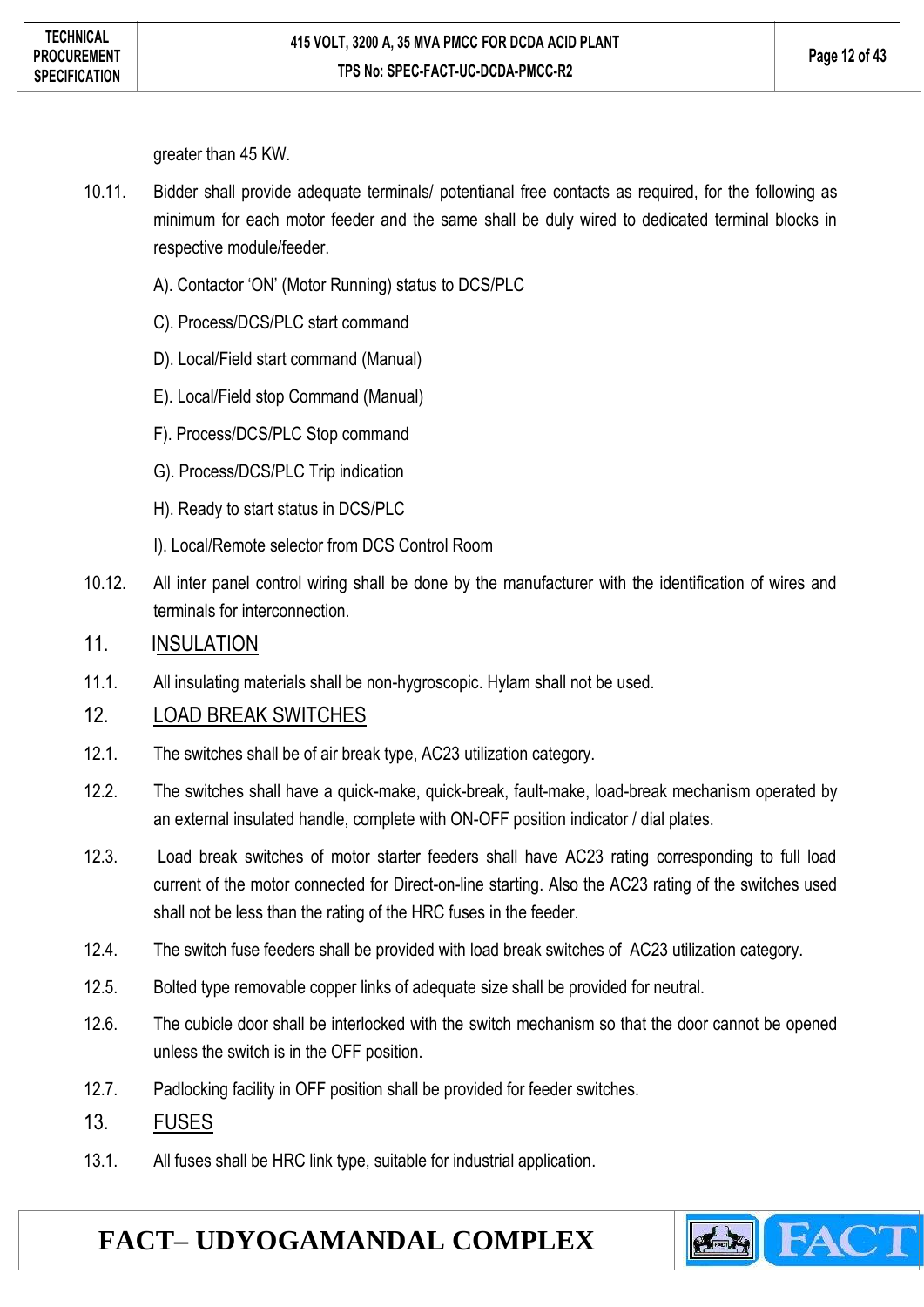- 13.2. All power and control fuses shall have distinct operation indicators.
- 13.3. Fuse holders and fuse bases shall be of non-inflammable and non-hygroscopic material, preferably phenolic mouldings.
- 13.4. Fuse pullers of different sizes required for inserting and removing HRC fuses shall be supplied.

### <span id="page-12-0"></span>14. STARTERS-CONTACTORS

- 14.1. The Starter- contactors shall be electromechanical, air break type, suitable for uninterrupted duty and of AC3 utilization category. However for motors in inching or reverse rotating service, utilization category AC4 shall be used , conforming to relevant standards.
- 14.2. The contactor coil shall be suitable for the specified control voltage.
- 14.3. The coils have suitable insulation and shall be suitable for use in ambient temperature specified.
- 14.4. The motor feeders shall be provided with re-acceleration logic. The scheme shall be realized using off delay timer (selectable up to 5 seconds).
- 14.5. Contactors shall preferably have switching position operation indicator.
- 14.6. A minimum of 1 N/O and 1 N/C spare auxiliary contacts, in addition to those required for control circuits, shall be available for each contactor (If necessary, auxiliary contactor can be provided) and wired up to the terminal block.
- 14.7. Type of co-ordination between contactor, over load protective device and short circuit protective device shall conform to Type-2 co-ordination as per IEC for IE1 category Motors.

### <span id="page-12-1"></span>15. MOTOR PROTECTION RELAYS

- 15.1. CT operated Numerical motor protection relay with the following minimum motor protection features shall be provided for each motor feeder of capacity equal to or greater than 45 kW
	- a). Thermal Protection.
	- b). Stalling Protection.
	- c). Negative Phase Sequence Protection.
	- d). Earth Fault Protection.
	- e). Protection to prevent Single Phasing.
- 15.2. Bi-metallic thermal type CT operated / microprocessor based thermal overload relay with single phasing prevention feature shall be provided for each motor feeder of capacity from 15 kW to 37.0 kW.
- 15.3. Bi-metallic thermal type thermal overload relay with single phasing prevention feature shall be provided for each motor feeder of capacity below 15 kW.

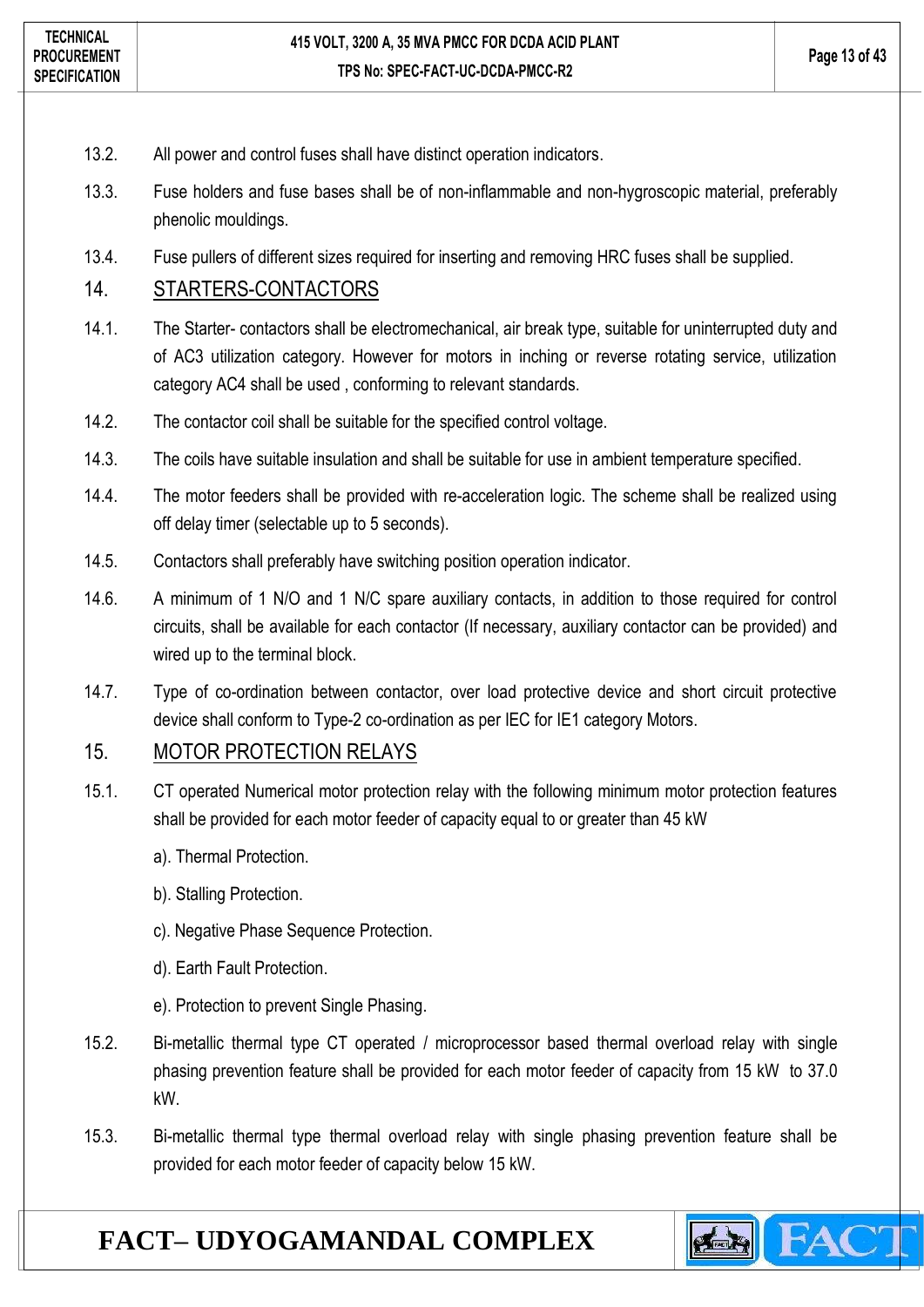- 15.4. Overload protection shall be available for all the phases.
- 15.5. The thermal overload relay shall have manual & auto reset options. Manual reset knob / push button shall be provided on the cubicle door.
- 15.6. In the case of CT operated relays, cast resin insulated CTs shall be included.
- 15.7. Motor protection relays for motor feeders of blowers, fans, agitators, crushers, compressors and mills shall be of heavy duty, delayed action type to allow for more starting time. If required heavy duty overload relays are not available, necessary by-pass contactor & timer arrangement/ saturable reactors shall be provided.
- 15.8. Contactor and motor protection relay shall be selected so as to withstand the let-through energy of the connected HRC fuse in the feeder, and consequent thermal and dynamic effects.

### <span id="page-13-0"></span>16. FEEDER PROTECTIVE RELAYS

- 16.1. Protective relays shall be flush mounted draw out type or Fixed type as per manufacture standard.
- 16.2. Protective relays shall be suitable for the CT secondary current.
- 16.3. Circuit breaker feeders with protective relays shall be provided with high speed master tripping relay of the lock out type with hand reset feature and coil cut off contact.
- 16.4. CT parameters shall be verified by vendor, based on connected relay make & relay manufacturers recommendation.
- 16.5. Vendor shall furnish complete relay co-ordination details applicable. This is required to check the adequacy of CT ratios, VA ratings, relay types and characteristics, etc. and to determine the optimum settings to be adopted for ensuring selectivity and back-up protection. While selecting the settings, manufacturing tolerances of devices shall be considered. Settings for all adjustable devices shall be tabulated.

#### <span id="page-13-1"></span>17. CURRENT TRANSFORMERS

- 17.1. Current Transformers (CTs) shall be of cast resin insulated type.
- 17.2. Ratings of CTs provided shall match the specific requirements of the meters and protective relays involved.
- 17.3. The CTs shall be capable to withstand dynamic and thermal stresses originated by the fault current. Separate CTs / cores shall be used for metering and protection. Dual purpose CTs are not acceptable.
- 17.4. CTs for metering purposes shall have adequate capacity to cater full load conditions.
- 17.5. Metering CTs shall have adequate accuracy limit factor and an accuracy class not more than 1.
- 17.6. CTs for protection purposes shall have sufficient accuracy, burden and accuracy limit factor for

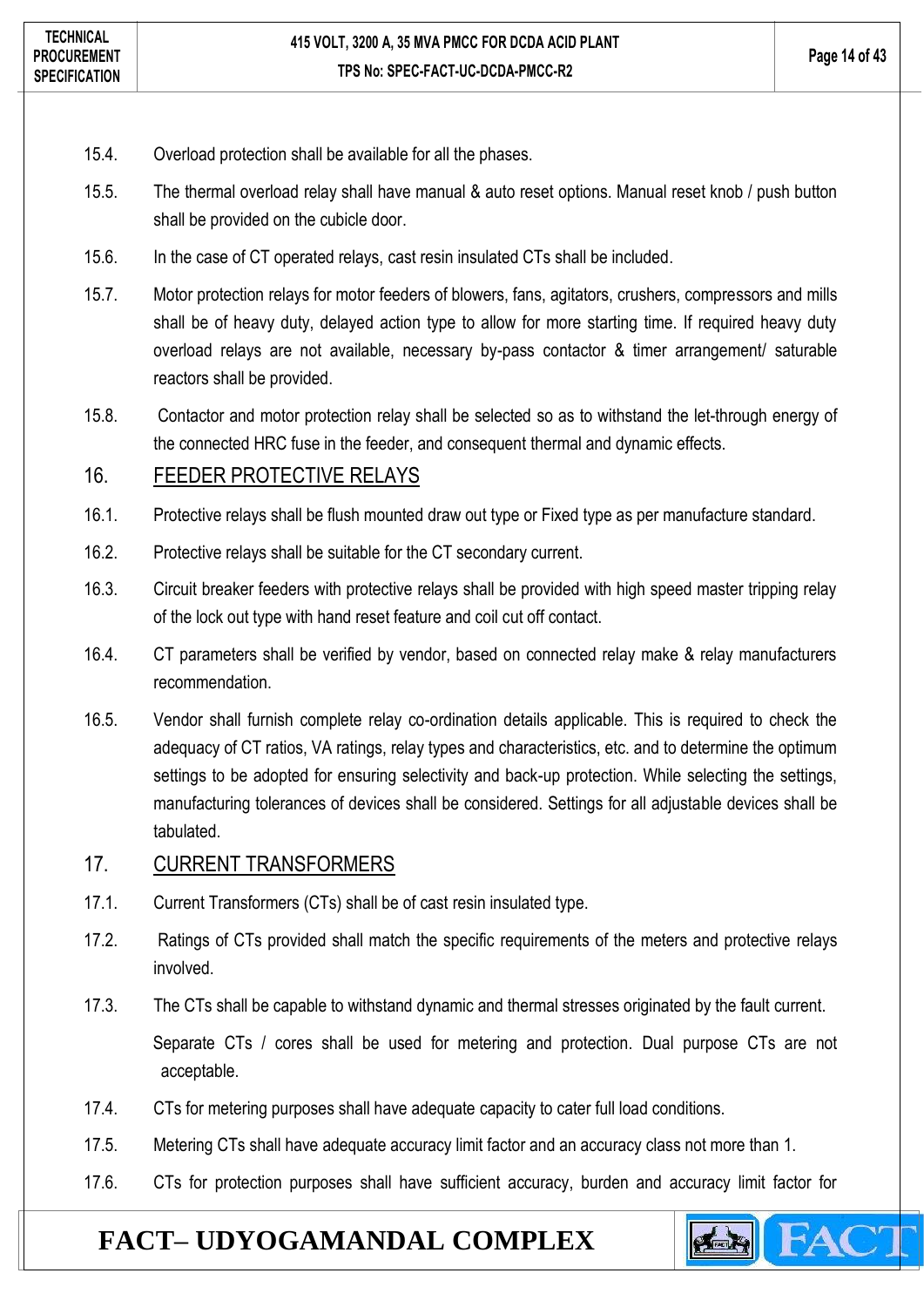necessary co-ordination / discrimination for clearing faults. Accuracy limit factor for protection CT shall not be less than 10 and accuracy class shall be 5 P. CTs for differential / REF protection shall be of class 'PS'.

- 17.7. The CTs shall be suitably insulated and mounting of CTs shall facilitate easy maintenance.
- 17.8. All CT terminals and terminals to remote meters shall be provided with links to facilitate shorting as and when required.
- 17.9. CTs shall be provided with polarity markings adjacent to terminals, both for primary and secondary. These shall be legible even after years of service.
- 17.10. One number of current transformer with 1 Amp secondary rating with suitable VA rating and of suitable accuracy class shall be provided in Y Phase for each motor feeder for remote analog ammeter at local control station and digital ammeter at DCS control room through current transducer. The current transducer for digital ammeter shall have dual output of 4-20 milli Amps and input current shall be 0-1 Amps. The accuracy class and VA rating of the current transducer shall be suitable for the application. The auxiliary supply for current transducer, if required shall be 110 Volt AC. Burden of the Current Transformer shall be sufficient to compensate for the lead burden and for the burden of current transducer and remote ammeter.

#### <span id="page-14-0"></span>18. CONTROL TRANSFORMERS

- 18.1. All motor feeders shall have 415/ 55-0-55 Volt, control transformer of appropriate VA rating on each motor module. Control transformer shall have adequate capacity to feed the control loads of the motor feeder as well as the inrush VA of the contactors & relays of the feeder.
- 18.2. Control transformer shall be cast resin insulated type.
- 18.3. Control transformer shall have  $\pm$  5% voltage tapings on the primary side and with centre tap of secondary winding earthed.
- 18.4. All control transformers on motor modules shall have HRC fuse protection on primary side and double pole MCB on secondary side.
- 18.5. Each bus section shall have 415/ 55-0-55 Volt common control transformer of appropriate VA rating in a separate module. Each unit shall have adequate capacity to feed all control loads (including incomer panel, bus coupler panel or spare panels) of particular bus section and any one of the adjacent bus sections as well as the inrush VA of contactors & relays applicable. In the event of failure of the control transformer of one bus section, control transformer feeding any one of its adjacent bus sections shall be capable of feeding the same also, in addition to its own loads, by temporary interconnection.
- 18.6. For all motor feeders test control supply shall also be provided from common control transformer of respective bus section through associated control wiring and accessories. The test control supply to

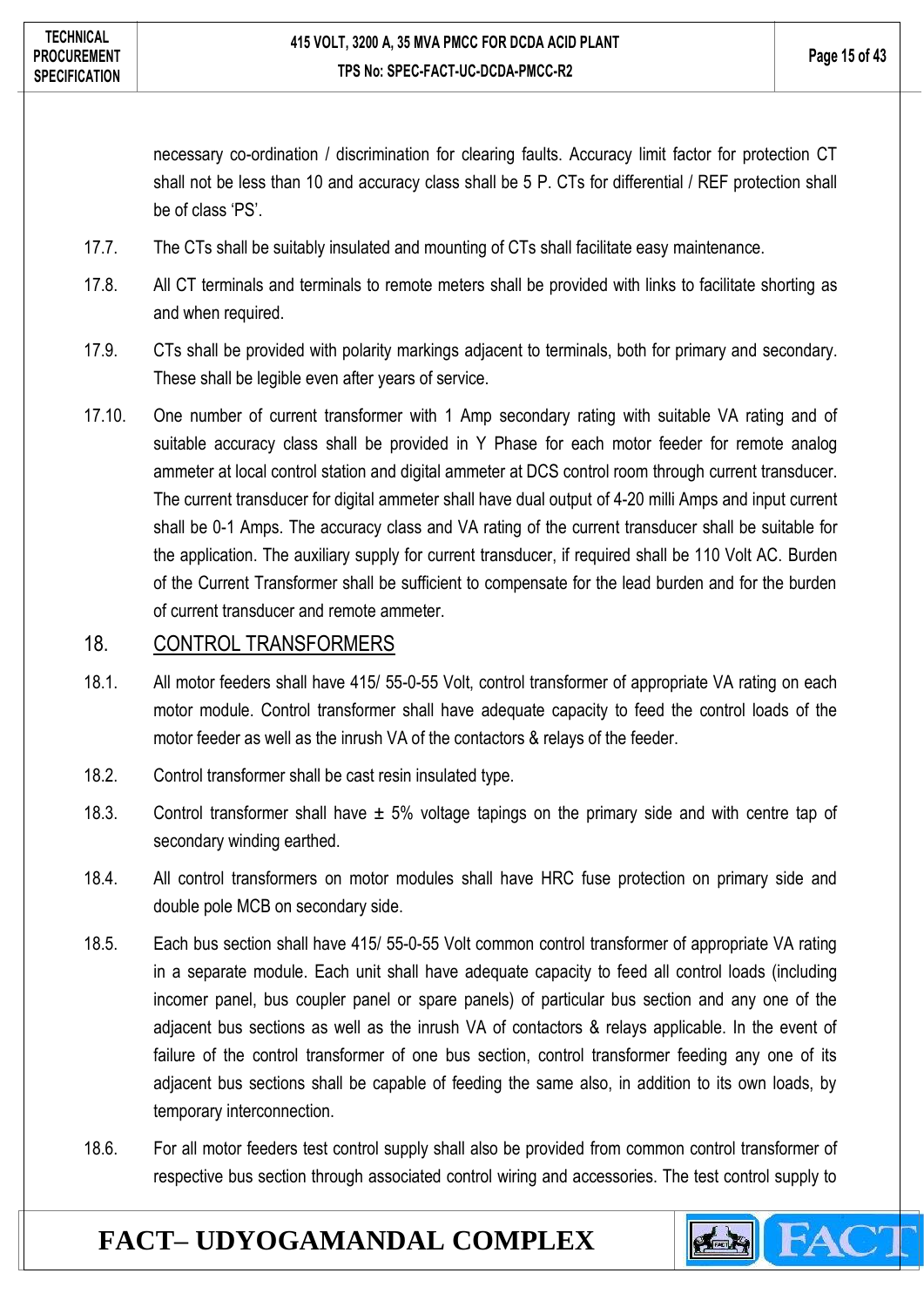motor module shall get automatically isolated when the feeder switch is switched ON.

- 18.7. Common control transformer shall be provided additional tapings of  $\pm 2.5$ % on primary side.
- 18.8. The compartment housing of the common control transformer shall preferably be located towards the bottom of the PMCC, to facilitate maintenance and replacement.
- 18.9. All common control transformers on bus section shall have SDF/MPCB/MCCB of appropriate rating on primary side and double pole MCB on secondary side.
- 18.10. All motor modules shall be provided with control supply selector switch having 'SERVICE', 'TEST' & 'OFF' position. The test control supply shall be available in motor module only when feeder isolator in in OFF position.
- 18.11. The test control supply to motor module from common control transformer shall get automatically isolated when the control supply selector switch is in 'SERVICE' & 'OFF' position.
- 18.12. The control supply to motor feeder from respective module control transformer shall get automatically isolated when the control supply selector switch is in 'TEST' & 'OFF' position.

### <span id="page-15-0"></span>19. EARTHING

- 19.1. A continuous earth bus shall be provided for the entire length of the PMCC. At least two terminals shall be provided on the earth bus for external connection to earth grid.
- 19.2. Earthing shall confirm to IS 3043.
- 19.3. All non-current carrying metallic parts of the equipment shall be earthed.
- 19.4. All hinged doors and covers shall be provided with suitable flexible earthing connections.

### <span id="page-15-1"></span>20. PUSH BUTTONS

- 20.1. 'EMERGENECY STOP SWITCH' shall be stay-put type and shall be provided on front door of all motor feeders.
- 20.2. Colour of push buttons/ switch/ knobs shall be as per relevant IEC/IS.
- 20.3. All push buttons shall have at least 1 N/O + 1 N/C spare contacts.
- 20.4. All push buttons shall be provided with legend plates to identify the function or operation.
- 20.5. Local / Remote change over switch shall be provided, if specified in the data sheet, when starting is envisaged from more than one location.
- 20.6. Trip-Neutral-Close switch shall be provided, if specified in data sheet.
- 20.7. Based on operation philosophy, Auto/manual Switch shall be provided.
- 20.8. All Control switches shall be preferably of rotary type with operating knob. They shall have proper designation plates.

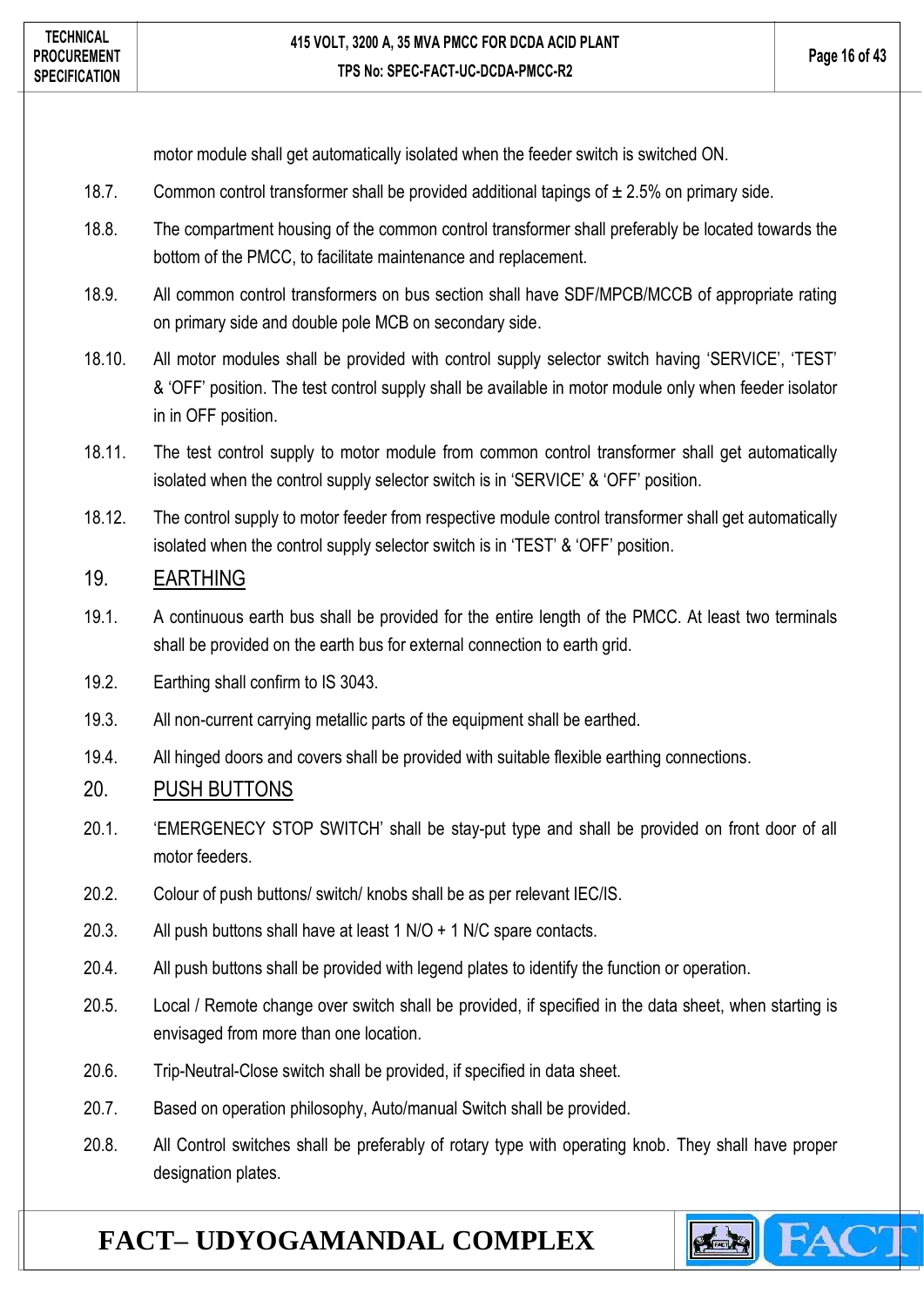#### <span id="page-16-0"></span>21. INDICATING LAMPS

- 21.1. Panel Indication lamps shall be provided on each feeder for indications as per the schematics. Indicating lamps shall be cluster LED type. The voltage rating shall be as per the data sheet
- 21.2. Motor feeders shall be provided minimum, lamps for 'ON', 'OFF', 'TRIP', 'READY TO START' & "MOTOR SPACE HEATER ON'. The Motor Space Heater ON indication is not required for motor feeders of capcity less than 45 KW.
- 21.3. All Incomer feeders shall be provided with control switch fuse / MCB for the aux. supply for indication lamps.

#### <span id="page-16-1"></span>22. INDICATING INSTRUMENTS

- 22.1. All incomer feeders shall be provided with Voltmeters, Ammeters & Energy meters.
- 22.2. All ammeters and energy meters shall be operated through current transformers only. All ammeters, voltmeters shall be either analog or digital. Voltmeters & ammeters shall be mounted at suitable height for easy reading from front. Cushion stoppers and zero correction screws shall be provided for analog meters. Display of digital ammeters & voltmeters shall be LCD/LED type.
- 22.3. Analog voltmeters shall have selector switches (3 way and OFF) and control fuses. Analog Voltmeters shall be of accuracy class 1 and shall have suppressed scale for the lower values in the range.
- 22.4. Digital voltmeters shall have facility to display voltage in all three phases.
- 22.5. Analog ammeters shall be of suitable range and with ammeter selector switches (3 way and OFF) to read line currents. The scales shall be approximately uniform up to 100% (full load current) and suppressed end scale from 100% to at least for 600%. Analog Ammeters shall be of accuracy Class 1.
- 22.6. Digital ammeters shall have facility to display current in all three phases.
- 22.7. Energy meters shall be digital type suitable to measure unbalanced loads on a 3 phase 4 wire system.
- 22.8. Energy meters shall be capable of integrating with Energy Management System (EMS) through RS 485/Ethernet Port.

### <span id="page-16-2"></span>23. PANEL SPACE HEATERS

- 23.1. Panel space heaters of adequate capacity, rated for 240 V AC, shall be provided in every vertical panel or in cable alley or an easily accessible position.
- 23.2. Two pole MCBs as necessary and earth leakage protection (30 milli Amps Double Pole ELCB) shall be provided for each panel space heater circuit along with suitable thermostat for automatic temperature control.

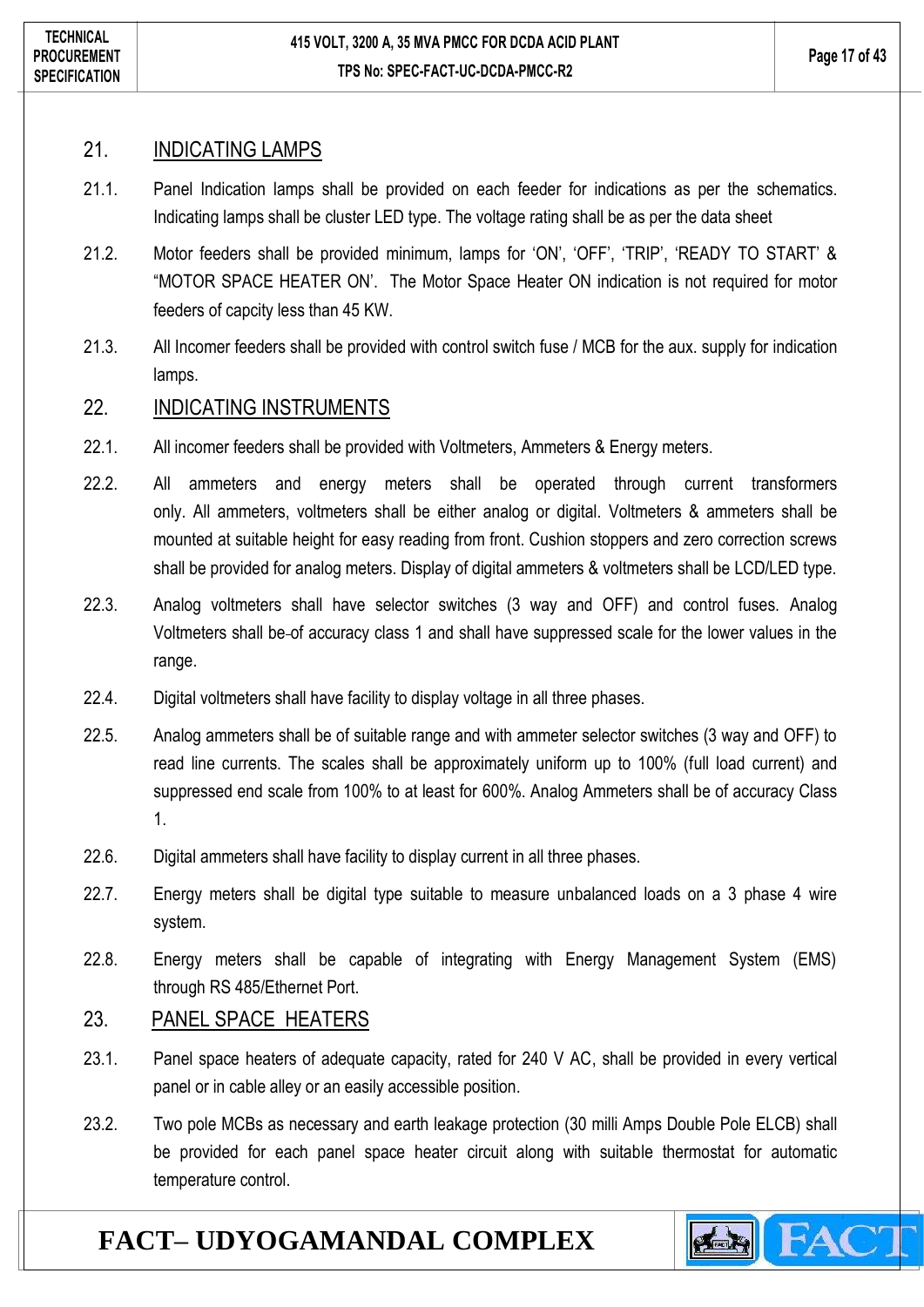- 23.3. Wiring of panel space heater shall be isolated or separately bundled from other internal wiring, preferably using a different colour.
- 23.4. 240V AC for panel space heaters should be taken from the LT incomer itself before incomer switch. To receive this, 2 terminals, 1 ON-OFF switch, 1 Fuse, and 1 Neutral link should be provided in the cable alley of Incomer Panels.
- 23.5. There shall be provision to feed the motor space heater (anti-condensation heater) through an MCB / ON-OFF switch with HRC fuse & neutral link and NC contact of main contactor of associated module.
- 23.6. Warning inscription should be provided, as follows: "ISOLATE PANEL SPACE HEATER BEFORE MAINTENANCE".

### <span id="page-17-0"></span>24. NAME PLATE

- 24.1. A nameplate with the PMCC designation shall be fixed at the top of the central panel. Separate nameplates, giving feeder designation shall be provided on each compartment. Functional name plates shall be provided for each component such as meters, relays, lamps, switches & push buttons, etc. mounted on the panel front.
- 24.2. Permanent non-corrosive name plate with engraved white letters in black back ground, indicating the designation shall be fixed at the top of the central panel.
- 24.3. The component numbers shall be painted/ suitably identified inside the panel at appropriate points to give a permanent marking.
- 24.4. Each panel of PMCC shall be marked with the panel number on both front and rear side.
- 24.5. In addition, Special Warning plates shall be provided on all removable doors and covers giving access to high voltage cables/busbars and inside the PMCC wherever considered necessary. Danger plates shall be provided as per relevant IEC/IS and Central Electricity Authority (CEA) regulation.

#### <span id="page-17-1"></span>25. REQUIRMENTS OF DRAW OUT TYPE ACB (Air Circuit Breaker) FEEDERS

- 25.1. The incomers & Bus coupler modules shall be fully draw out type.
- 25.2. All draw out modules shall have distinct TEST position, SERVICE position & ISOLATED (WITH DRAWN) position.
- 25.3. All power contacts (both on incomer side and busbar side) shall be of fully draw out, self-aligning, plug-in design, which get automatically disconnected when the draw out module is withdrawn from the connected (SERVICE) position.
- 25.4. Wiring for neutral may be in the fixed portion of the compartment. Where neutral connection is required for control purposes within the module, they shall be through draw out contacts providing full

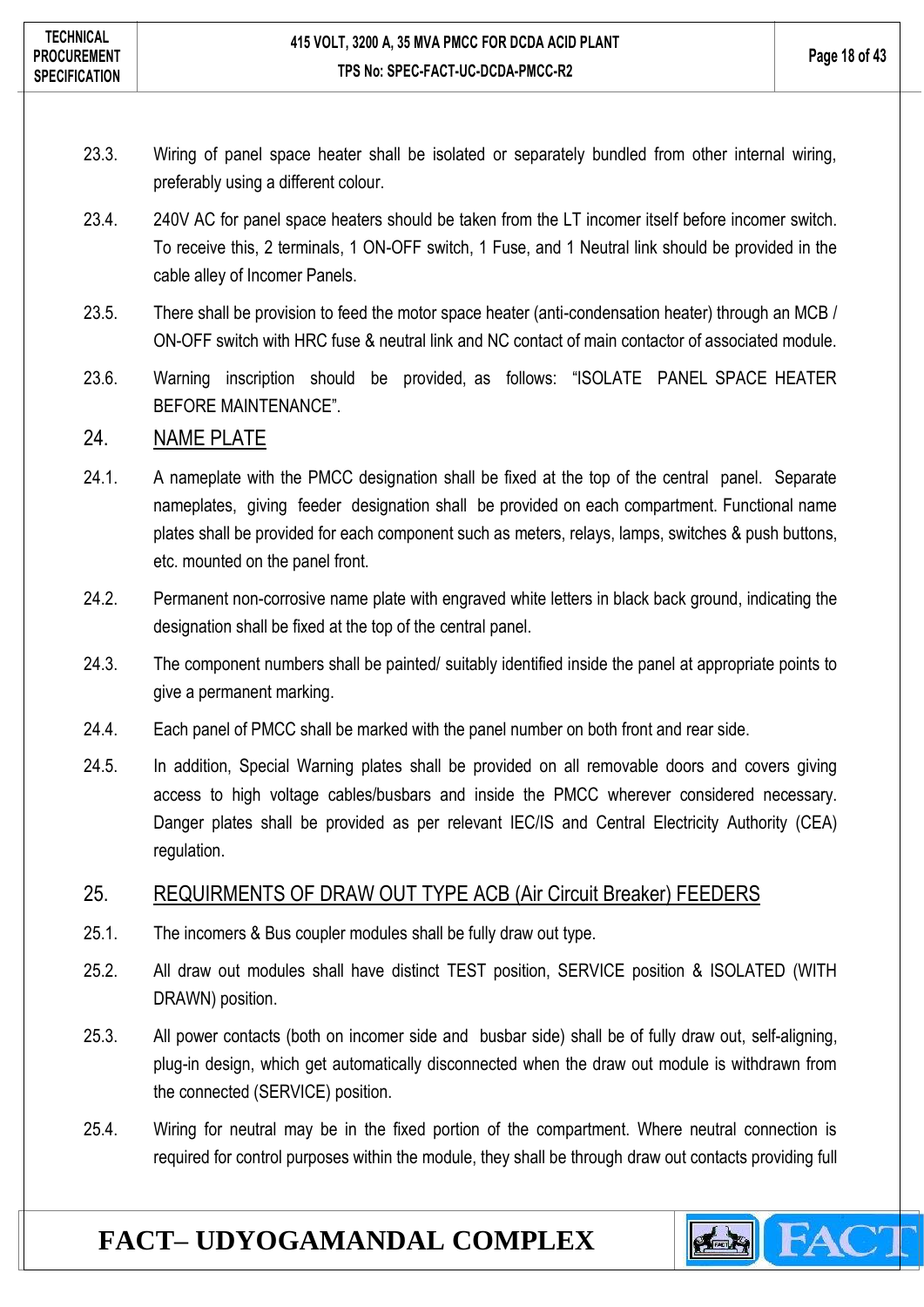draw out facility.

- 25.5. All control contacts also shall be fully draw out self-aligning type which get automatically connected / disconnected depending on the circuit requirements, when draw out module is withdrawn to TEST / ISOLATED positions.
- 25.6. Necessary separation barriers shall be envisaged between pairs of power contacts to prevent flashovers.
- 25.7. Draw out arrangement shall be designed in such a way that withdrawing and plugging-in of the trolley are achieved with smooth and reliable operation and without causing any damage or thrust to the plug in type contacts.
- 25.8. Withdrawable trolley/ chassis shall be preferably with screw cranking arrangement and/ or guide vanes, such that trolley movement is positively guided and self-aligning type. The trolley must move on low friction rolling mounts.
- 25.9. Trolley pad locking switch and latch /trolley clamping captive screw shall be provided for the fully inserted position.
- 25.10. There shall be positive indication for the various positions of the trolley.
- 25.11. For same rating and type of feeders, wiring for components within the draw out module shall be identical in layout, ferrule numbering, sequencing of secondary isolating contacts, colouring etc. to achieve maximum inter changeability.
- 25.12. In the case of double front panels, the module trolleys shall be interchangeable from one front to another front in such a manner that phase sequences are kept unaltered. Such interchanging shall not require re-arranging / connecting cables.
- 25.13. All modules shall carry, on the door as well as on the module itself, labels identifying the module, rating and type of control wiring.
- 25.14. Necessary earthing arrangements shall be provided for the truck in the 'TEST' and 'SERVICE' positions. The earth connection shall make before the main power and control contacts make and break after the power and control contacts are disconnected. Earthing connection through manual plug & socket connection will not be acceptable.
- 25.15. Provision of control supply in the test position of draw out modules (feeders which require control supply) shall be available.

### <span id="page-18-0"></span>26. REQUIRMENTS OF CIRCUIT BREAKERS

- 26.1. All CBs shall be suitable for uninterrupted duty.
- 26.2. All circuit breakers used in the PMCC shall be interchangeable, irrespective of Incomer/ Buscoupler.

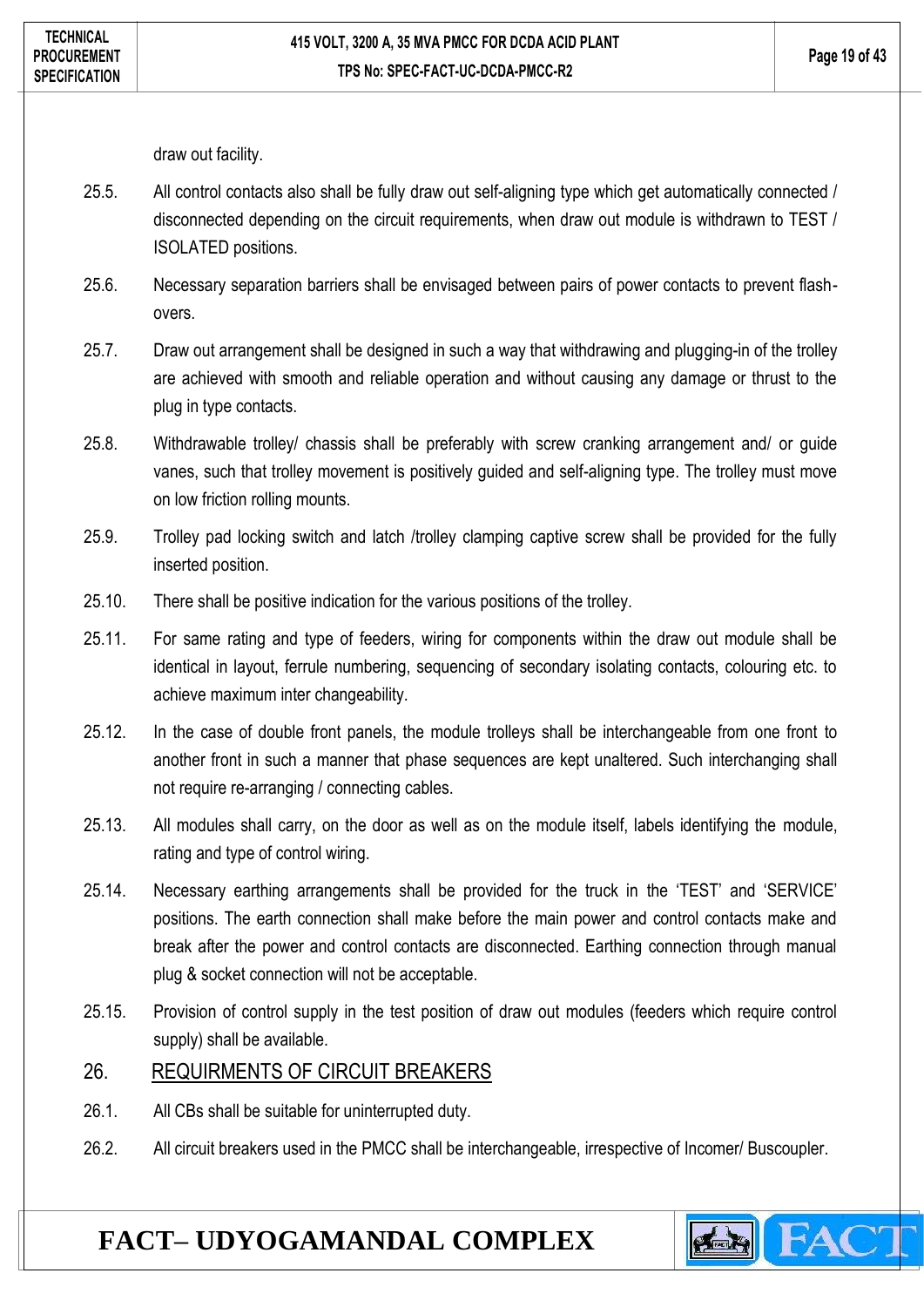- 26.3. Circuit breaker shall be of forward draw out construction. The cradle shall be so designed and constructed as to permit the smooth withdrawal and insertion of the breaker into it. The movement shall be free of jerks, easy to operate and shall preferably be on steel balls / rollers and not on flat surfaces. Horizontal draw out type truck is preferred.
- 26.4. Each CB shall be housed in a separate compartment and shall be enclosed on all sides. Adequate provision shall be made for escape of hot gases.
- 26.5. Sheet steel barriers shall be fitted between two vertical sections in the breaker compartment.
- 26.6. The hinged lockable door of the draw out type of CB shall not form an integral part of the draw out portion, so that entry of foreign materials / things into the cubicle is not possible when the CB is drawn out.
- 26.7. The door shall be of such a design that it shall allow the breaker to be kept withdrawn up to the 'TEST' and 'ISOLATED' positions with the CB door closed.
- 26.8. The CB door shall be interlocked with the breaker positions such that:
	- A) The door cannot be opened unless the breaker is in ISOLATED position and
	- B) The breaker cannot be racked into the SERVICE position unless the door is closed.
- 26.9. The following four positions of the CB shall be distinctly marked and locking arrangements shall be made:

a) Service position: The main disconnecting contacts shall be fully gripped on both sides, namely the bus bar and bus duct side and vice versa (both main and secondary isolating contacts in service).

b) Test position: The truck shall be perfectly isolated from the live bus bars in order to test for proper performance (main isolating contacts separated and secondary isolating contacts in service / test position).

c) Isolated position: It shall be able to withdraw the truck from the cubicle for inspection and maintenance (both main and secondary isolating contacts isolated).

- 26.10. The above positions of the CB shall be positive, achieved only through the turning / racking motion of the draw out mechanism and not by trial and error. There shall be an indicator clearly showing the positions listed above, and the same shall be visible from the front without opening the front door.
- 26.11. It shall not be possible to close the CB unless it is positively in one of the following positions:
	- a) Truck in 'SERVICE' position
	- b) Truck in 'TEST' position
	- c) When the truck is in completely 'ISOLATED' position.
- 26.12. The interlocks mentioned above are the minimum requirement. Manufacturers shall include any other

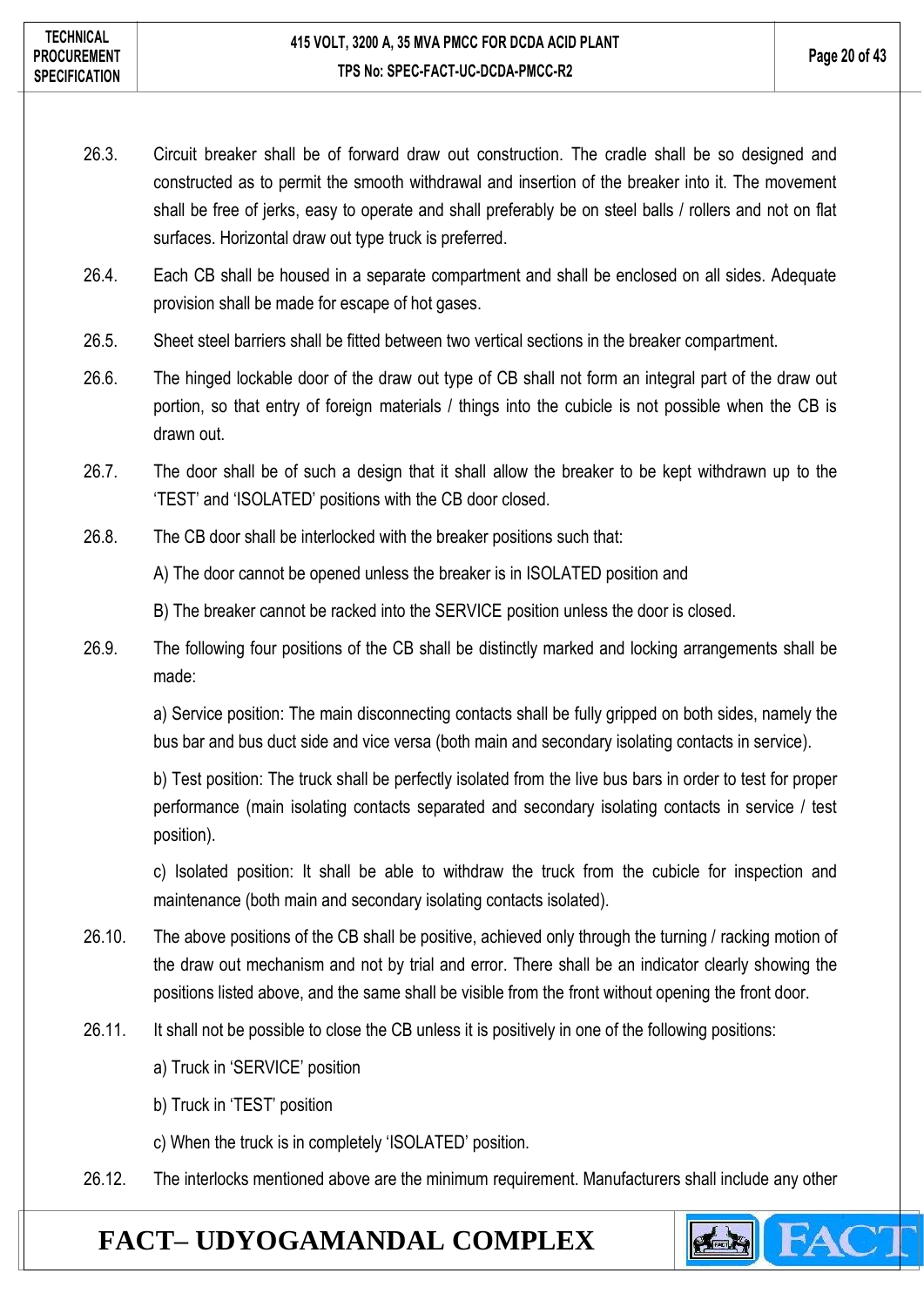safety interlocks which may be required by the particular design feature of the switchgear offered.

- 26.13. Necessary earthing arrangements shall be provided for the truck in the 'TEST' and 'SERVICE' positions. The earth connection shall make before the main power and control contacts make and break after the power and control contacts are disconnected. Earthing connection through manual plug & socket connection will not be acceptable.
- 26.14. Separate and adequate accommodation shall be provided for instruments / meters, indicating lamps, auxiliary contactors, timers, control fuses, CTs, protective and auxiliary relays, auxiliary switches, control transformers if any, etc. These shall be easily accessible for testing and maintenance, without any danger of accidental contact with live parts of the CB. All the above accessories, busbar connections, wire ways, cable space, painting and other general requirements of CB shall conform to relevant clauses mentioned in this specification.

### <span id="page-20-0"></span>27. CIRCUIT BREAKER CONTACTS

- 27.1. CB contact assemblies shall include easily replaceable arcing contacts. Main current carrying contacts shall be of low resistance, arc resistant and adjustable to compensate wear.
- 27.2. Contact fingers shall be spring loaded to reduce contact bounce.
- 27.3. The isolating contacts shall be self-aligning and able to carry rated short circuit current, without any tendency for the contacts to 'blow-off'.
- 27.4. The arc chutes of air circuit breakers shall be removable for routine inspection of the contacts.
- 27.5. The arcing contacts of air circuit breaker shall have anti-sticking and burn-resistant properties.
- 27.6. Wiring and termination of secondary isolating contacts shall be interchangeable in all identical breakers.

#### <span id="page-20-1"></span>28. OPERATING MECHANISM

- 28.1. The CB shall be electrically operated with remote close/ trip facility. The operating mechanism of the CB shall be either with direct motor or solenoid with motor charged spring. Whatever be the mode of operation of the breaker, it shall have hand closing and hand tripping provision to be operated in emergencies and during testing. The design of the hand closing and hand tripping mechanism shall be such as not to require large open slots in the front door. The voltage of the operating mechanism shall be 110 Volt DC.
- 28.2. It shall be possible to close and trip the circuit breaker without opening the CB compartment door. The operating handle and the mechanical trip push button shall be at the front of the breaker and integral with it. Arrangements with operating handle fitted on the door independently of the breaker, and connected through a set of links to the breaker, are not acceptable.

**Principal** 

28.3. Operating mechanism shall be mechanically and electrically trip-free in all positions of CB.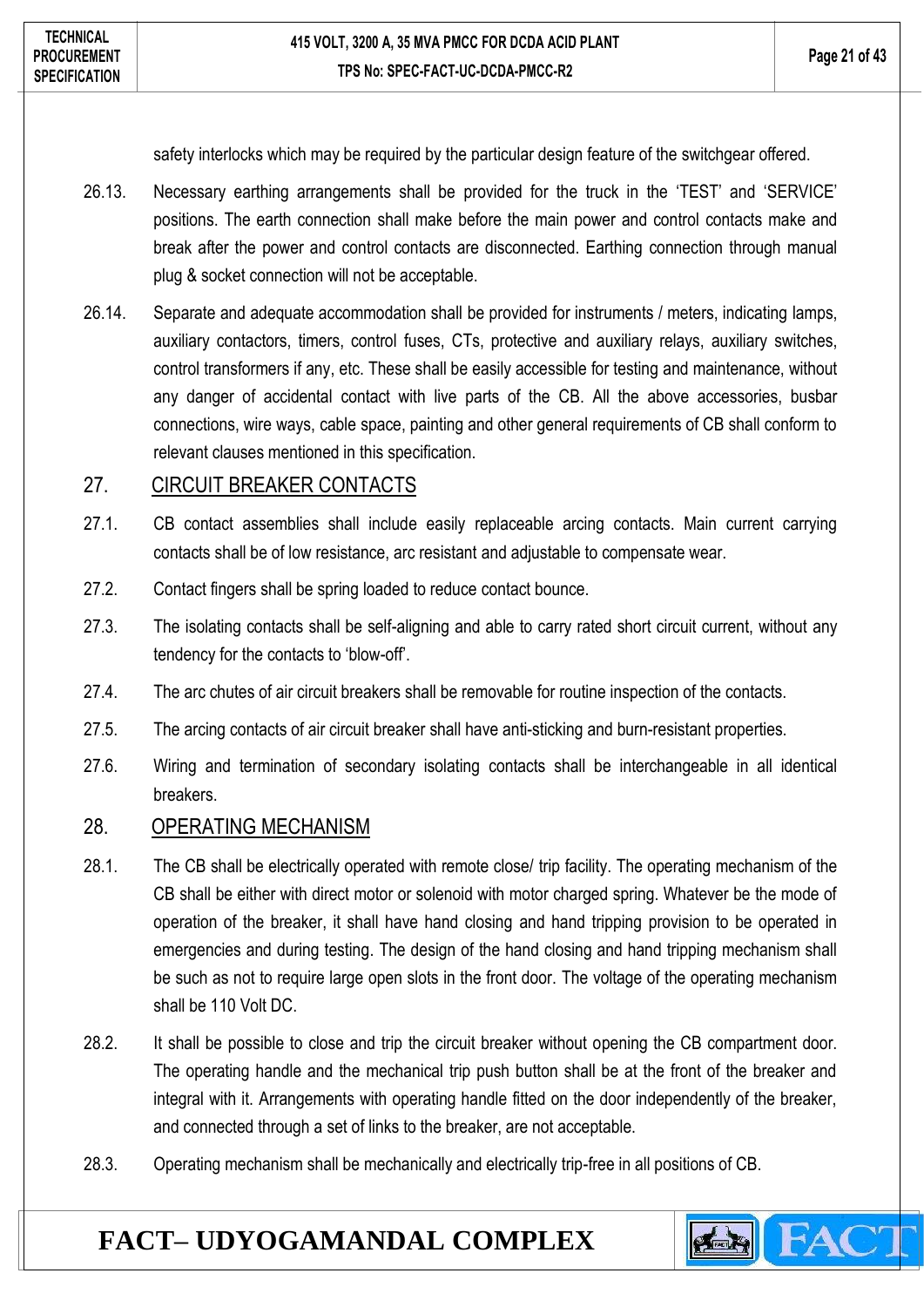- 28.4. It shall be possible to mechanically trip the CB by a distinctively marked push button.
- 28.5. The breaker shall be provided with suitable anti pumping feature to ensure that it does not reclose automatically after a tripping, even if the closing impulse is maintained.
- 28.6. When the breaker is in the closed position, a closing operation of an initiating control device shall not result in further operation of the breaker closing mechanism or discharging of the closing spring.
- 28.7. Closing of CB shall be prevented, unless the spring is fully charged.

#### <span id="page-21-0"></span>29. OTHER REQUIRMENTS OF CIRCUIT BREAKERS

- 29.1. The auxiliary wiring between the switchgear receptacle and the truck unit shall be established by means of a plugging / sliding unit, consisting of adequate number of contacts rated with suitable rating, which get automatically disconnected when the drawn out module is withdrawn from the test position.
- 29.2. A mechanical ON-OFF indicator, appropriately marked, shall be provided at the front of the CB.
- 29.3. The control voltage for closing coils, trip coils other auxiliary devices shall be as per data sheet.
- 29.4. Auxiliary power supply for control, indication shall be as indicated in the data sheet. For control supply necessary control fuse, switch/ MCB of required ratings shall be provided.
- 29.5. Releases: Releases shall be provided. Type of releases provided and their characteristics shall be furnished by the vendor. The releases shall have the following features:
	- a) The overload release b) The short circuit release c) Earth fault release

#### <span id="page-21-1"></span>30. INSPECTION AND TESTS

- 30.1. Comprehensive Inspection and Testing Plan in the form of Quality Assurance Manual for PMCC and Bus Duct shall be submitted by the bidder including testing, inspection & witnessing required by the Purchaser. The Comprehensive Inspection and Testing Plan shall be approved by the Purchaser.
- 30.2. Bidder's quality assurance manual shall include all details of type tests & routine tests as per IEC 61439.
- 30.3. Bidder shall submit type test certificates of Power Switchgear and Control gear assemblies as per IEC 61439-1/2.
- 30.4. Bidder shall submit type test certificates of Busduct as per latest IS/IEC.
- 30.5. Bidder shall bear the cost of all tests. The purchaser will witness inspection & testing at mutually agreed date. The cost of the purchaser's visit to the factory for inspection and testing will be borne by the Purchaser.
- 30.6. Bidder shall give 15 days advance intimation to Purchaser for inspection and witnessing of routine tests on completely assembled PMCC.

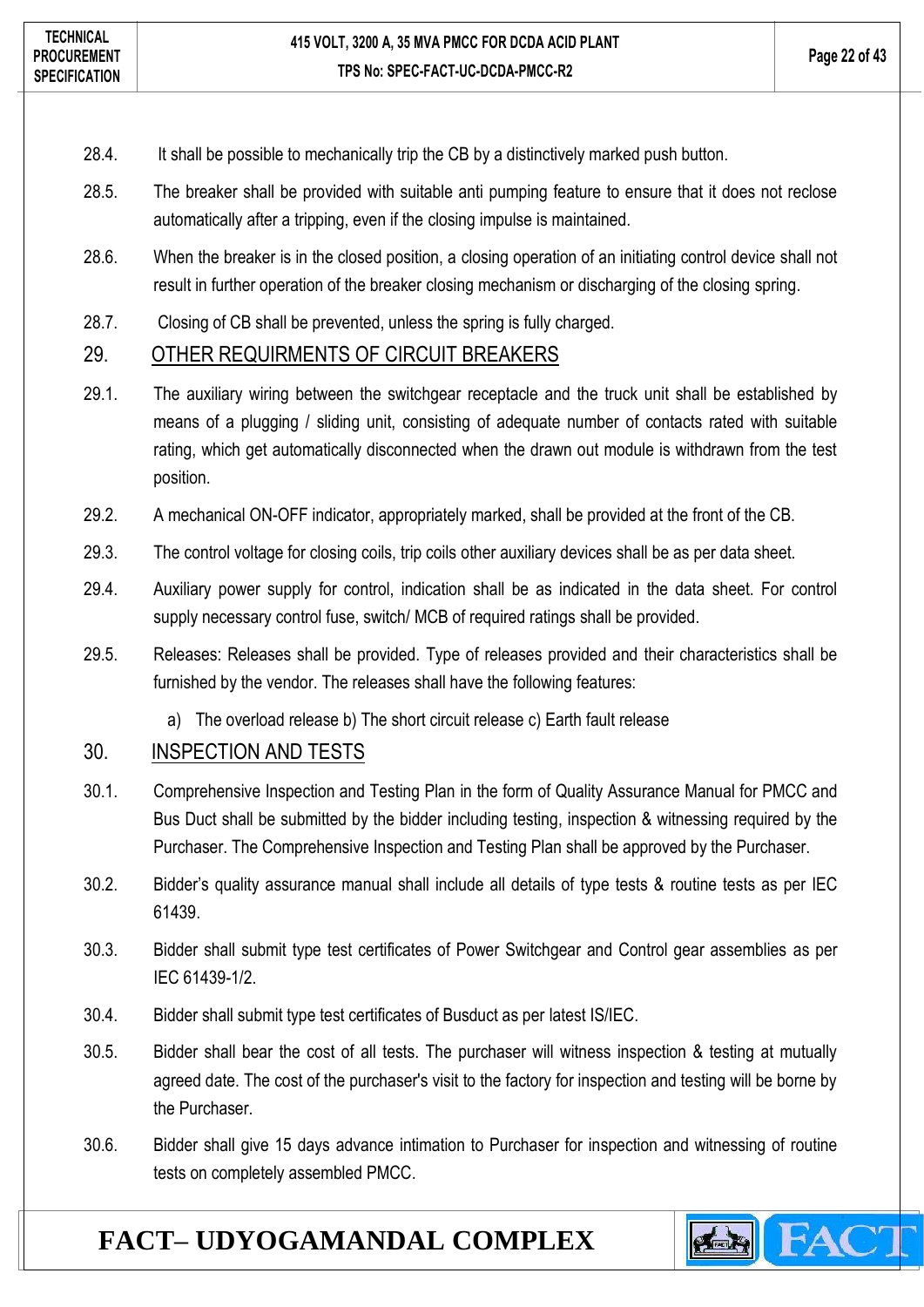### <span id="page-22-0"></span>31. DATA SHEET

| 1                | <b>Service conditions</b>            |                                                                                                                       |
|------------------|--------------------------------------|-----------------------------------------------------------------------------------------------------------------------|
| 1.1              | Location                             | Udyogamandal, Cochin                                                                                                  |
| 1.2              | Humidity Min.                        | Data related to location shall be adopted                                                                             |
| 1.3              | Humidity Max.                        | Data related to location shall be adopted.                                                                            |
| 1.4              | <b>Humidity Design</b>               | 100 % At 20 °C                                                                                                        |
| 1.5              | Ambient Temperature °C - Min.        | Data related to location shall be adopted.                                                                            |
| 1.6              | Ambient Temperature °C - Max.        | Data related to location shall be adopted.                                                                            |
| 1.7              | Ambient Temperature °C - Design      | 40                                                                                                                    |
| 1.8              | Rainfall - Max. recorded in an hour  | Data related to location shall be adopted                                                                             |
| 1.9              | Rainfall - Max. recorded in 24 hours | Data related to location shall be adopted                                                                             |
| 1.10             | Environment                          | Tropical atmosphere + Corrosive Chemical Plant<br>atmosphere with fumes of Sulphuric Acid and SO2.                    |
| 1.11             | Indoor/Outdoor                       | Indoor                                                                                                                |
| $\overline{2}$   | <b>Power System Details</b>          |                                                                                                                       |
| 2.1              | Voltage (V) & Variation $(\pm \%)$   | 415±10%                                                                                                               |
| 2.2              | Frequency (Hz)                       | 50                                                                                                                    |
| 2.3              | No. of phases                        | 3                                                                                                                     |
| 2.4              | No. of wires                         | $\overline{\mathbf{4}}$                                                                                               |
| 2.5              | Fault Level (MVA)                    | 35                                                                                                                    |
| 2.6              | Method of neutral earthing           | SOLIDLY EARTHED                                                                                                       |
| 3                | <b>GENERAL DATA</b>                  |                                                                                                                       |
| $\overline{3.1}$ | Degree of protection                 | IP <sub>4X</sub>                                                                                                      |
| $\overline{3.2}$ | Execution - ACB Panels               | Drawout                                                                                                               |
| 3.3              | Execution - Motor feeders            | Non Drawout                                                                                                           |
| $\overline{3.4}$ | <b>Bus trunking Entry</b>            | Top                                                                                                                   |
| 3.5              | Cable entry- Whether Top or Bottom   | Top entry                                                                                                             |
| 3.6              | Cable lugs                           | Not Required with switchboard                                                                                         |
| 3.7              | Compression type cable glands for    |                                                                                                                       |
|                  | a) Power Cables                      | Not Required with switchboard                                                                                         |
|                  | b) Control cables                    | Not Required with switchboard                                                                                         |
| 3.8              | Control /Aux. voltages               |                                                                                                                       |
|                  | a) Panel space heater                | 230 V AC                                                                                                              |
|                  | b) Spring Charging Motor             | 230 V AC                                                                                                              |
|                  | c) Closing Coil                      | 110 V DC                                                                                                              |
|                  | d) Shunt Trip Coil                   | 110 V DC                                                                                                              |
|                  | e) Motor Space Heater                | 230 V AC                                                                                                              |
|                  | f) Indication lamps                  | 110 V DC Cluster LED for Breaker Panels/110 V AC<br>Cluster LED for Other Outgoing Feeders + DC Failure<br>Indication |
|                  | g) Motor Control Supply              | 110 V AC                                                                                                              |
| 3.9              | Metering CT- Accuracy Class          | <b>Accuracy Class 1</b>                                                                                               |
| 3.10             | Ammeter- Accuracy Class              | 1                                                                                                                     |
| 3.11             | Painting                             | Epoxy Painting, Powder Coating, RAL 7032/ RAL 7035                                                                    |
| 3.12             | <b>Busbar Details</b>                | <b>Busbars</b><br>Ground                                                                                              |

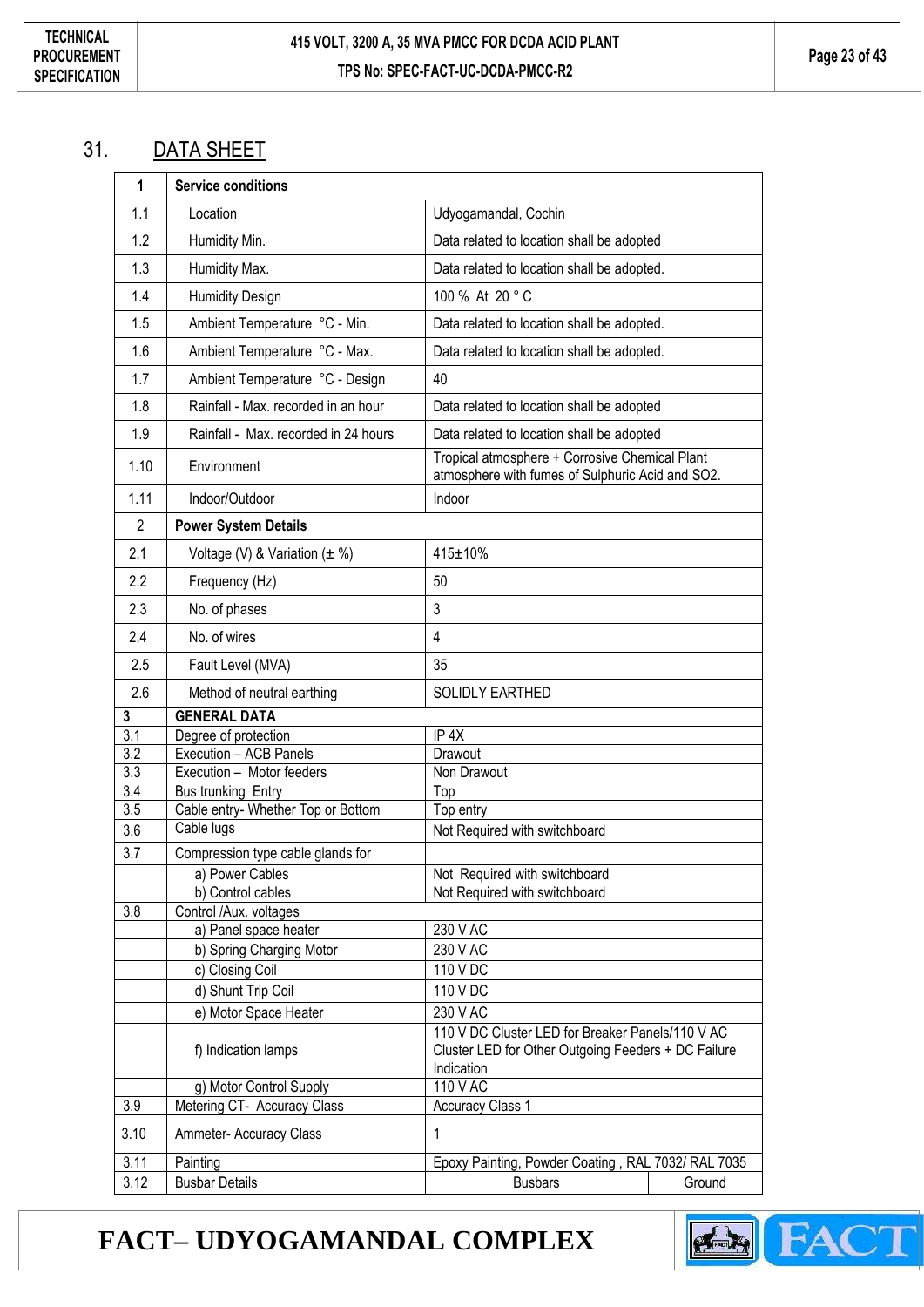**Page 24 of 43**

|     | a) Continuous rating                                                             | Refer feeder details | Refer feeder<br>details         |  |
|-----|----------------------------------------------------------------------------------|----------------------|---------------------------------|--|
|     | b) Short time rating                                                             | $>$ /=50kA/1s        | $>$ /=50kA/1s                   |  |
|     | c) Material and Insulation                                                       | Cu/Al,<br>Sleeved,   | Cu/Al,<br><b>Bare Conductor</b> |  |
| 4   | <b>COMPONENT DETAILS</b>                                                         | Joints Shrouded      |                                 |  |
| 4.1 | <b>SDF Outgoing Feeders</b>                                                      |                      |                                 |  |
| 4.2 | SDF category (TPN)                                                               |                      |                                 |  |
| 4.3 | SDF rating                                                                       | Refer feeder details |                                 |  |
| 4.4 | Fuses (HRC)                                                                      | Regd.                |                                 |  |
| 4.5 | Neutral link- removable                                                          | Regd.                |                                 |  |
| 5   | <b>INCOMER / BUS COUPLER PANELS</b>                                              |                      |                                 |  |
|     |                                                                                  | Incomer              | Bus coupler                     |  |
| 5.1 | No of feeders                                                                    | 2                    | 1                               |  |
| 5.2 | ACB with O/C, S/C, E/F Release                                                   | Regd.                | Regd.                           |  |
| 5.3 | <b>Current transformers</b>                                                      |                      |                                 |  |
|     | a) For metering- Class 1                                                         | Regd.                |                                 |  |
|     | b) For REF protection - Class PS                                                 | Reqd.                |                                 |  |
|     | c) Ground CT for REF with covering -Class PS.                                    | Regd.                |                                 |  |
|     | d) CT for stand by E/F (Earth leakage) protection<br>with covering - CLASS 5P10. | Regd.                |                                 |  |
| 5.4 | Lamps                                                                            |                      |                                 |  |
|     | a) Breaker ON                                                                    | Regd.                | Reqd.                           |  |
|     | b) Breaker OFF                                                                   | Regd.                | Reqd.                           |  |
|     | c) Breaker auto trip                                                             | Regd.                | Regd.                           |  |
|     | d) Breaker ready for ON                                                          | Regd.                | Regd.                           |  |
|     | e) Trip circuit healthy                                                          | Reqd.                | Regd.                           |  |
|     | f) DC control supply failure                                                     | Regd.                | Regd.                           |  |
|     | g) Spring charged                                                                | Regd.                | Regd.                           |  |
| 5.5 | <b>Meters</b>                                                                    |                      |                                 |  |
|     | a) Ammeter                                                                       | Regd.                |                                 |  |
|     | b) Voltmeter                                                                     | Regd.                |                                 |  |
|     | c) KWH meter 3 Ph 4 wire- Digital                                                | Regd.                |                                 |  |
|     | Protective Relays                                                                |                      |                                 |  |
|     | a) REF (Restricted Earth Fault)                                                  | Regd.                |                                 |  |
|     | b) SEF (Standby Earth Fault)                                                     | Regd.                |                                 |  |
|     | c) Master Trip Relay                                                             | Regd.                | Regd.                           |  |
|     | d) Inter trip relay                                                              | Regd.                |                                 |  |
|     | e) Circuit Supervision Relay                                                     | Regd.                | Regd.                           |  |
|     | f) Check Synchronizing Relay                                                     |                      | Regd.                           |  |
|     | g) Bus/Line U/V Relay                                                            | Regd.                | Regd.                           |  |
|     | h) Aux Relay for DC fail                                                         |                      | Regd.                           |  |
|     | i) Aux Relays as per design requirements                                         | Regd.                | Regd.                           |  |
|     | <b>Control Switches and PBs</b>                                                  | Reqd.                | Regd.                           |  |
| 5.6 | a) Trip-Neutral-Close Switch                                                     | Regd.                | Regd.                           |  |
|     | b) Ammeter Select Switch                                                         | Regd.                |                                 |  |
|     | c) Voltmeter Select Switch                                                       | Regd.                |                                 |  |
|     | d) Local/Remote Selector Switch                                                  | Regd.                | Regd.                           |  |
|     | e) Auto On/Off Switch                                                            | Reqd.                | Regd.                           |  |

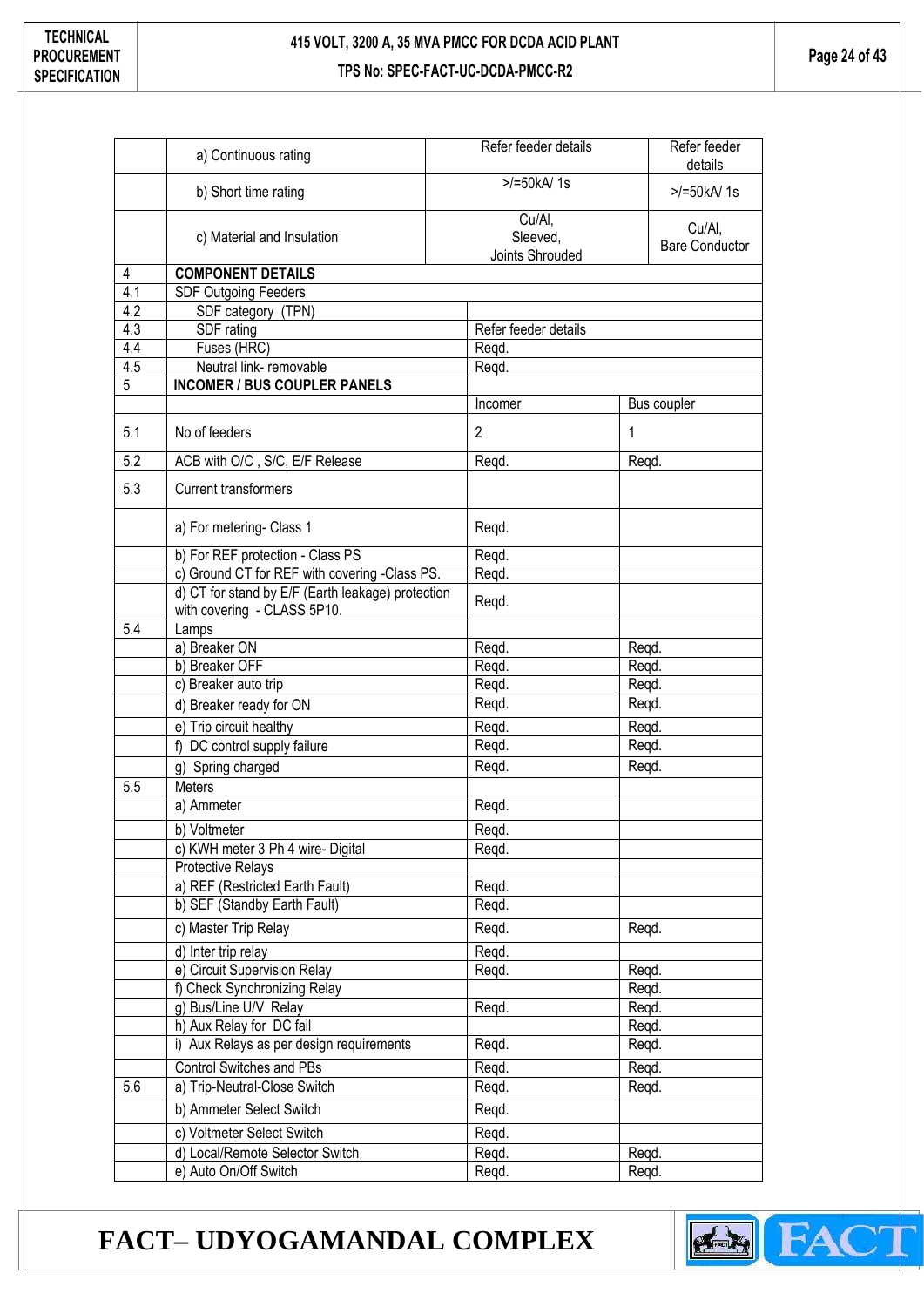|      | f) Momentary Paralleling Switch              |                    | Regd.                                       |            |
|------|----------------------------------------------|--------------------|---------------------------------------------|------------|
| 6.0  | Other Items                                  |                    |                                             |            |
|      | a) Space Heater                              |                    | Regd. for every vertical panel/Cable alley  |            |
|      | b) MCB (Double Pole) for space heater        |                    | Regd. for every vertical panel/Cable alley. |            |
| 7.0  | <b>MOTOR FEEDERS (DOL)</b>                   |                    |                                             |            |
|      |                                              | 45 Kw to 125<br>kW | 15 kW to 37<br>kW                           | Upto 15 kW |
| 7.1  | <b>Switch Disconnector Fuse</b>              | Regd.              | Regd.                                       | Regd.      |
| 7.2  | Current Transformers - Class 5P10            | Regd.              | Regd.                                       |            |
| 7.3  | <b>Current Transformers - Class 1</b>        | Regd.              | Regd.                                       | Regd.      |
| 7.4  | <b>Current Transducer</b>                    | Regd.              | Regd.                                       | Regd.      |
| 7.5  | <b>Control Transformers</b>                  | Regd.              | Regd.                                       | Regd.      |
| 7.6  | Ammeter - Class 1                            | Regd.              | Regd.                                       | Regd.      |
| 7.7  | Power Contactor                              | Regd.              | Regd.                                       | Regd.      |
| 7.8  | <b>Auxiliary Contactors</b>                  | Regd.              | Regd.                                       | Regd.      |
| 7.9  | Motor Protection Relay                       | Regd.              | Regd.                                       | Regd.      |
| 7.10 | Trip Relay - Hand Reset                      | Regd.              |                                             |            |
| 7.11 | Selector Switches as per design requirements | Regd.              | Regd.                                       | Regd.      |
| 7.12 | <b>Push Buttons</b>                          | Regd.              | Regd.                                       | Regd.      |
| 7.13 | <b>Indication Lamps</b>                      | Regd.              | Regd.                                       | Regd.      |
| 7.14 | MCB/FUSES/Fuse Link/Fuse Holder/Neutral Link | Regd.              | Regd.                                       | Regd.      |

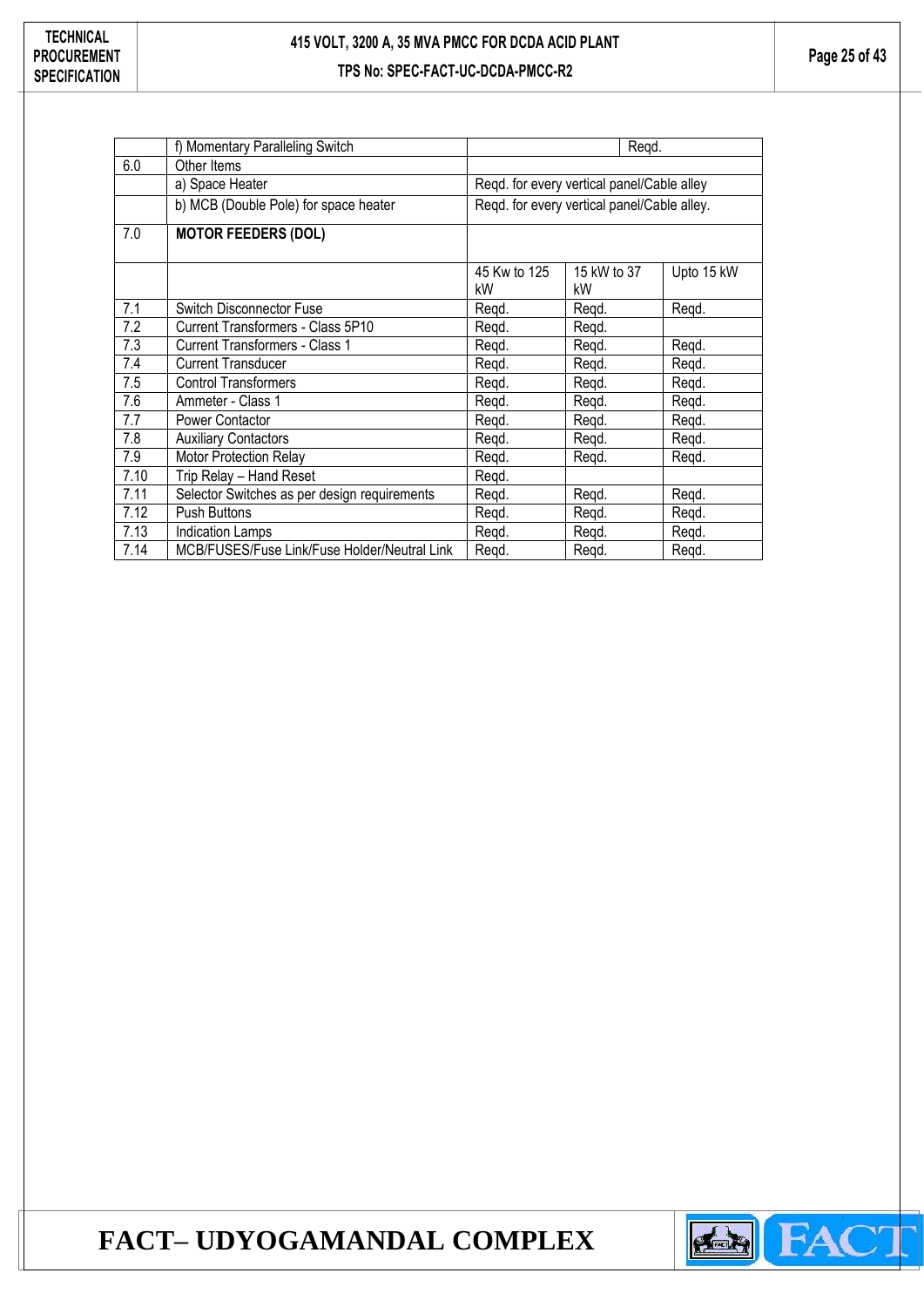### <span id="page-25-0"></span>32. VENDOR DATA REQUIRMENTS

|                 |                                                                                                                                                              |                 | With offer       |                 | After LOI/PO            |                 | Final                |
|-----------------|--------------------------------------------------------------------------------------------------------------------------------------------------------------|-----------------|------------------|-----------------|-------------------------|-----------------|----------------------|
| SI. No.         | Description                                                                                                                                                  | No.of<br>copies | Date             | No.of<br>copies | Date                    | No.of<br>copies | Date                 |
| $\mathbf 1$     | Duly filled in Technical Particulars of PMCC, as<br>per format attached along with signed copy of<br><b>TPS</b>                                              | 1S              | With tech<br>bid |                 |                         |                 |                      |
| $\overline{2}$  | Dimensioned general arrangement drawing<br>internal & external, including busbar disposition.                                                                | 1S              | With tech<br>bid | 1S              | As per<br>Clause 2.1    | 1S              | As per<br>Clause 2.1 |
| $\overline{3}$  | Foundation plan, showing cutouts/floor openings,<br>foundation pockets etc. along with outline<br>dimensions and static & dynamic loading.                   |                 |                  | 1S              | As per<br>Clause 2.1    | 1S              | As per<br>Clause 2.1 |
| 4               | Sectional View of PMCC and showing fixing<br>details                                                                                                         |                 |                  | 1S              | As per<br>Clause 2.1    | 1S              | As per<br>Clause 2.1 |
| 5               | Single line diagram of PMCC with metering and<br>protection.                                                                                                 |                 |                  | 1S              | As per<br>Clause 2.1    | 1S              | As per<br>Clause 2.1 |
| 6               | Diagram<br>Wiring<br>Diagrams<br>Schematic<br>and<br>(including inter panel wiring diagrams) with ferrule<br>nos, terminal nos, arrangement of terminals etc |                 |                  | 1S              | As Per<br>Clause 2.1    | 1S              | As per<br>Clause 2.1 |
| $\overline{7}$  | Dimensioned drawings of bus trunking, flange<br>with complete dimensions including bolt hole<br>locations & sizes showing busbar arrangement.                |                 |                  | 1S              | As per<br>Clause 2.1    | 1S              | As per<br>Clause 2.1 |
| 8               | Schedule of materials / components,<br>with<br>quantity, rating, type, make, etc.                                                                            | 1S              | With tech<br>bid | 1S              | As per<br>Clause 2.1    | 1S              | As per<br>Clause 2.1 |
| 9               | Calculation sheet proving busbar capacity                                                                                                                    | 1S              | With<br>tech bid |                 |                         |                 |                      |
| 10              | Type test certificates as per Section 30                                                                                                                     | 1S              | With<br>tech bid |                 |                         | 1P/1S           | Before<br>dispatch   |
| 11              | Routine test certificates as per Section 30                                                                                                                  |                 |                  |                 |                         | 1P/1S           | Before<br>dispatch   |
| $\overline{12}$ | Quality assurance Plan                                                                                                                                       | 1S              | With<br>tech bid |                 |                         |                 |                      |
| 13              | Technical literature, pamphlets and brochures<br>and Data Sheets relating to the various<br>equipment used.                                                  | 1S              | With<br>tech bid |                 |                         |                 |                      |
| $\overline{14}$ | Erection, Operation and Maintenance manuals                                                                                                                  |                 |                  |                 |                         | 2P/1S           | Before<br>dispatch   |
| $\overline{15}$ | Spare parts list                                                                                                                                             | 1S              | With<br>tech bid | 1S              | As per<br>Clause<br>2.1 | 1S              | As per<br>Clause 2.1 |
| 16              | Duly filled and signed Compliance statement as<br>per format attached                                                                                        | 1S              | With<br>tech bid |                 |                         |                 |                      |
| $\overline{17}$ | Unpriced copy of price bid                                                                                                                                   | 1S              | With<br>tech bid |                 |                         |                 |                      |

Notes:

- $S :$  Soft copy
- P: Print copy
- Vendor shall fill in proposed lead time if different from the required lead time.
- Two numbers of printed copy of each documents, in standard drawing sheet mentioned in Sl. Nos. 2, 3, 4, 5, 6 and 7 shall be submitted in standard drawing sheet shall be submitted before the dispatch of the switch board.
- One number of print copy of document mentioned in Sl. Nos. 8 shall be submitted before the dispatch of switch board.

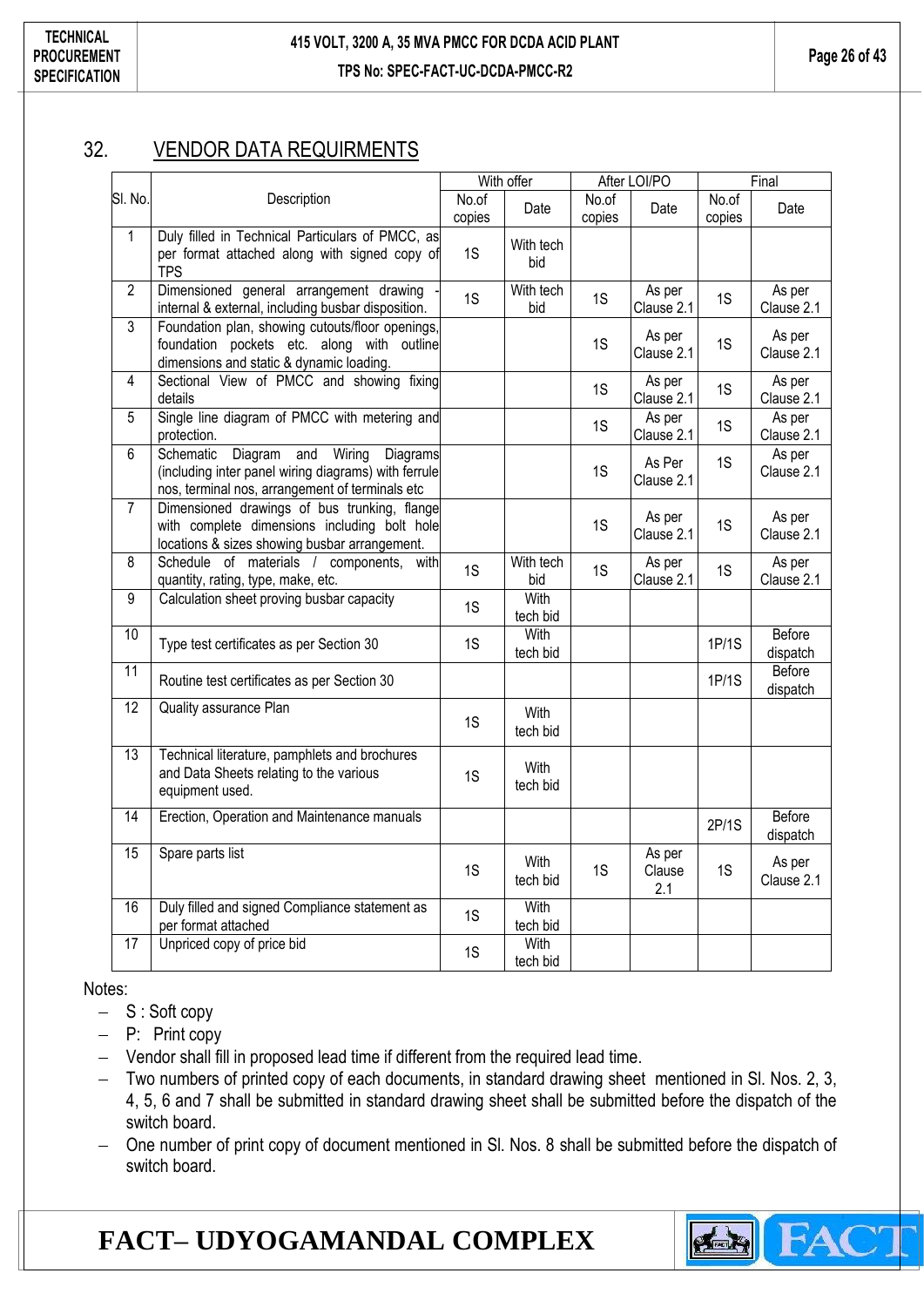#### <span id="page-26-0"></span>33. GUARANTEE

- 33.1. The vendor shall provide guarantee for the entire PMCC, bus duct and all accessories for a period of 12 months from the date of commissioning or 18 months from date of dispatch, whichever is earlier
- 33.2. Vendor shall be fully responsible for proper design, selection, material, manufacture, assembly, painting, testing, supply, erection and commissioning of complete PMCC, busduct and all accessories.
- 33.3. Equipment and its components shall be guaranteed against faulty design, defective / improper materials poor workmanship or failure from normal use during the guarantee period. The guarantee shall also cover all bought-out items by the vendor, for the same period as mentioned in clause 33.1.
- 33.4. Vendor shall have full defect liability during the guarantee period. It shall be obligatory on the part of vendor to modify and/ or replace any hardware completely at vendor's cost, in case any malfunction is revealed during the guarantee period.

### <span id="page-26-1"></span>34. BUSDUCT

- 34.1. The section describes the minimum requirements for the design, material, manufacture, assembly, painting, inspection, erection and commissioning of non-segregated metal enclosed three phase neutral bus duct.
- 34.2. Bus duct shall be designed, manufactured, assembled and supplied in accordance with this specification as per latest IS/IEC. Busduct shall be either OEM or bought-out item. The Guarantee, as per Section 33 of TPS is applicable for Busduct.
- 34.3. The bus duct shall be rated for 415 V, 3200 Amps. The bidder shall manufacture bus duct as per final approved drawings from the purchaser.
- 34.4. Erection and commissioning of bus duct at site is in the scope of the bidder.
- 34.5. The Bus duct shall be of box frame construction of Sheet Steel enclosure. The Bus duct enclosure shall be fabricated from 2 mm thick Sheet Steel. Eddy current heating, if applicable, shall be taken into account.
- 34.6. The section of the Bus duct shall be rectangle & non-phase segregated. The degree of protection shall be IP-5X. The Bus duct shall have fire barriers inside.
- 34.7. The Bus duct shall be provided with removable top covers fitted with gaskets secured by sufficient number of nuts, bolts to ensure that these covers are dustproof. All joints and covers shall be provided with non-deteriorating type gaskets of neoprene between joints. These covers shall be of suitable length for ease of removal and shall be arranged to give complete accessibility to the bus bars, joints, bends and supports, etc. The entire bus duct shall be dust and vermin proof. Louvers shall not be provided.

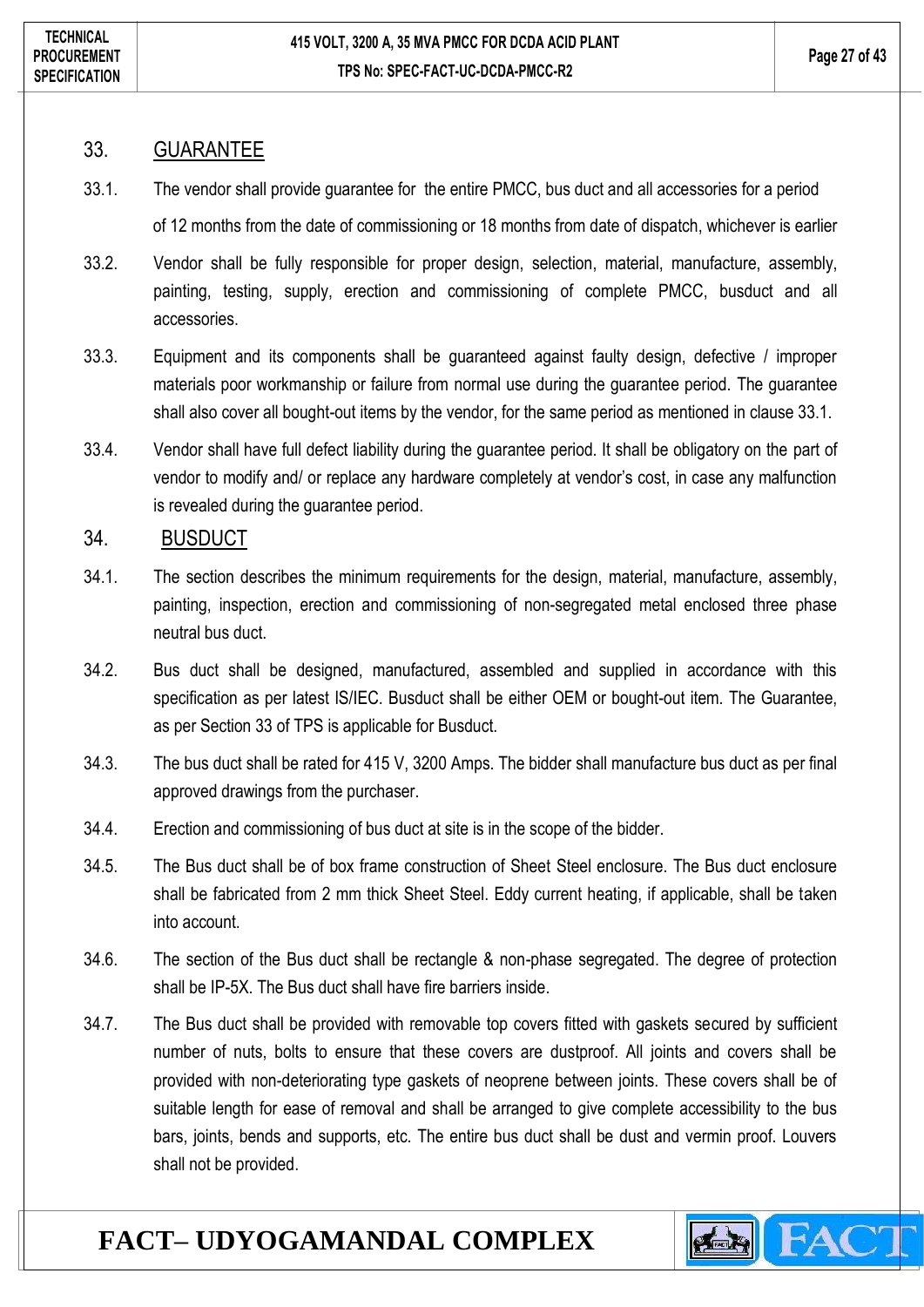- 34.8. The design of Bus duct enclosure shall be such that it will withstand the operating conditions arising out of the following (a) Normal operating conditions,(b) Momentary short circuit currents and Combinations of above.
- 34.9. The bus duct shall be provided with flanged ends to connect the bus duct to transformer at one end and switchgear at other end. These flanges shall match with corresponding flanges in the equipment to which these are connected. Bidder shall provide suitable termination arrangement at 415V switchgear and transformer ends.
- 34.10. Proper alignment and co-ordination between the bus duct and power transformer / switchgear terminations shall be the responsibility of the Bidder. The bus duct shall be supplied complete with all the hardware necessary for making the terminations.
- 34.11. All fasteners shall be hot dip galvanized/Cadmium Plated. The bolts shall be full threaded and high tensile quality. Belleville washers for all current carrying conducting parts of the bus bars and plain washers for enclosure and covers shall be provided for every bolt.
- 34.12. Filter type drain holes shall be provided for draining out condensed moisture. The filter element shall be such that it will allow escape of moisture but prevent ingress of dust. This shall be removable type for cleaning purposes.
- 34.13. Bolted inspection cover shall be provided throughout length of Bus duct. At the wall crossing of the bus duct, there should not be removable type inspection cover.
- 34.14. Proper wall sealing arrangements shall be provided at the wall where bus duct enters the substation building. Bus duct with wall mounting flange will be acceptable for the sealing arrangement.
- 34.15. Top covers of the bus duct shall be so located that they will not fall within the wall crossing section.
- 34.16. Bidder shall design and indicate the supporting arrangement for bus duct. The design of the supporting arrangements shall be as per standards.
- 34.17. The Bus duct shall be designed for temperature rise limits as per latest IS/IEC.
- 34.18. The bus bars shall be of electrolytic grade Aluminum/Copper adequately sized to carry maximum specified continuous current & short circuit current for 1sec, at maximum site temperature specified. The final temperature of bus bars and connectors at joints between connector and bus bar should not exceed the values as per IS when carrying rated currents. Also the final bus bar temperature shall not exceed the values specified in IS, when specified short circuit current for 1sec duration flows through.
- 34.19. All bus bars shall be insulated with heat shrinkable PVC sleeves. All bus bars shall be colour coded such that on removal of any inspection cover the phases shall be identifiable.
- 34.20. Suitable Bus bar clamps shall be provided to maintain the bus bars in position. The clamp design

**CARGOON**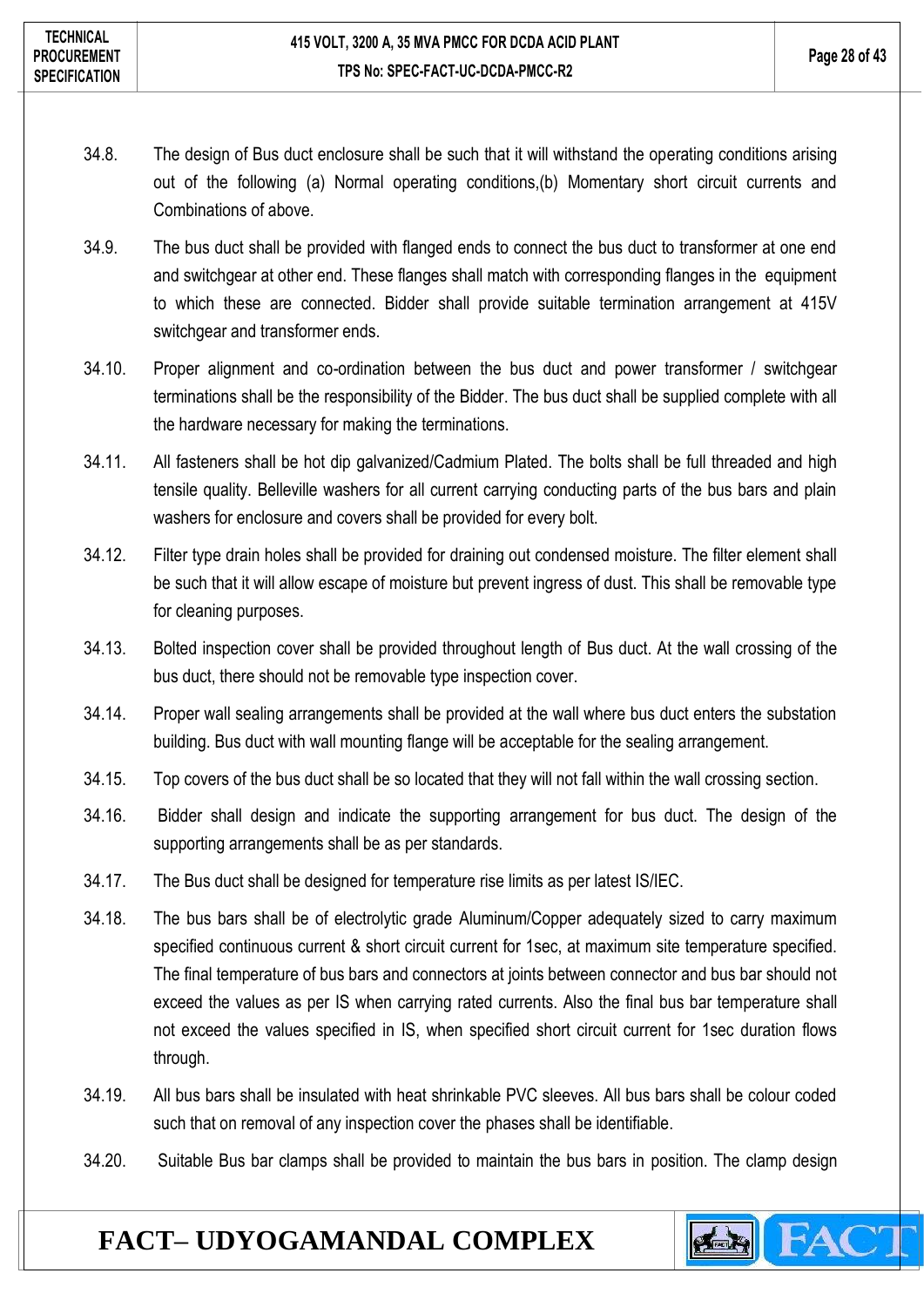shall be such that it holds the bus bar firmly and also allow sliding movement of bus bars without generating internal stresses to accommodate expansion during operation at rated current. For fixing the bus bars to the bus bar supports, suitable bolts, nuts and washers shall be employed.

- 34.21. Wherever required for long run of bus duct, expansion joints with flexible strips shall be provided to allow for expansion and contraction due to temperature variations arising out of normal continuous current flow and short circuit current flow for specified duration.
- 34.22. Suitable Bimetallic strips shall be provided wherever copper to aluminum connections are envisaged.(For flexible jumpers at expansion joint & end terminations).
- 34.23. All the hardware for connections both at transformer end & the PMCC end shall be in scope of supply.
- 34.24. The bus bars shall be supported by non-deteriorating type (non-hygroscopic, non-carbonising, corrosion resistance) resin cast epoxy insulators of requisite electrical / mechanical strength.
- 34.25. Adequate Creepage distance shall be available on insulator to operate under high humid conditions and effects of condensed moisture due to variations in temperature within bus duct due to different conditions of loading.
- 34.26. The spacing of the insulating supports shall be decided on the basis of the fault withstand capacity.
- 34.27. Bus duct shall be provided with anti-condensation space heaters with controlling thermostats of adequate capacity to maintain internal temperature above dew point to prevent moisture condensation in bus duct. Space heaters shall be rated for 240V, single phase, 50 Hz AC supply. Space heater shall be provided on both sides of the fire barrier.
- 34.28. Earth bus of aluminum/copper shall run on the external side of the bus duct through the whole length of the bus duct and shall be positively connected to the body of the bus duct enclosure. At both ends of the earth bus provision shall be made to connect it to main earthing system. The earth bus shall be rated for short time rating of 50KA (min) for 1 Sec.
- 34.29. The bus duct shall be provided with flexible at both ends for connecting it with transformer at one end and 415V switchgear at other end.
- 34.30. The Flexibles shall be made of thin copper strips. The ends of the flexible shall be clamped by copper plate. The ends of flexible shall be tin plated.
- 34.31. To match the phase sequence of the two equipments connected by bus duct, a suitable phase cross over chamber shall be provided; if required, at suitable location.
- 34.32. All bus duct parts like enclosure, adaptor box, enclosure covers, supports and bus bar shall be identified distinctly by clear numbers. These shall be indicated in drawing.
- 34.33. Painting shall be as mentioned in the data sheet. All unpainted parts shall be plated to prevent

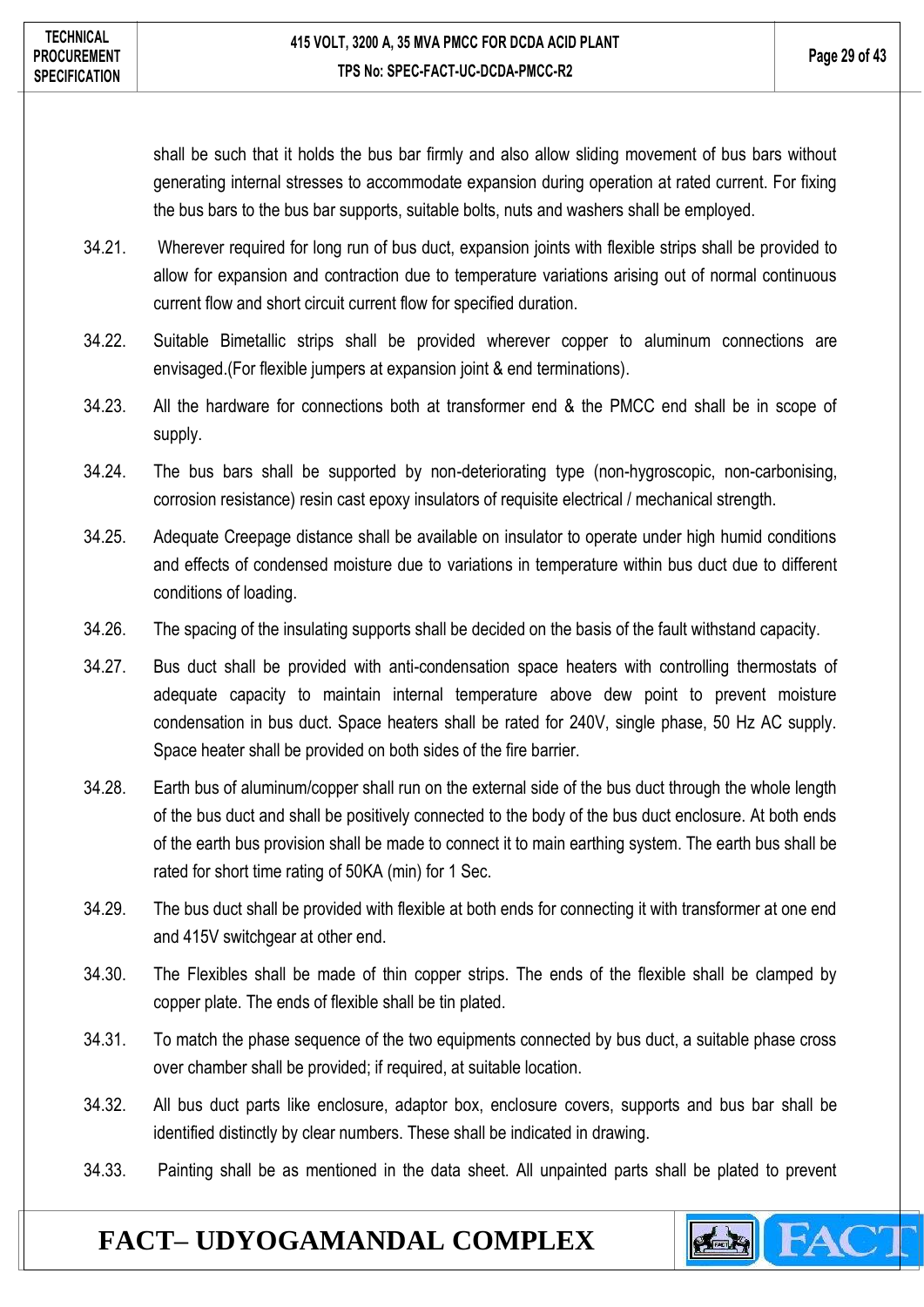$\lambda$ 

corrosion.

#### **ANNEXURE I ACCEPTABLE MAKES FOR COMPONENTS**

|                | Air Circuit Breakers           | ABB/ L&T/ Schneider/Siemens/GE-Alstom   |
|----------------|--------------------------------|-----------------------------------------|
| $\overline{2}$ | <b>Protective Relays</b>       | ABB / L&T/ Schneider/ Siemens/GE-Alstom |
| 3              | <b>LT Power Contactors</b>     | ABB/ L&T/ Schneider/ Siemens/GE-Alstom  |
| 4              | Switch Disconnector Fuse (SDF) | ABB/ L&T/ Schneider/ Siemens/GE-Alstom  |
| 5              | Aux Contactors                 | ABB/ L&T/ Schneider/ Siemens/GE-Alstom  |

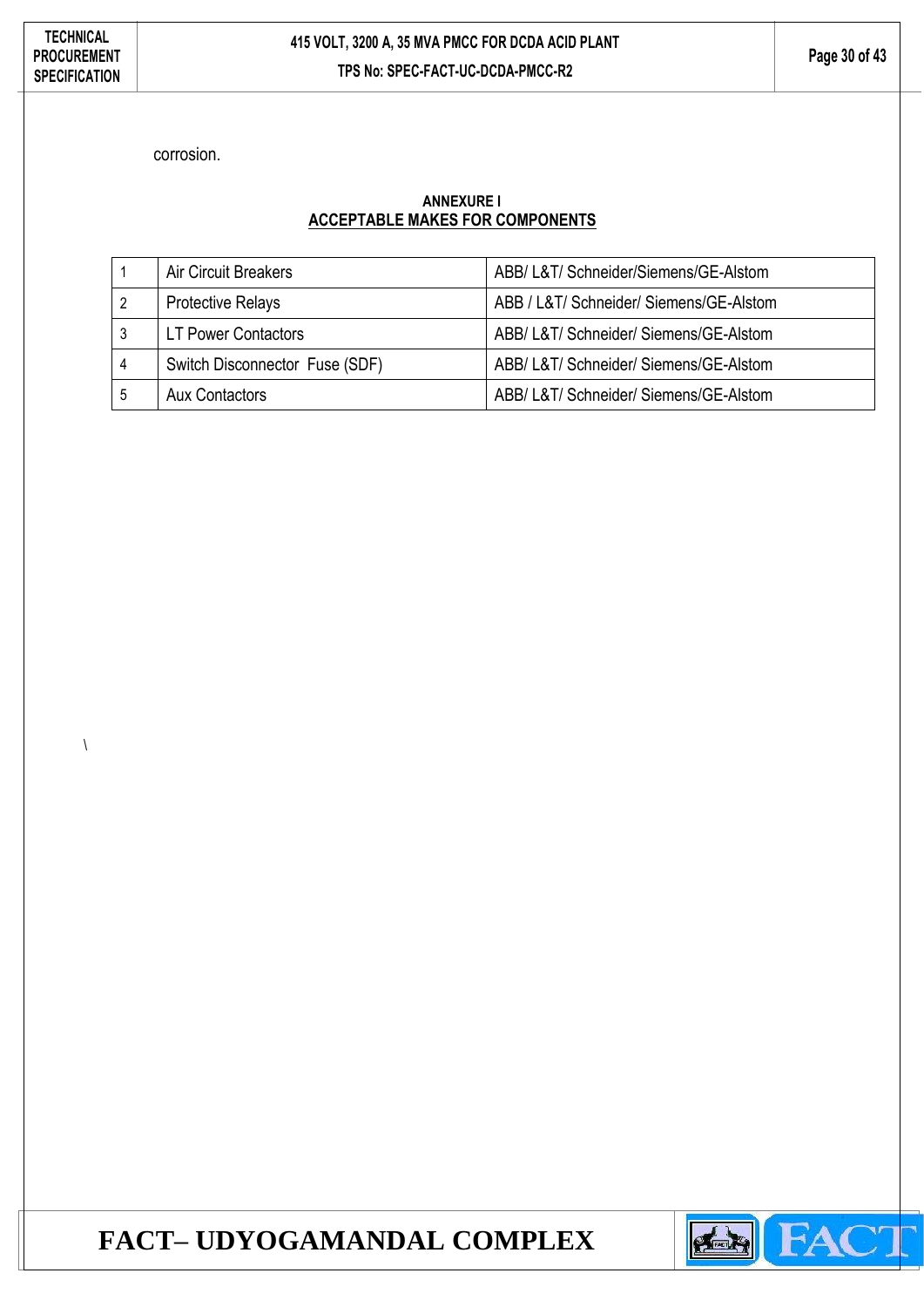#### **ANNEXURE II TECHNICAL PARTICULARS (TO BE FILLED BY VENDOR)**

| 1.0 | Maker's name                                    |
|-----|-------------------------------------------------|
| 2.0 | Switch board type designation                   |
| 3.0 | Rated voltage                                   |
| 4.0 | Rated insulation voltage                        |
| 5.0 | Maximum permissible operating voltage           |
| 6.0 | Nominal current rating of switchboard           |
| 7.0 | Maximum temperature rise over ambient           |
| 8.0 | Cable Entry                                     |
| 9.0 | <b>Bus bar details</b>                          |
| a)  | <b>Horizontal Phase Busbars</b>                 |
|     | Location of bus bar W.R.T board                 |
|     | Material & grade                                |
|     | Size, shape and number of bars per phase        |
|     | Rated current in amps                           |
|     | Short circuit withstand current in KA for 1 sec |
|     | Peak dynamic withstand capacity                 |
|     | Clearance of bus bar in air-Phase to phase      |
|     | Clearance of bus bar in air-Phase to neutral    |
|     | Clearance of bus bar in air-Phase to earth      |
|     | Details of Bus bar insulation                   |
|     | Details of insulation at joints and tap-offs    |
|     | Type of bus bar support                         |
|     | Colour coding for Phase Bus bars                |
| b)  | Horizontal Neutral Bus bars                     |
|     | Location of bus bar W.R.T board                 |
|     | Material & grade                                |
|     | Size, shape and number of bars                  |
|     | Rated current in amps                           |
|     | Short circuit withstand current in KA for 1 sec |
|     | Peak dynamic withstand capacity                 |
|     | Clearance of bus bar in air                     |
|     | Details of Bus bar insulation                   |

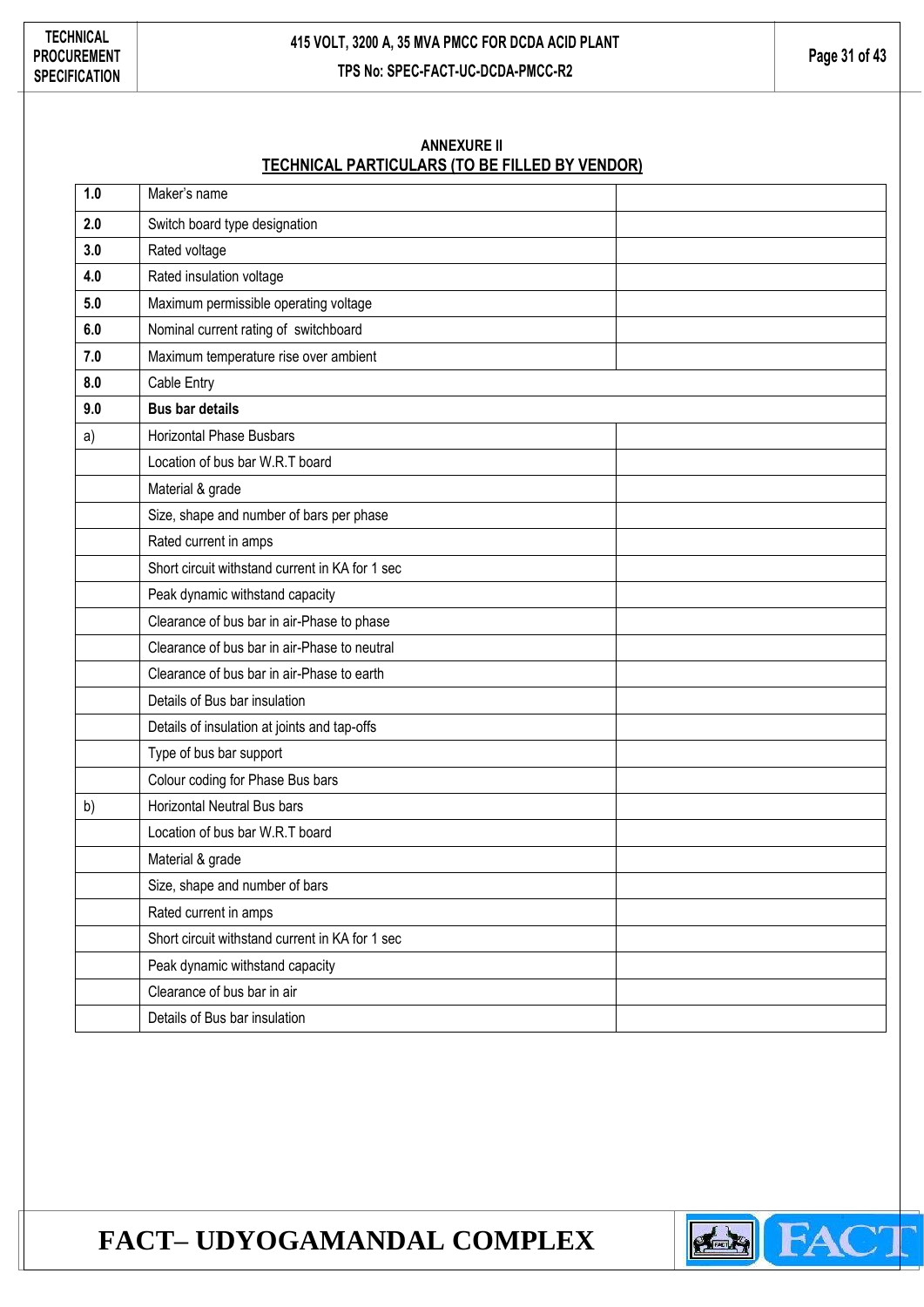|              | Details of insulation at joints and tap-offs                    |  |
|--------------|-----------------------------------------------------------------|--|
|              | Type of bus bar support                                         |  |
|              | Colour coding for Neutral Bus bar                               |  |
| c)           | Vertical Phase Bus bars                                         |  |
|              | Material & grade                                                |  |
|              | Size, shape and number of bars per phase                        |  |
|              | Rated current in amps                                           |  |
|              | Short circuit withstand current in KA for 1 sec                 |  |
|              | Peak dynamic withstand capacity                                 |  |
|              | Clearance of bus bar in air-Phase to phase                      |  |
|              |                                                                 |  |
|              | Clearance of bus bar in air-Phase to neutral                    |  |
|              | Clearance of bus bar in air-Phase to earth                      |  |
|              | Details of Bus bar insulation                                   |  |
|              | Type of bus bar support                                         |  |
|              | Colour coding                                                   |  |
| d)           | Vertical Neutral Bus bars                                       |  |
|              | Material & grade                                                |  |
|              | Size, shape and number of bars                                  |  |
|              | Rated current in amps                                           |  |
|              | Short circuit withstand current in KA for 1 sec                 |  |
|              | Peak dynamic withstand capacity<br>Clearance of bus bar in air  |  |
|              |                                                                 |  |
|              |                                                                 |  |
|              | Details of Bus bar insulation                                   |  |
|              | Type of bus bar support                                         |  |
|              | Colour coding                                                   |  |
| e)           | Provision for future extension<br>Details of Busbars - Bus duct |  |
|              |                                                                 |  |
|              | Material & grade<br>Size & Shape                                |  |
|              | Rated current in amps                                           |  |
|              | Short circuit withstand current in KA for 1 sec                 |  |
|              | Peak dynamic withstand capacity                                 |  |
|              | Clearance of bus bar in air-Phase to phase                      |  |
|              | Clearance of bus bar in air-Phase to neutral                    |  |
|              | Clearance of bus bar in air-Phase to earth                      |  |
|              | Details of Bus bar insulation                                   |  |
|              | Type of bus bar support                                         |  |
|              | Colour coding                                                   |  |
| 10.0         | <b>Constructional details</b>                                   |  |
| 10.1         | Sheet steel type                                                |  |
| 10.2         | Thickness of door in mm                                         |  |
| 10.3         | Thickness of load bearing members in mm                         |  |
| 10.4         | Thickness of base frame in mm                                   |  |
| 10.5         | Thickness of gland plate in mm                                  |  |
| 10.6         | Weight of each section in KG                                    |  |
| 10.7         | Overall dimensions in mm of the entire switchboard              |  |
| 11.0<br>11.1 | (Length X Depth X Height)<br>Air Circuit Breaker (ACB) Details  |  |

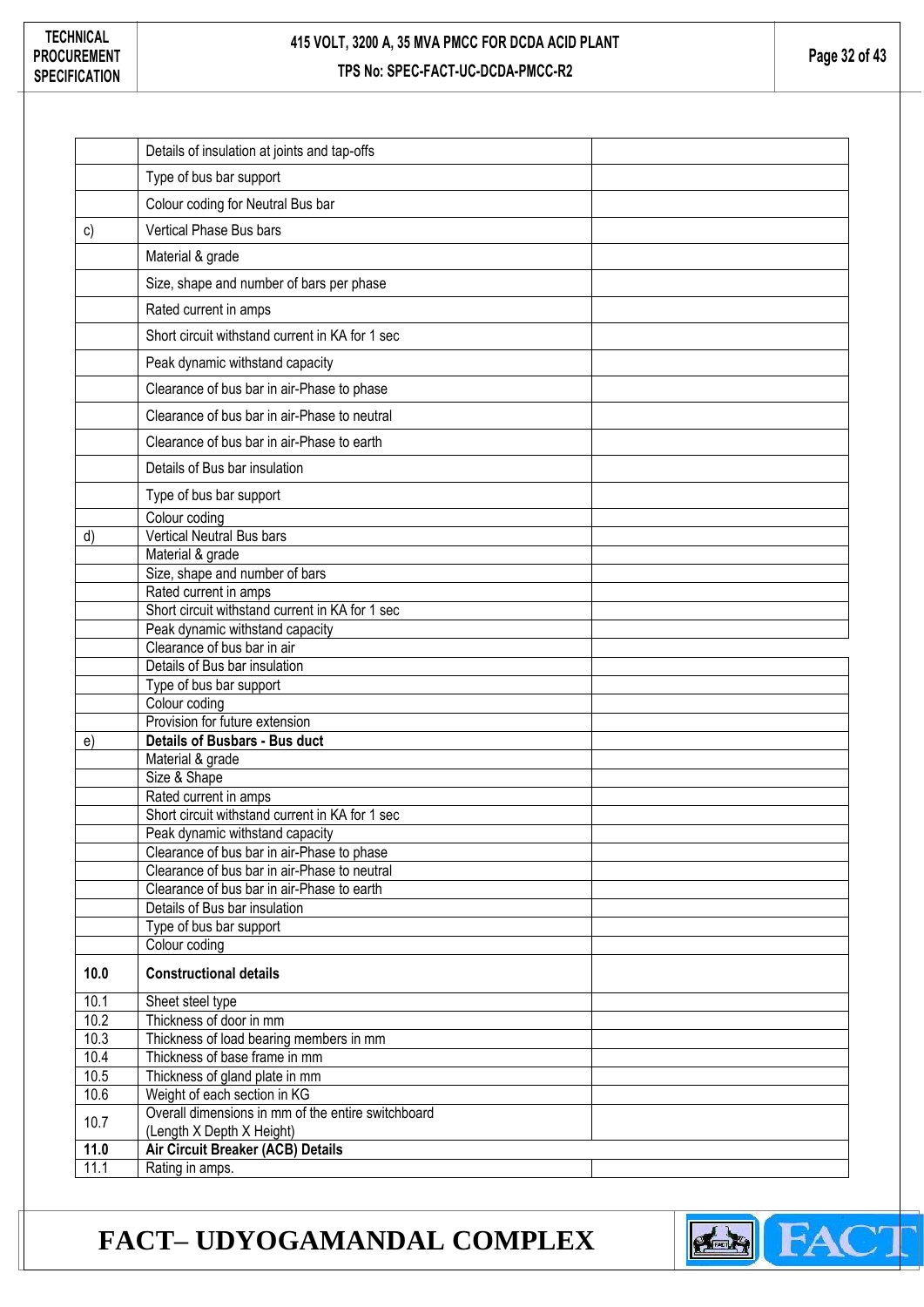| 11.2<br>Make & type<br>11.3<br>Short time (1sec.) rating in KA<br>11.4<br>Operating voltage for opening<br>11.5<br>Operating voltage for closing<br>11.6<br>Operating voltage for spring charging<br>Power circuit - Air Circuit Breaker (ACB) Feeders Details Shall be<br>12.0<br>Submitted During Detailed Engineering for Purchaser's Approval)<br>Material, Voltage Class and size of outgoing conductor from ACB to BUS<br>12.1<br>(Incomers)<br>Material, Voltage Class and size of incoming conductor conductor from |  |
|-----------------------------------------------------------------------------------------------------------------------------------------------------------------------------------------------------------------------------------------------------------------------------------------------------------------------------------------------------------------------------------------------------------------------------------------------------------------------------------------------------------------------------|--|
|                                                                                                                                                                                                                                                                                                                                                                                                                                                                                                                             |  |
|                                                                                                                                                                                                                                                                                                                                                                                                                                                                                                                             |  |
|                                                                                                                                                                                                                                                                                                                                                                                                                                                                                                                             |  |
|                                                                                                                                                                                                                                                                                                                                                                                                                                                                                                                             |  |
|                                                                                                                                                                                                                                                                                                                                                                                                                                                                                                                             |  |
|                                                                                                                                                                                                                                                                                                                                                                                                                                                                                                                             |  |
|                                                                                                                                                                                                                                                                                                                                                                                                                                                                                                                             |  |
| <b>BUS</b><br>12.2<br>to ACB (Bus Coupler) and outgoing conductor from ACB (Bus Coupler) to                                                                                                                                                                                                                                                                                                                                                                                                                                 |  |
| 13.0<br><b>Power circuit - SFU Feeders</b>                                                                                                                                                                                                                                                                                                                                                                                                                                                                                  |  |
| Material, voltage class and size of incoming conductor from Bus to SFU                                                                                                                                                                                                                                                                                                                                                                                                                                                      |  |
| and outgoing conductor from SFU to Terminals (Details Shall be                                                                                                                                                                                                                                                                                                                                                                                                                                                              |  |
| <b>Submitted During Detailed Engineering for Purchaser's Approval)</b>                                                                                                                                                                                                                                                                                                                                                                                                                                                      |  |
| For 63A Feeder                                                                                                                                                                                                                                                                                                                                                                                                                                                                                                              |  |
| For 250A Feeder                                                                                                                                                                                                                                                                                                                                                                                                                                                                                                             |  |
| For 400A Feeder                                                                                                                                                                                                                                                                                                                                                                                                                                                                                                             |  |
| For 630A Feeder                                                                                                                                                                                                                                                                                                                                                                                                                                                                                                             |  |
| 14.0<br><b>Power circuit -Motor Feeders</b>                                                                                                                                                                                                                                                                                                                                                                                                                                                                                 |  |
| Material, voltage class and size of incoming conductor from Bus to SFU/<br>Outgoing conductor from SFU to Contactor/Outgoing conductor from<br>contactor to terminals (Details Shall be Submitted During Detailed<br><b>Engineering for Purchaser's Approval)</b>                                                                                                                                                                                                                                                           |  |
| For 0.75 Kw Motor Feeder                                                                                                                                                                                                                                                                                                                                                                                                                                                                                                    |  |
| For 1.5 Kw Motor Feeder                                                                                                                                                                                                                                                                                                                                                                                                                                                                                                     |  |
| For 5.5 Kw Motor Feeder                                                                                                                                                                                                                                                                                                                                                                                                                                                                                                     |  |
| For 9.3 Kw Motor Feeder                                                                                                                                                                                                                                                                                                                                                                                                                                                                                                     |  |
| For 11 Kw Motor Feeder                                                                                                                                                                                                                                                                                                                                                                                                                                                                                                      |  |
| For 15 Kw Motor Feeder                                                                                                                                                                                                                                                                                                                                                                                                                                                                                                      |  |
| For 18.5 Kw Motor Feeder                                                                                                                                                                                                                                                                                                                                                                                                                                                                                                    |  |
| For 22 Kw Motor Feeder                                                                                                                                                                                                                                                                                                                                                                                                                                                                                                      |  |
| For 37.0 Kw Motor Feeder                                                                                                                                                                                                                                                                                                                                                                                                                                                                                                    |  |
| For 45 Kw Motor Feeder                                                                                                                                                                                                                                                                                                                                                                                                                                                                                                      |  |
| For 75 Kw Motor Feeder                                                                                                                                                                                                                                                                                                                                                                                                                                                                                                      |  |
| For 110 Kw Motor Feeder                                                                                                                                                                                                                                                                                                                                                                                                                                                                                                     |  |
| For 125 Kw Motor Feeder                                                                                                                                                                                                                                                                                                                                                                                                                                                                                                     |  |
| 15.0<br><b>Painting for Switchboard</b>                                                                                                                                                                                                                                                                                                                                                                                                                                                                                     |  |
| Inside - Type and Shade                                                                                                                                                                                                                                                                                                                                                                                                                                                                                                     |  |
| Outside - Type and Shade                                                                                                                                                                                                                                                                                                                                                                                                                                                                                                    |  |
| Painting for Base frame (Type and Shade)                                                                                                                                                                                                                                                                                                                                                                                                                                                                                    |  |
| Whether Catalogues/ Leaflets/ Technical details for the following items<br>16.0<br>attached?                                                                                                                                                                                                                                                                                                                                                                                                                                |  |
| <b>Load Break Switches</b>                                                                                                                                                                                                                                                                                                                                                                                                                                                                                                  |  |

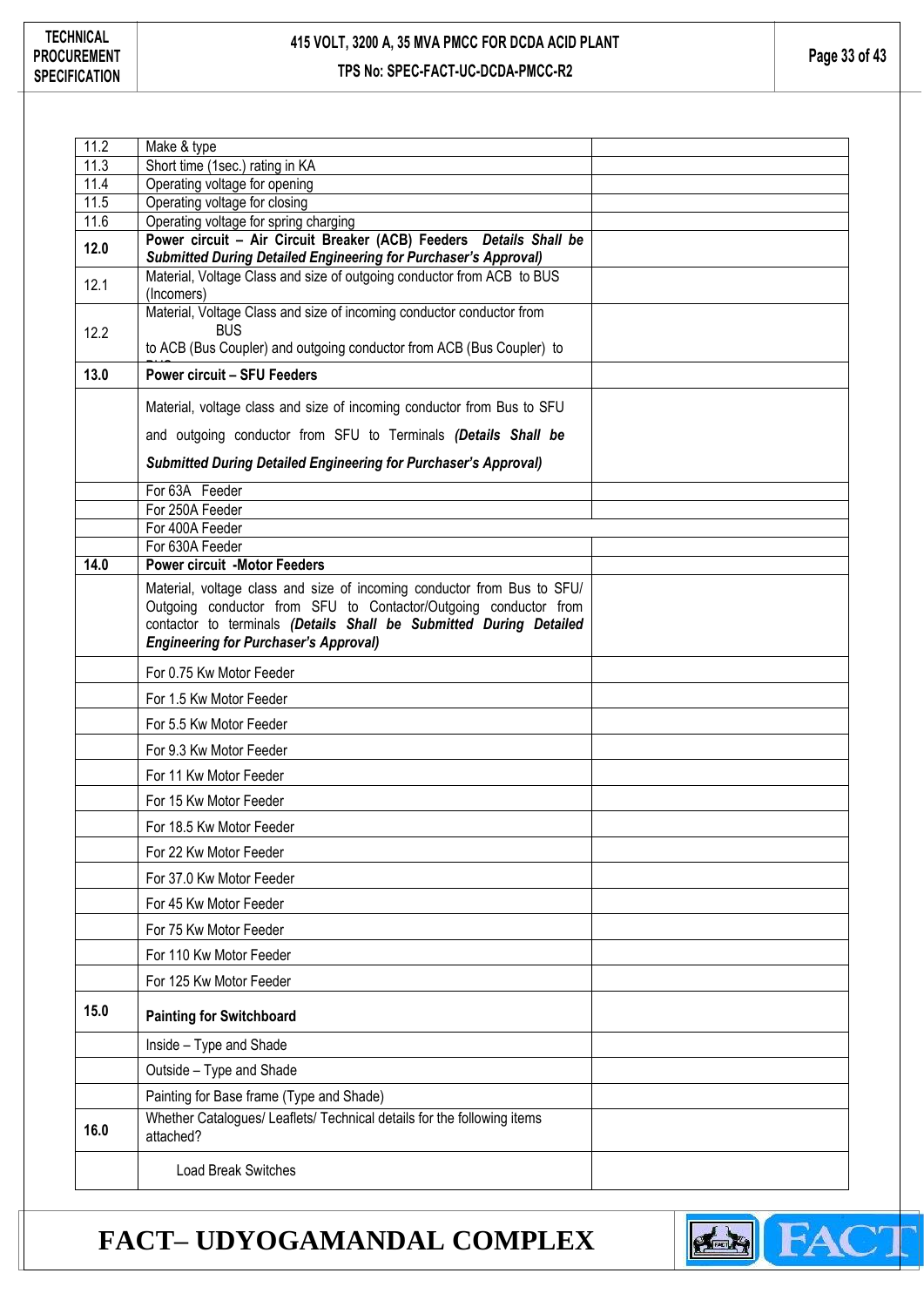| <b>Circuit Breakers</b>    |  |
|----------------------------|--|
| Motor Protection Relays    |  |
| <b>Current Transducers</b> |  |
| <b>Power Contactors</b>    |  |
| <b>Energy Meter</b>        |  |

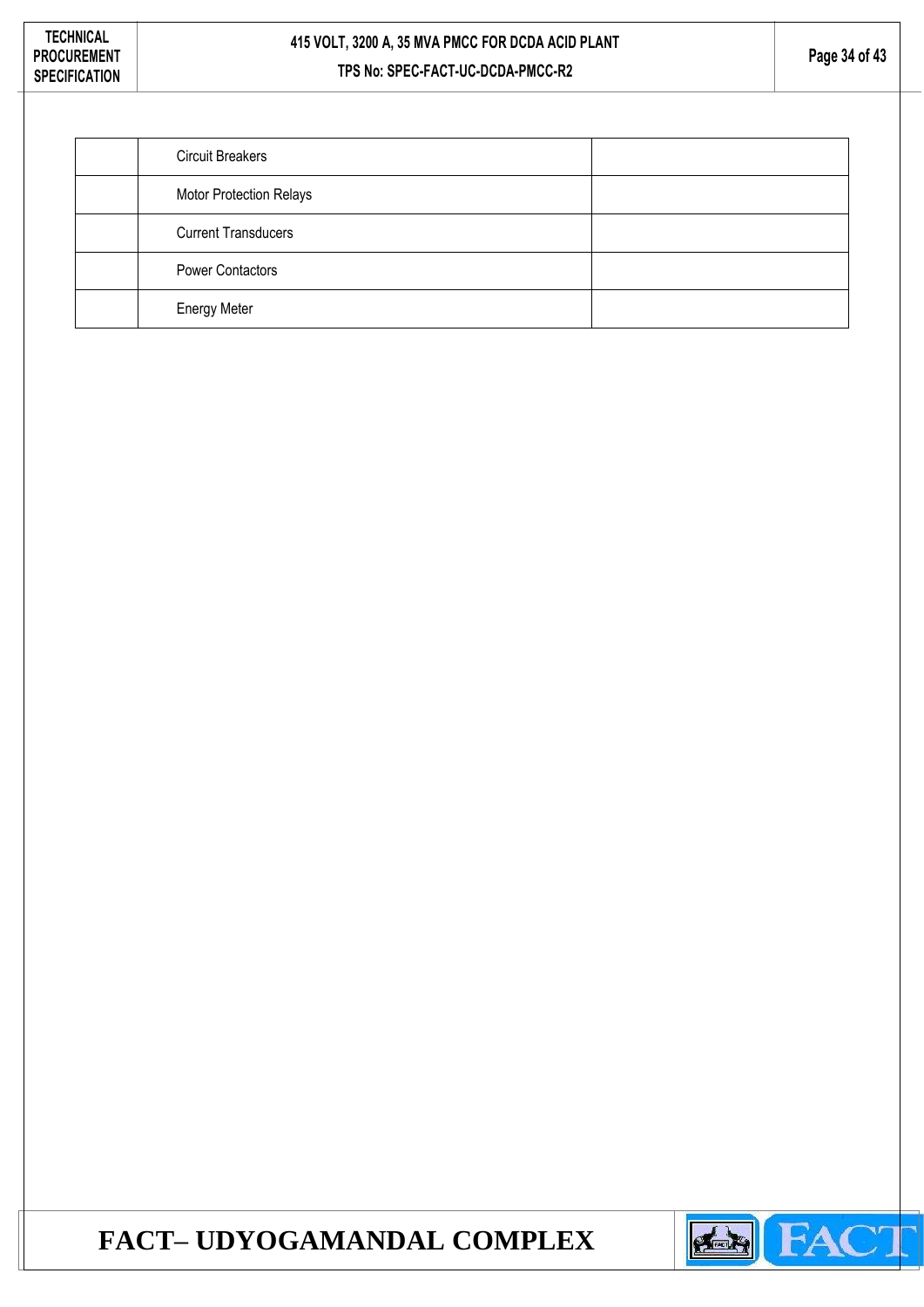#### **ANNEXURE III INSTRUCTIONS TO THE BIDDER**

- 1.0 Sealed bids under 'Two Part Bid' system (Part 1 Unpriced technical bid and Part 2 Priced commercial bid) are to be submitted by the vendor.
- 2.0 Bids complete in all respect shall be submitted as per this detailed format. Bids submitted not in the manner detailed are liable to be rejected at the sole discretion of the purchaser.
- 3.0 Bids shall be kept valid for a minimum period of 4 (four) months from bid due date or extended bid due date.
	- 4.0 The Part 1 termed as Un-priced Bid shall contain the following sections: -
	- SECTION -1 : COMPANY PROFILE
		- a) Organisation.
		- b) Quality assurance manual.
	- $SFCITION 2$  : SYSTEM DETAILS
		- a) Filled Technical Particulars as per Annexure-II.
		- b) Busbar Capacity Calculation.
		- c) Dimensioned General Arrangement drawing of switch Board
		- d) Single Line Diagram of Switch Board.
		- e) Data sheet of Circuit Breakers, Load Break Switches, Motor Protection Relays, Power Contactors, Current Transducers and Energy Meter.
		- f) Documents as per Sl Nos. 8, 10 & 15 in Vendor Data Requirements (Section 32 Page No. 26 of 43 in TPS).
	- SECTION 3 : CONFORMITY TO TECHNICAL SPECIFICATION
		- a) Signed copy of Technical Procurement Specification for 415 V, 50 Hz, 3200 A, 35 MVA PMCC.
		- b) Compliance Statement/ Deviation List indicating the relevant Section No. / Cl. No. of purchaser's TPS, for each deviation.
		- c) Engineering, Design, Testing, Inspection, Supply, Erection and Commissioning **Schedule**
		- d) Duly filled in bidder's checklist as per Annexure IV.

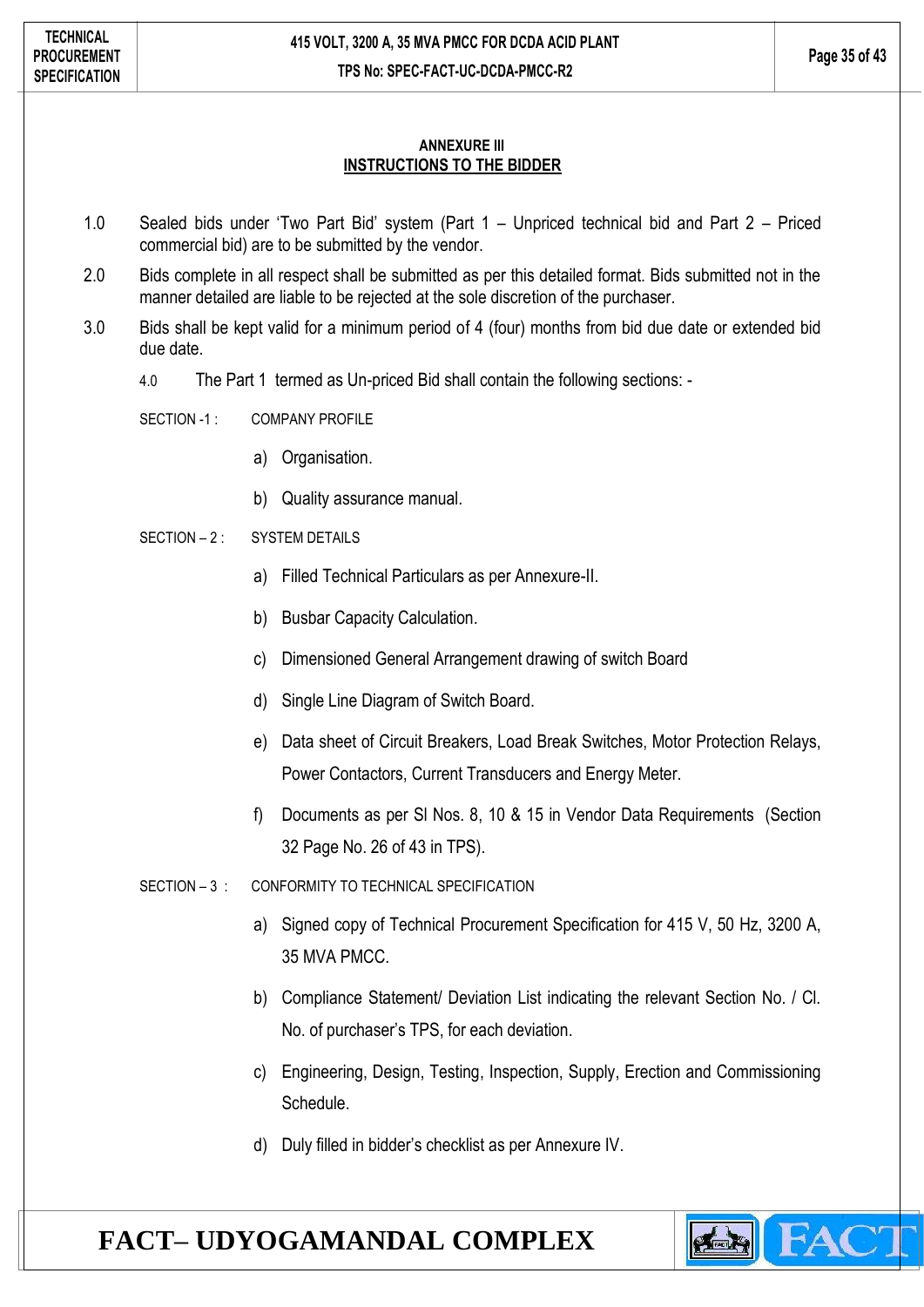SECTION - 4 : UNPRICED COPY OF PRICE BID

- a) Unpriced copy of Price Bid for Supply, Mandatory Spares, Erection & Commissioning.
- 5.0 Part 2 termed as Priced bid shall be submitted online as bill of quanity (BOQ) available in CPP Portal.
- 6.0 Bids and all correspondence, including but not limited to drawings, bill of materials, spare parts lists, instruction booklets, etc, shall be in the English language only.
- 7.0 Bidders are required to state in their bid the names of proposed manufacturers for every item or equipment which is not of bidder's own manufacture.
- 8.0 All weights and dimensions shall be in metric system only. All dimensions shall be shown in millimeters.

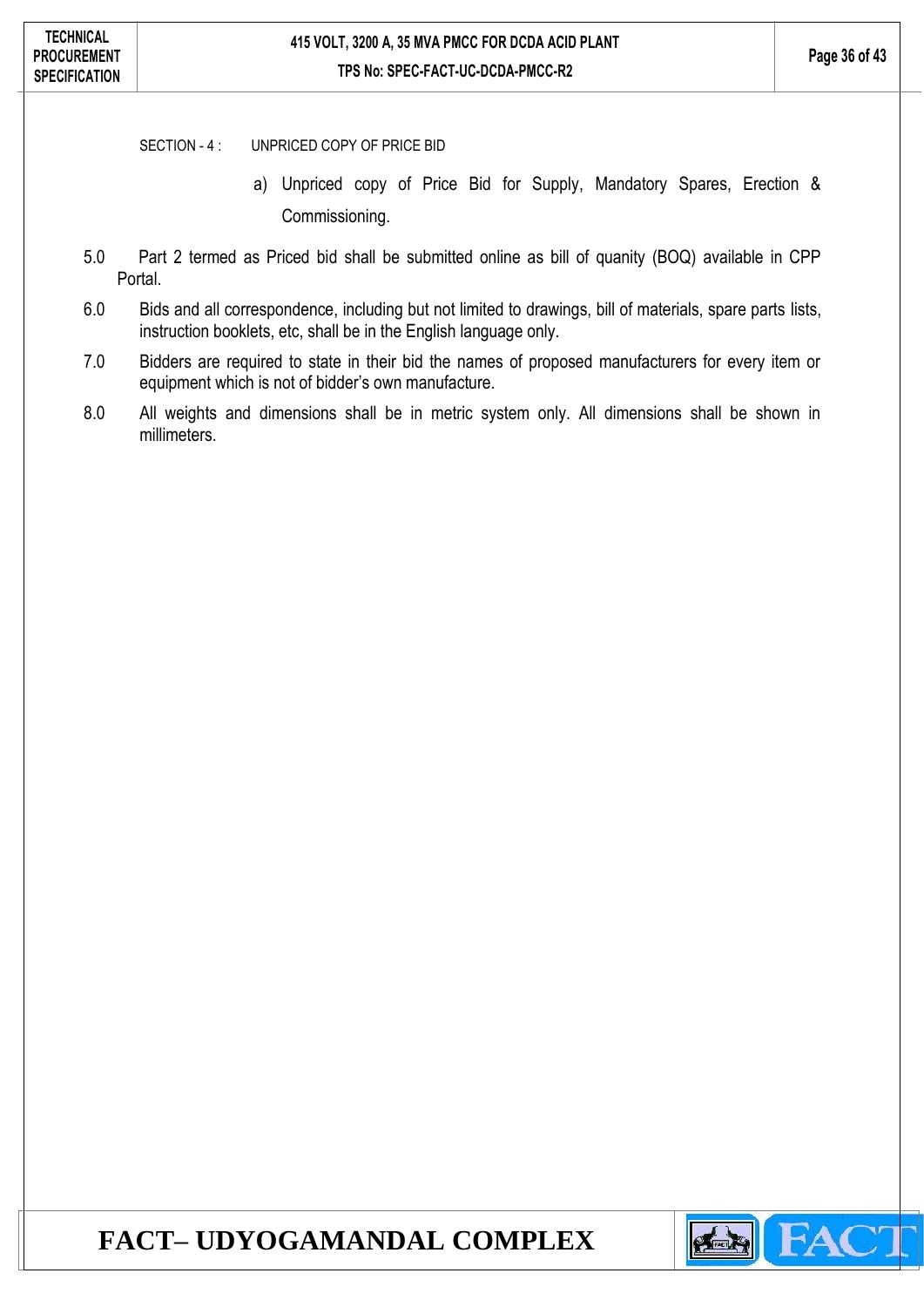### ANNEXURE– IV **BIDDER'S CHECK LIST**

Bidder shall fill up the bidder's response column using " v " mark to indicate that the document /detail is attached with the offer and shall submit the check list along with the bid.

| SI.No.         | Description                                                                                                                              | <b>Bidders</b><br>response |
|----------------|------------------------------------------------------------------------------------------------------------------------------------------|----------------------------|
| 1              | Details of Organisation                                                                                                                  |                            |
| $\overline{2}$ | <b>Quality Assurance Manual</b>                                                                                                          |                            |
| 3              | Signed copy of Technical Procurement specification for 415V, 50                                                                          |                            |
|                | Hz, 3200 A, 35 MVA, PMCC                                                                                                                 |                            |
| 4              | Compliance statement (point by point confirmation) with list of                                                                          |                            |
|                | deviation, if any                                                                                                                        |                            |
| 5              | Unpriced copy of price bid                                                                                                               |                            |
| 6              | Engineering, Design, Testing, Inspection, Supply, Erection and                                                                           |                            |
|                | Commissioning Schedule.                                                                                                                  |                            |
| $\overline{7}$ | Filled Technical Particulars as per Annexure II                                                                                          |                            |
| 8              | Busbar capacity calculation                                                                                                              |                            |
| 9              | Dimensioned General Arrangement drawing of switch Board                                                                                  |                            |
| 10             | Single Line Diagram of Switch Board                                                                                                      |                            |
| 11             | Documents as per SI Nos. 8, 10 & 15 in Vendor Data Requirements<br>(Section 32 Page No. 26 of 43 in TPS)                                 |                            |
| 12             | Data sheet of Circuit Breakers, Load Break Switches, Motor<br>Protection relays, Power Contactors, Current Transducers & Energy<br>Meter |                            |

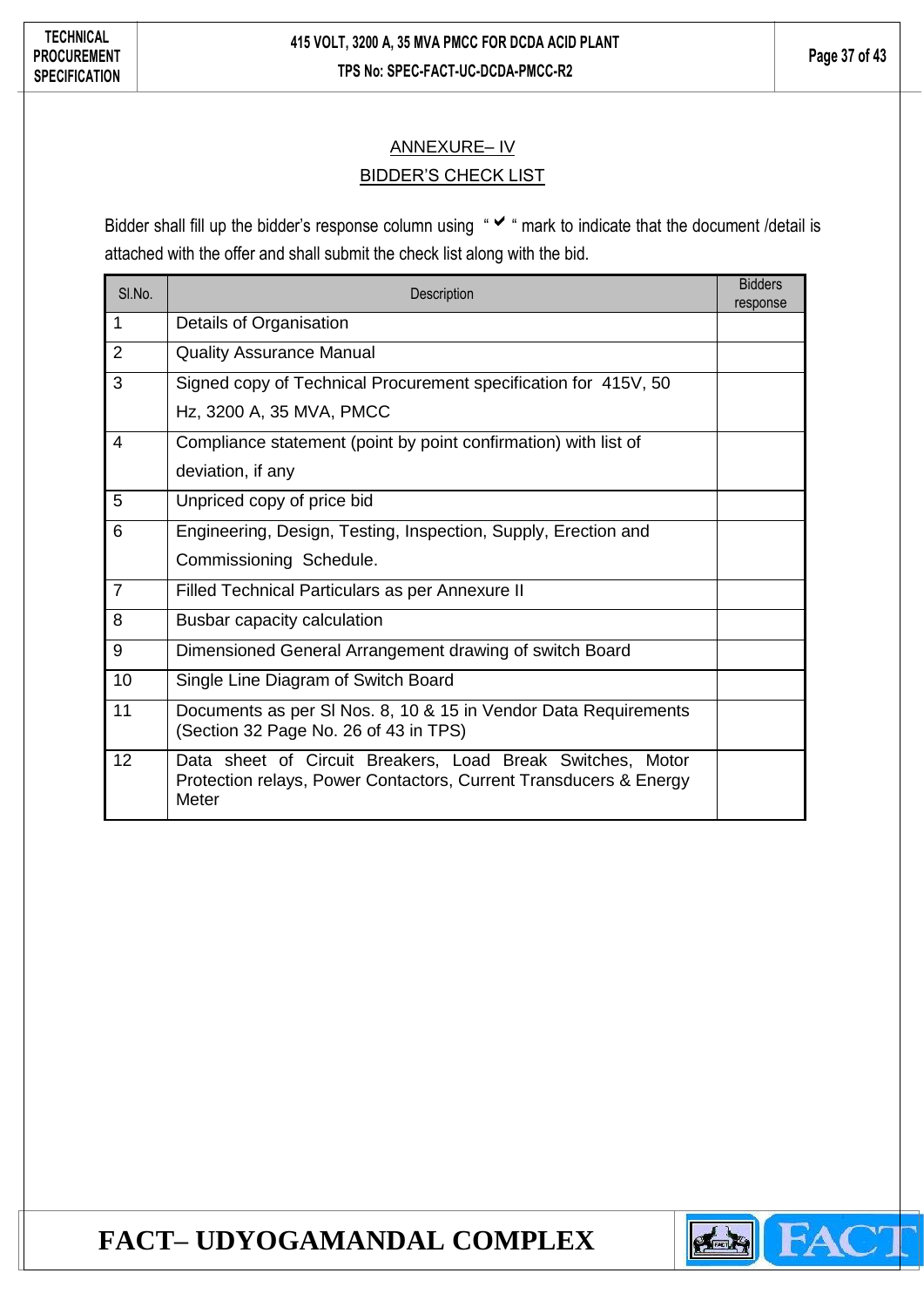#### **ANNEXURE V COMPLIANCE STATEMENT**

ENQUIRY No : \_\_\_\_\_\_\_\_\_\_\_\_\_\_\_\_\_\_\_\_\_\_\_\_\_\_\_\_\_\_\_\_\_\_\_\_\_\_\_\_\_\_\_\_

We state that our Quotation No…………………………………………is in full compliance with the documents issued against the Enquiry No: -----------------------------------------except for the deviations listed below.

#### LIST OF DEVIATIONS

| SI.<br>No | Description | Reason for deviation |  |  |
|-----------|-------------|----------------------|--|--|
|           |             |                      |  |  |
|           |             |                      |  |  |
|           |             |                      |  |  |
|           |             |                      |  |  |
|           |             |                      |  |  |
|           |             |                      |  |  |
|           |             |                      |  |  |
|           |             |                      |  |  |
|           |             |                      |  |  |

Name of Vendor:

We have read, understood and accepted the terms and conditions of the enquiry as given in the Technical procurement Specification, Instructions to Bidders, Annexures, Terms and Conditions for Purchase attached with the tender documents, except for the deviations distinctively listed above.

Date: Name & Designation Seal & Signature Seal & Signature

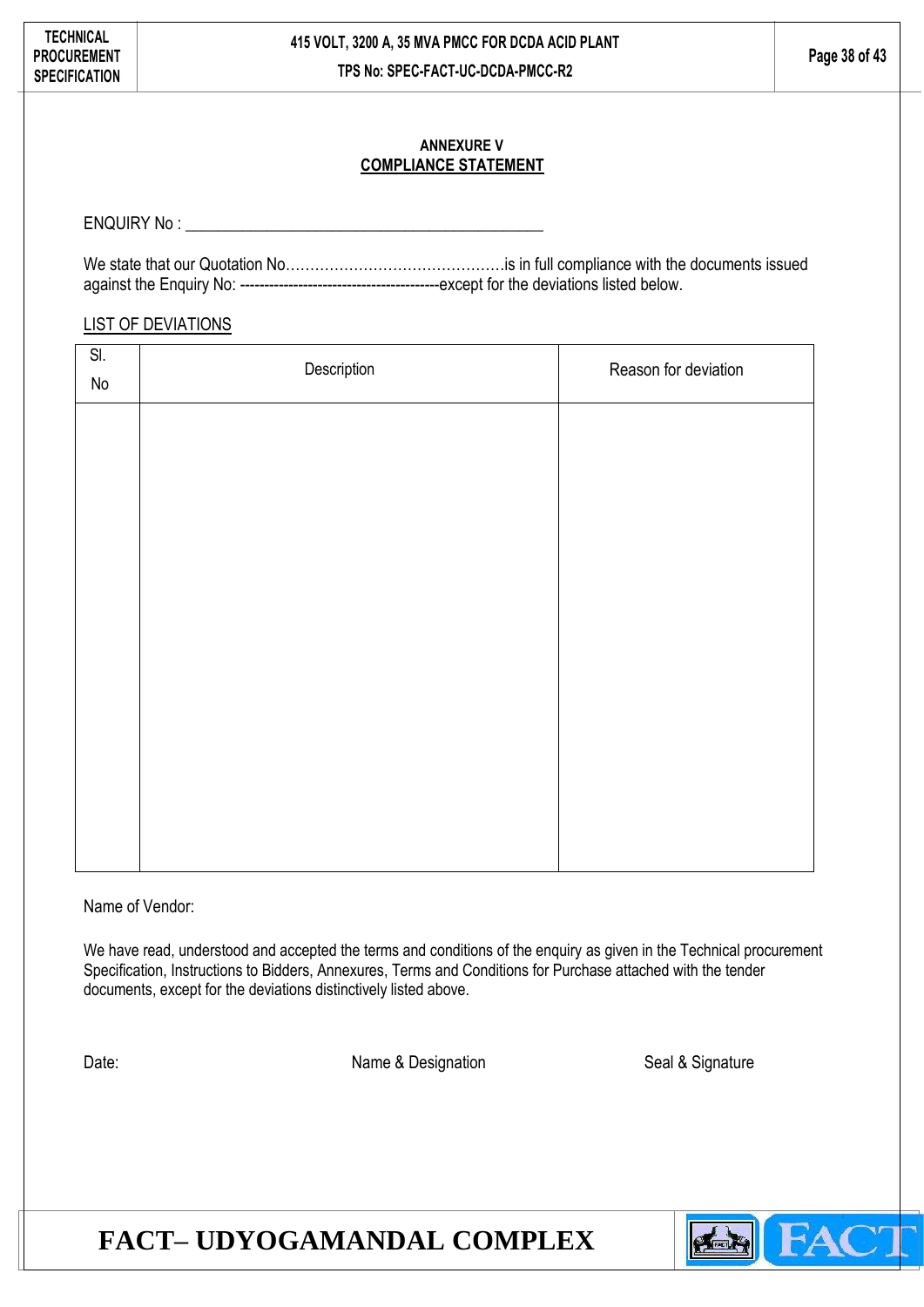#### **ANNEXURE VI MANDATORY SPARES**

| SI.No.          | <b>Item</b>                                                                                | Quantity                                                                   |  |
|-----------------|--------------------------------------------------------------------------------------------|----------------------------------------------------------------------------|--|
| 1               | 3200 A incomer ACB with all primary and secondary isolating<br>contacts(Fixed and movable) | 1 No.                                                                      |  |
| $\overline{2}$  | Overload Relay of motor feeders                                                            | 1 No of each rating                                                        |  |
| 3               | <b>Numerical Motor Protection Relay</b>                                                    | 1 No                                                                       |  |
| 4               | MCB for control supply                                                                     | 2 Nos. of each rating                                                      |  |
| 5               | Control/Auxiliary contactor                                                                | 2 Nos of each rating                                                       |  |
| 6               | Indication lamp assembly and lamps                                                         | 6 Nos. of each type/colour                                                 |  |
| 7               | Power contactor of motor feeder                                                            | 2 Nos. of each rating                                                      |  |
| 8               | <b>Control Transformer</b>                                                                 | 1 No of each rating                                                        |  |
| 9               | <b>Control Fuses</b>                                                                       | 10 Nos of each rating                                                      |  |
| $\overline{10}$ | Base for control fuses                                                                     | 2 Nos of each rating                                                       |  |
| 11              | <b>Push buttons Switches</b>                                                               | 6 Nos each                                                                 |  |
| 12              | <b>Selector Switches</b>                                                                   | 2 Nos Each                                                                 |  |
| 13              | <b>SDF with Fuse</b>                                                                       | 2 Nos. of each for all rating, except for<br>630 Amps, 400 Amps & 250 Amps |  |
| 14              | <b>SDF with Fuse</b>                                                                       | 1 Nos. of each for rating 630 Amps, 400<br>Amps & 250 Amps                 |  |
| 15              | <b>Current Transducers</b>                                                                 | 1 No of each type                                                          |  |

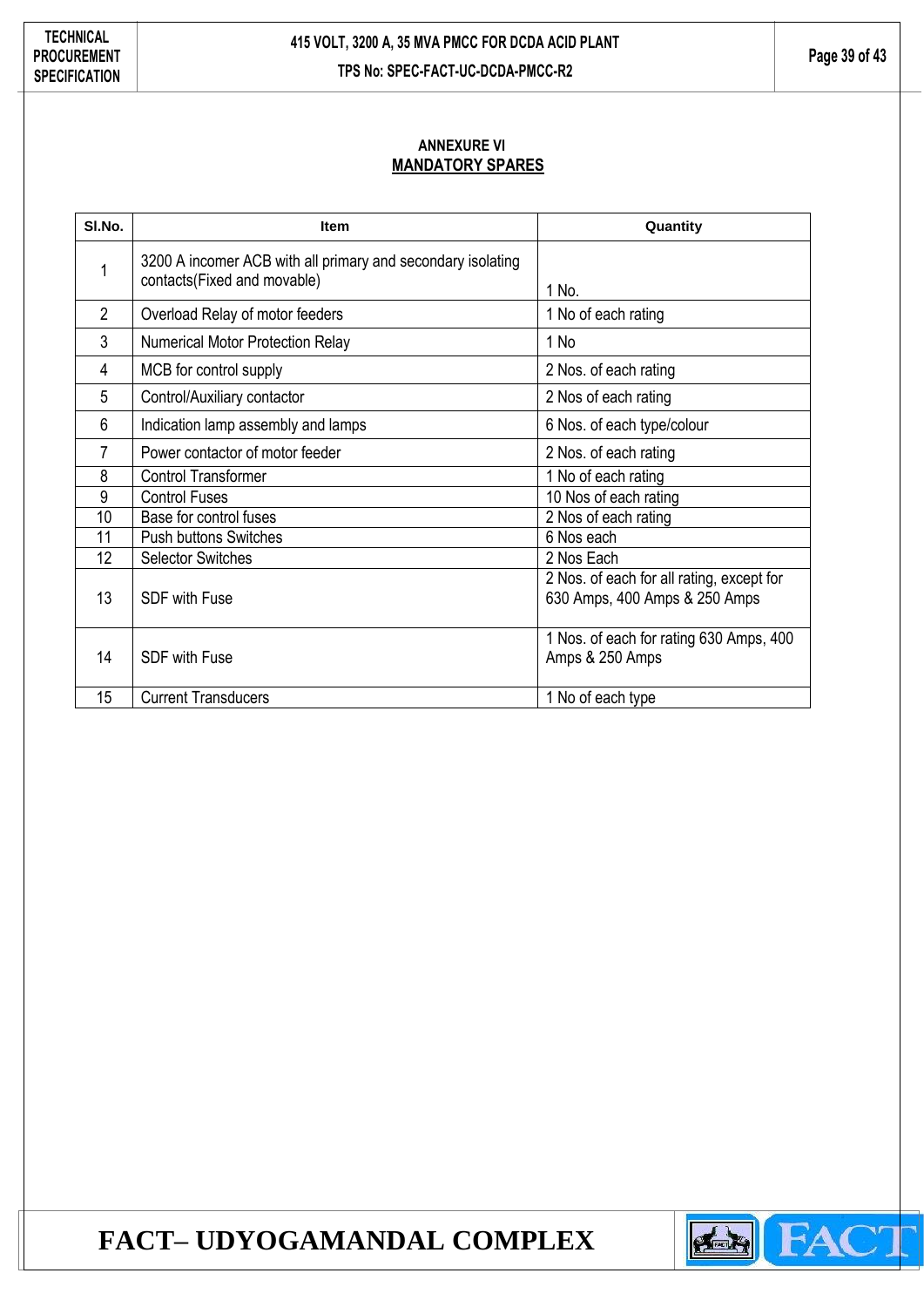#### **ANNEXURE VII FEEDER DETAILS**

| SI.<br>No.     | Feeder / Equipment name           | <b>Equipment</b><br><b>Number</b> | Feeder<br>Rating | <b>Feeder Type</b> |
|----------------|-----------------------------------|-----------------------------------|------------------|--------------------|
| 1              | <b>INCOMER 1</b>                  |                                   | 3200A            | <b>ACB</b>         |
| $\overline{2}$ | <b>INCOMER 2</b>                  |                                   | 3200A            | ACB                |
| 3              | <b>BUSCOUPLER</b>                 |                                   | 3200A            | ACB                |
| $\overline{4}$ | <b>SPARE FEEDER</b>               |                                   | 110KW            | <b>MOTOR</b>       |
| 5              | <b>SPARE FEEDER</b>               |                                   | <b>75KW</b>      | <b>MOTOR</b>       |
| 6              | Oleum Cooling Tower Pump-B        | MP6638B                           | 37.5KW           | <b>MOTOR</b>       |
| $\overline{7}$ | COLD WELL PUMP - C                | MP6693C                           | 125KW            | <b>MOTOR</b>       |
| 8              | HOT WELL PUMP - B                 | MP6637B                           | 75KW             | <b>MOTOR</b>       |
| 9              | CT FAN-B                          | <b>MK6690B</b>                    | 45KW             | <b>MOTOR</b>       |
| 10             | <b>BOILER FEED WATER PUMP - B</b> | MP6654B                           | <b>75KW</b>      | <b>MOTOR</b>       |
| 11             | <b>SPARE FEEDER</b>               |                                   | 0.75KW           | <b>MOTOR</b>       |
| 12             | COLD WELL PUMP - B                | MP6693B                           | 125KW            | <b>MOTOR</b>       |
| 13             | MAIN CT FAN-A                     | MK6690A                           | 45KW             | <b>MOTOR</b>       |
| 14             | ADT CIRCULATION PUMP              | MP6609                            | 110KW            | <b>MOTOR</b>       |
| 15             | <b>FAT CIRCULATION PUMP</b>       | MP6628                            | 110KW            | <b>MOTOR</b>       |
| 16             | <b>BOILER FEED WATER PUMP-A</b>   | MP6654A                           | 75KW             | <b>MOTOR</b>       |
| 17             | <b>IAT CIRCULATION PUMP</b>       | MP6617                            | 110KW            | <b>MOTOR</b>       |
| 18             | <b>SPARE FEEDER</b>               |                                   | 250 A            | <b>SFU</b>         |
| 19             | DCDA ESSENTIAL PANEL              |                                   | 630 A            | <b>SFU</b>         |
| 20             | OLEUM CIRCULATION PUMP            | MP6634                            | <b>75KW</b>      | <b>MOTOR</b>       |
| 21             | <b>SPARE FEEDER</b>               |                                   | 45KW             | <b>MOTOR</b>       |
| 22             | <b>SPARE FEEDER</b>               |                                   | 400A             | SFU                |
| 23             | <b>SPARE FEEDER</b>               |                                   | 630A             | <b>SFU</b>         |
| 24             | <b>SPARE FEEDER</b>               |                                   | 5.5KW            | <b>MOTOR</b>       |
| 25             | COLD WELL PUMP - A                | MP6693A                           | 125KW            | <b>MOTOR</b>       |
| 26             | HOT WELL PUMP $- A$               | MP6637A                           | <b>75KW</b>      | <b>MOTOR</b>       |
| 27             | <b>SPARE FEEDER</b>               |                                   | <b>125KW</b>     | <b>MOTOR</b>       |
| 28             | BFW TURBINE OIL PUMP- A           |                                   | 0.75KW           | <b>MOTOR</b>       |
| 29             | OLEUM COOLING TOWER PUMP-A        | MP6638A                           | 37.5KW           | <b>MOTOR</b>       |
| 30             | DRY AIR MOV                       |                                   | 5.5KW            | MOTOR/MOV          |
| 31             | <b>SPARE FEEDER</b>               |                                   | 15KW             | <b>MOTOR</b>       |
| 32             | <b>SPARE FEEDER</b>               |                                   | 1.5KW            | <b>MOTOR</b>       |
| 33             | CAUSTIC TRANSFER PUMP             | MP6513                            | 15KW             | <b>MOTOR</b>       |
| 34             | KERSOENE OIL PUMP - B             | MP6510B                           | 1.5KW            | <b>MOTOR</b>       |
| 35             | LP DOSING PUMP                    | MP6657                            | 0.75KW           | <b>MOTOR</b>       |

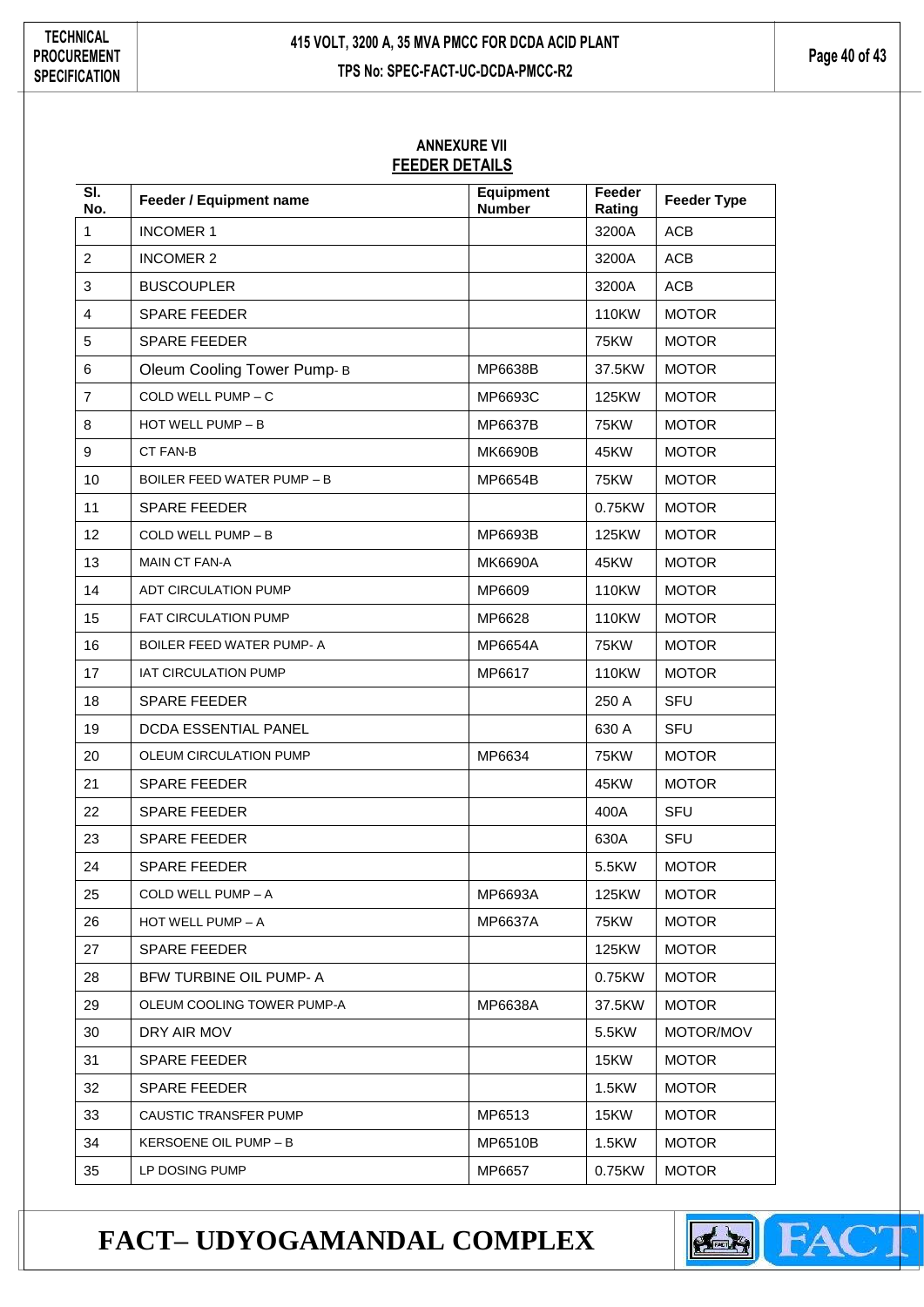**Page 41 of 43**

| 36 | <b>HP DOSING PUMP-B</b>       | MP6656B | 0.75KW | <b>MOTOR</b> |
|----|-------------------------------|---------|--------|--------------|
| 37 | DEAERATOR WATER PUMP-C        | MP6659C | 5.5KW  | <b>MOTOR</b> |
| 38 | OLEUM COOLING TOWER FAN-B     | MK6638B | 15KW   | <b>MOTOR</b> |
| 39 | <b>SPARE FEEDER</b>           |         | 15KW   | <b>MOTOR</b> |
| 40 | DM WATER BOOSTER PUMP - B     | MP6666B | 15KW   | <b>MOTOR</b> |
| 41 | DEAERATOR WATER PUMP-B        | MP6659B | 5.5KW  | <b>MOTOR</b> |
| 42 | BOILER FEED WATER PUMP – C    | MP6654C | 18.5KW | <b>MOTOR</b> |
| 43 | DM WATER PUMP - B             | MP6674B | 15KW   | <b>MOTOR</b> |
| 44 | CLEAN SULPHUR PUMP - B        | MP6600B | 15KW   | <b>MOTOR</b> |
| 45 | HP DOSING PUMP-A              | MP6656A | 0.75KW | <b>MOTOR</b> |
| 46 | DILUTION WATER BOOSTER PUMP-B | MP6691B | 22KW   | <b>MOTOR</b> |
| 47 | <b>SPARE FEEDER</b>           |         | 63A    | SFU          |
| 48 | <b>SPARE FEEDER</b>           |         | 5.5KW  | <b>MOTOR</b> |
| 49 | <b>FAT COOLER DRAIN PUMP</b>  | MP6688  | 15KW   | <b>MOTOR</b> |
| 50 | <b>SPARE FEEDER</b>           |         | 22KW   | <b>MOTOR</b> |
| 51 | KERSOENE OIL PUMP - A         | MP6510A | 1.5KW  | <b>MOTOR</b> |
| 52 | DM WATER BOOSTER PUMP - A     | MP6666A | 15KW   | <b>MOTOR</b> |
| 53 | DILUTION WATER BOOSTER PUMP-A | MP6691A | 22KW   | <b>MOTOR</b> |
| 54 | IAT TANK DRAIN PUMP           |         | 9.3KW  | <b>MOTOR</b> |
| 55 | <b>SPARE FEEDER</b>           |         | 15KW   | <b>MOTOR</b> |
| 56 | OLEUM COOLING TOWER FAN-A     | MK6638A | 15KW   | <b>MOTOR</b> |
| 57 | DEAERATOR WATER PUMP-A        | MP6659A | 5.5KW  | <b>MOTOR</b> |
| 58 | CLEAN SULPHUR PUMP - A        | MP6600A | 15KW   | <b>MOTOR</b> |
| 59 | OLEUM COOLER DRAIN PUMP       | MP6687  | 11KW   | <b>MOTOR</b> |
| 60 | IAT COOLER DRAIN PUMP         | MP6686  | 15KW   | <b>MOTOR</b> |
| 61 | OIL PUMP OF MAB               | MK6607  | 0.75KW | <b>MOTOR</b> |
| 62 | DM WATER PUMP - A             | MP6674A | 15KW   | <b>MOTOR</b> |
| 63 | <b>SPARE FEEDER</b>           |         | 63A    | <b>SFU</b>   |
| 64 | <b>SPARE FEEDER</b>           |         | 0.75KW | <b>MOTOR</b> |